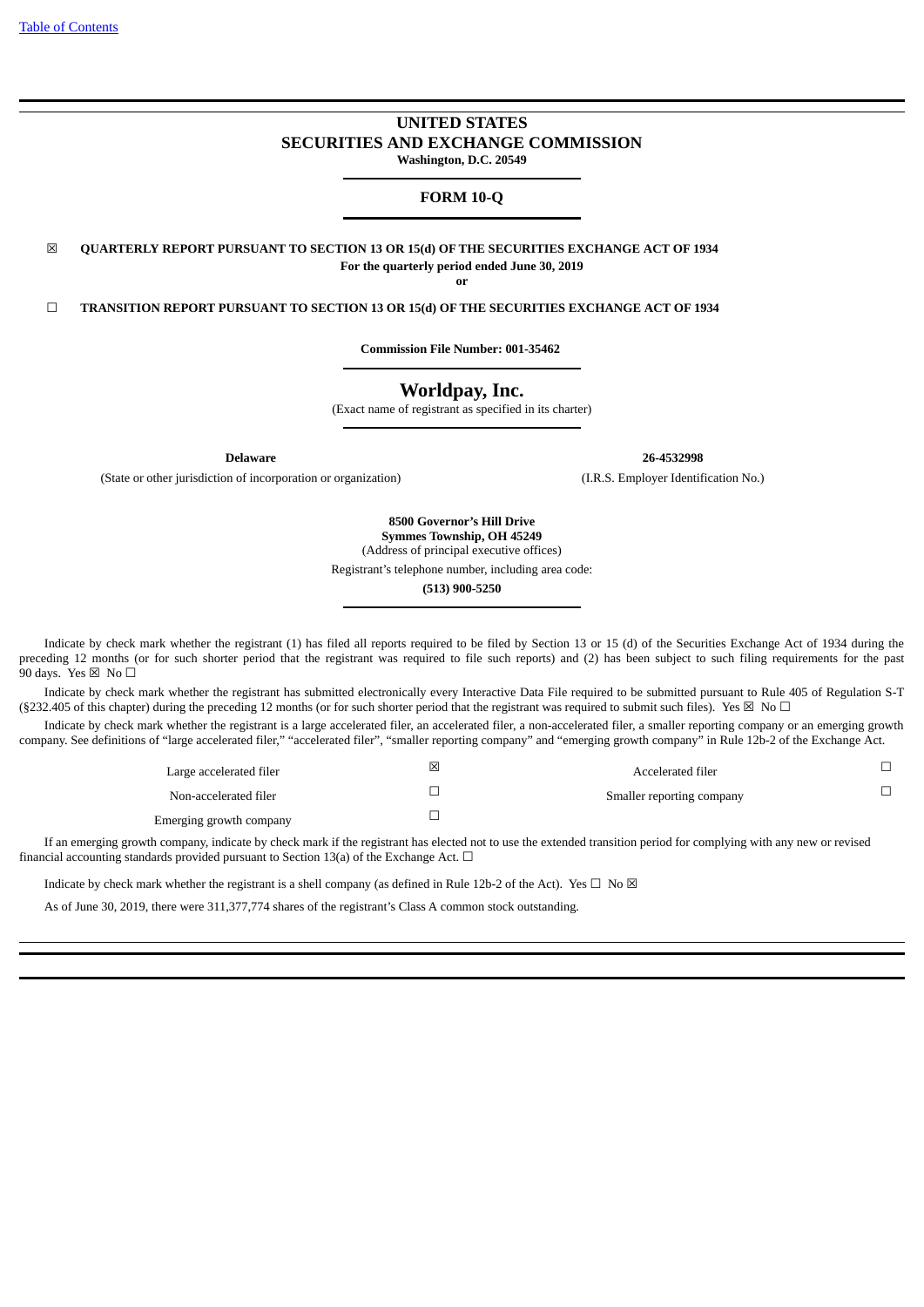## **WORLDPAY, INC. FORM 10-Q**

## **For the Quarterly Period Ended June 30, 2019**

## **TABLE OF CONTENTS**

<span id="page-1-0"></span>

|                                                                                                                  | Page     |
|------------------------------------------------------------------------------------------------------------------|----------|
| <b>PART 1 - FINANCIAL INFORMATION</b>                                                                            |          |
| <u>ITEM 1. UNAUDITED CONSOLIDATED FINANCIAL STATEMENTS</u>                                                       | <u>4</u> |
| Consolidated Statements of Income (Loss) for the three and six months ended June 30, 2019 and 2018               | <u>4</u> |
| Consolidated Statements of Comprehensive Income (Loss) for the three and six months ended June 30, 2019 and 2018 | 5        |
| Consolidated Statements of Financial Position as of June 30, 2019 and December 31, 2018                          | 6        |
| <u>Consolidated Statements of Cash Flows for the six months ended June 30, 2019 and 2018</u>                     |          |
| Consolidated Statement of Equity for the three months ended June 30, 2019                                        | 8        |
| Consolidated Statement of Equity for the six months ended June 30, 2019                                          | 9        |
| Consolidated Statement of Equity for the three months ended June 30, 2018                                        | 10       |
| Consolidated Statement of Equity for the six months ended June 30, 2018                                          | 11       |
| <b>Notes to Unaudited Consolidated Financial Statements</b>                                                      | 12       |
| ITEM 2. MANAGEMENT'S DISCUSSION AND ANALYSIS OF FINANCIAL CONDITION AND RESULTS OF OPERATIONS                    | 38       |
| <b>ITEM 3. QUANTITATIVE AND QUALITATIVE DISCLOSURES ABOUT MARKET RISK</b>                                        | 51       |
| <b>ITEM 4. CONTROLS AND PROCEDURES</b>                                                                           | 52       |
| <b>PART II - OTHER INFORMATION</b>                                                                               |          |
| <b>ITEM 1. LEGAL PROCEEDINGS</b>                                                                                 | 53       |
| <b>ITEM 1A. RISK FACTORS</b>                                                                                     | 53       |
| <b>ITEM 2. UNREGISTERED SALES OF EQUITY SECURITIES AND USE OF PROCEEDS</b>                                       | 53       |
| <b>ITEM 5. OTHER INFORMATION</b>                                                                                 | 53       |
| <b>ITEM 6. EXHIBITS</b>                                                                                          | 54       |
|                                                                                                                  |          |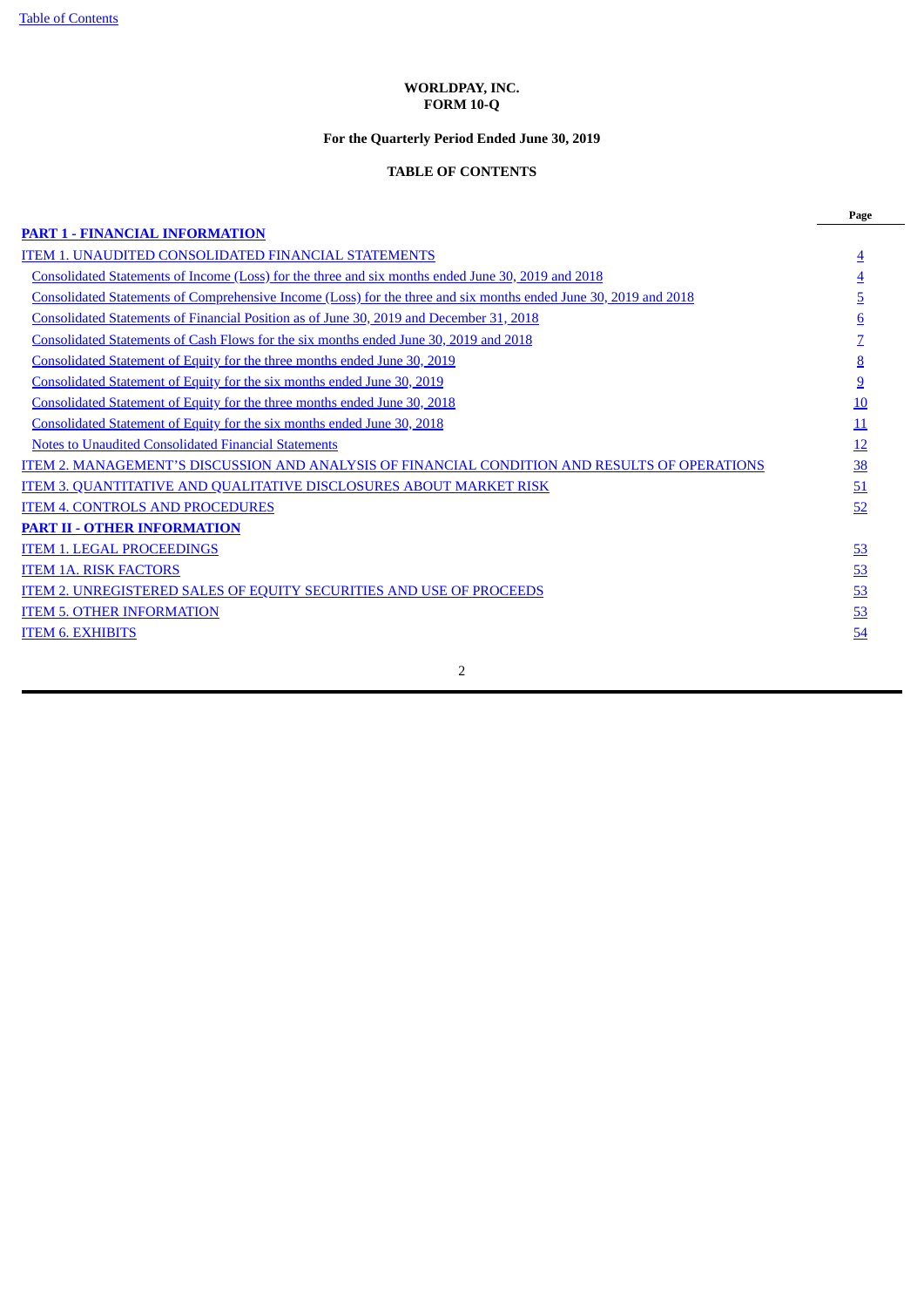## **NOTE REGARDING FORWARD-LOOKING STATEMENTS**

This Quarterly Report on Form 10-Q, including the sections entitled "Management's Discussion and Analysis of Financial Condition and Results of Operations" and "Risk Factors," contains forward-looking statements within the meaning of Section 27A of the Securities Act of 1933 and Section 21E of the Securities Exchange Act of 1934. All statements other than statements of historical fact, including statements regarding our future results of operations and financial position, our business strategy and plans, our objectives for future operations, and any statements of a general economic or industry specific nature, are forward-looking statements. You can identify forward-looking statements by the fact that they do not relate strictly to historical or current facts. Words such as "anticipate," "estimate," "expect," "project," "plan," "intend," "believe," "may," "will," "continue," "could," "should," "can have," "likely," or the negative or plural of these words and similar expressions are intended to identify forward-looking statements. We have based these forward-looking statements largely on our current expectations and projections about future events and trends that we believe, based on information currently available to our management, may affect our financial condition, results of operations, business strategy, short-term and long-term business operations and objectives, and financial needs. These forward-looking statements are subject to a number of risks, uncertainties and assumptions, including those described in the "Risk Factors" section of this report. Moreover, we operate in a very competitive and rapidly changing environment. New risks emerge from time to time. It is not possible for our management to predict all risks, nor can we assess the impact of all factors on our business or the extent to which any factor, or combination of factors, may cause actual results to differ materially from those contained in any forward-looking statements we may make. In light of these risks, uncertainties and assumptions, the future events and trends discussed in this report may not occur and actual results could differ materially and adversely from those anticipated or implied in the forward-looking statements.

You should not rely upon forward-looking statements as predictions of future events. The events and circumstances reflected in the forward-looking statements may not be achieved or occur. Although we believe that the expectations and assumptions reflected in the forward-looking statements are reasonable, we cannot guarantee future results, levels of activity, performance, or achievements. We undertake no obligation to publicly update any forwardlooking statement after the date of this report, whether as a result of new information, future developments or otherwise, or to conform these statements to actual results or revised expectations, except as may be required by law.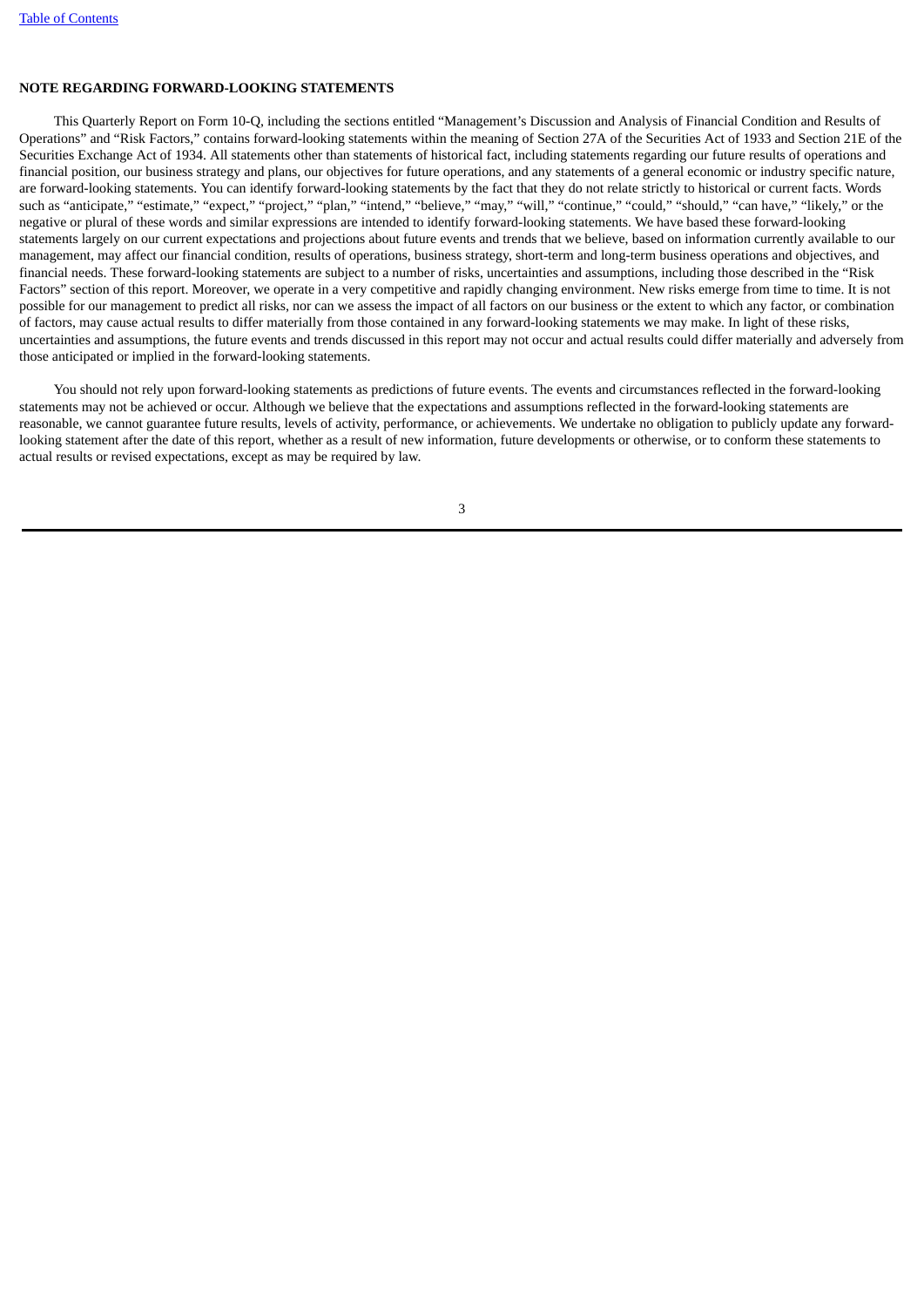## <span id="page-3-0"></span>**PART I — FINANCIAL INFORMATION**

## <span id="page-3-2"></span><span id="page-3-1"></span>**Item 1. Financial Statements**

## **Worldpay, Inc. CONSOLIDATED STATEMENTS OF INCOME (LOSS) Unaudited (In millions, except share data)**

|                                                                                     |                | Three Months Ended June 30, |                |             | <b>Six Months Ended June 30.</b> |             |                    |             |  |  |  |
|-------------------------------------------------------------------------------------|----------------|-----------------------------|----------------|-------------|----------------------------------|-------------|--------------------|-------------|--|--|--|
|                                                                                     |                | 2019                        |                | 2018        |                                  | 2019        |                    | 2018        |  |  |  |
| Revenue                                                                             | $\mathbb{S}$   | 1,073.0                     | $\mathfrak{S}$ | 1,006.8     | $\mathbb{S}$                     | 2,043.0     | $\mathbf{\hat{S}}$ | 1,857.5     |  |  |  |
| Sales and marketing                                                                 |                | 304.0                       |                | 283.4       |                                  | 594.9       |                    | 549.4       |  |  |  |
| Other operating costs                                                               |                | 173.5                       |                | 185.5       |                                  | 354.5       |                    | 340.6       |  |  |  |
| General and administrative                                                          |                | 105.6                       |                | 136.8       |                                  | 233.0       |                    | 386.9       |  |  |  |
| Depreciation and amortization                                                       |                | 253.4                       |                | 287.9       |                                  | 517.8       |                    | 495.1       |  |  |  |
| Income (loss) from operations                                                       |                | 236.5                       |                | 113.2       |                                  | 342.8       |                    | 85.5        |  |  |  |
| Interest expense-net                                                                |                | (69.2)                      |                | (79.9)      |                                  | (141.3)     |                    | (155.1)     |  |  |  |
| Non-operating income (expense)                                                      |                | (4.2)                       |                | (22.0)      |                                  | (0.7)       |                    | (30.6)      |  |  |  |
| Income (loss) before applicable income taxes                                        |                | 163.1                       |                | 11.3        |                                  | 200.8       |                    | (100.2)     |  |  |  |
| Income tax expense (benefit)                                                        |                | 18.6                        |                | 12.8        |                                  | 18.2        |                    | (0.4)       |  |  |  |
| Net income (loss)                                                                   |                | 144.5                       |                | (1.5)       |                                  | 182.6       |                    | (99.8)      |  |  |  |
| Less: Net income attributable to non-controlling interests                          |                | (1.2)                       |                | (1.4)       |                                  | (2.9)       |                    | (0.7)       |  |  |  |
| Net income (loss) attributable to Worldpay, Inc.                                    | $\mathfrak{S}$ | 143.3                       | $\mathbb{S}$   | (2.9)       | \$                               | 179.7       | \$                 | (100.5)     |  |  |  |
| Net income (loss) per share attributable to Worldpay, Inc. Class A common<br>stock: |                |                             |                |             |                                  |             |                    |             |  |  |  |
| <b>Basic</b>                                                                        | $\sqrt{3}$     | 0.46                        | $\mathfrak{S}$ | $(0.01)$ \$ |                                  | 0.59        | $\mathbb{S}$       | (0.35)      |  |  |  |
| <b>Diluted</b>                                                                      | \$             | 0.46                        | \$             | (0.01)      | \$                               | 0.58        | \$                 | (0.35)      |  |  |  |
| Shares used in computing net income (loss) per share of Class A common<br>stock:    |                |                             |                |             |                                  |             |                    |             |  |  |  |
| <b>Basic</b>                                                                        |                | 311,029,474                 |                | 296,204,304 |                                  | 306,562,681 |                    | 284,868,484 |  |  |  |
| <b>Diluted</b>                                                                      |                | 313,083,818                 |                | 296,204,304 |                                  | 312,834,187 |                    | 284,868,484 |  |  |  |

See Notes to Unaudited Consolidated Financial Statements.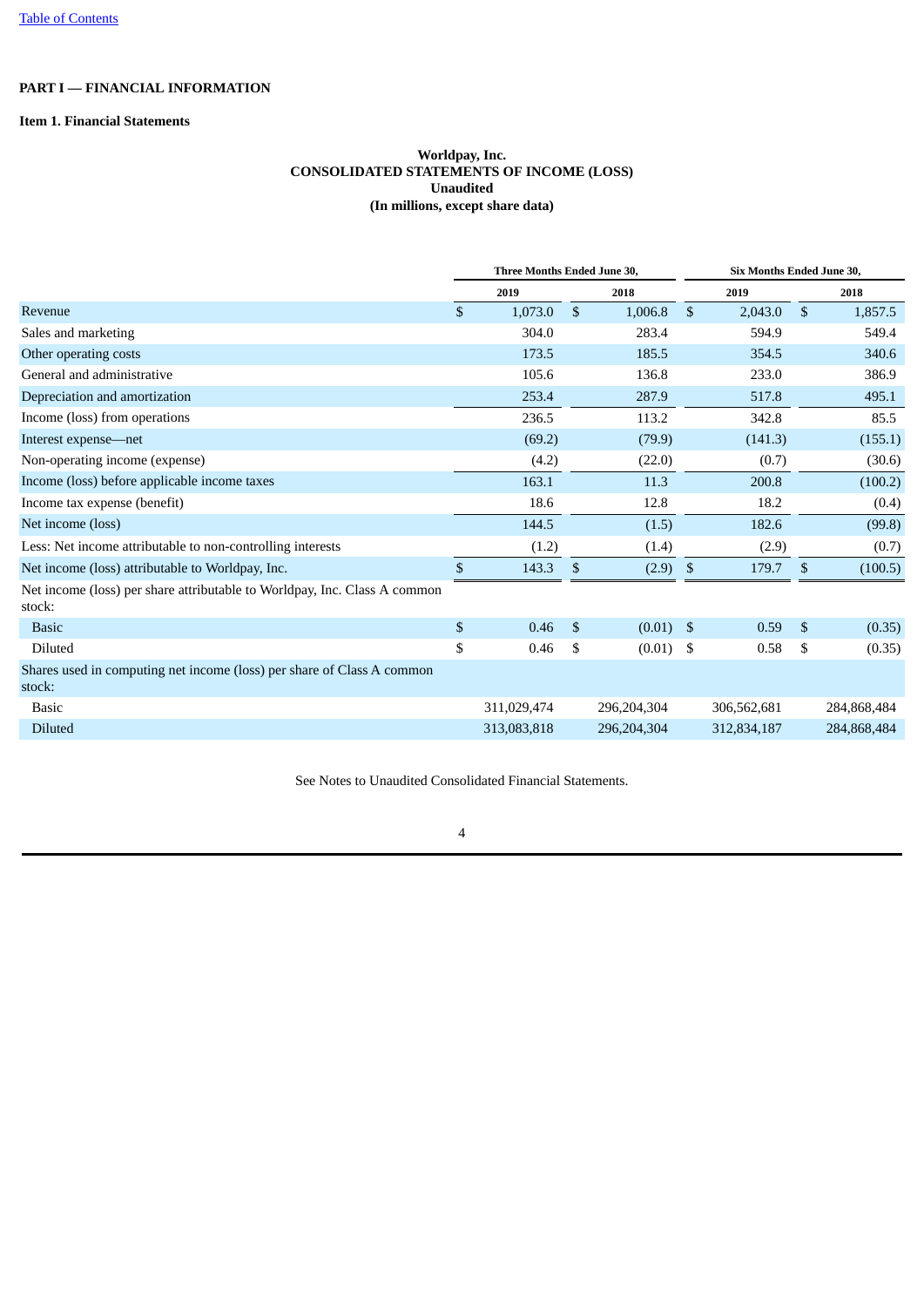## **Worldpay, Inc. CONSOLIDATED STATEMENTS OF COMPREHENSIVE INCOME (LOSS) Unaudited (In millions)**

<span id="page-4-0"></span>

|                                                                        | <b>Three Months Ended June 30,</b> |         |  |            |  | Six Months Ended June 30, |  |         |  |  |
|------------------------------------------------------------------------|------------------------------------|---------|--|------------|--|---------------------------|--|---------|--|--|
|                                                                        | 2019<br>2018                       |         |  |            |  | 2019                      |  | 2018    |  |  |
| Net income (loss)                                                      |                                    | 144.5   |  | $(1.5)$ \$ |  | 182.6                     |  | (99.8)  |  |  |
| Other comprehensive income (loss), net of tax:                         |                                    |         |  |            |  |                           |  |         |  |  |
| Gain (loss) on hedging activities and foreign currency translation     |                                    | (236.5) |  | (70.2)     |  | (66.2)                    |  | (48.2)  |  |  |
| Comprehensive income (loss)                                            |                                    | (92.0)  |  | (71.7)     |  | 116.4                     |  | (148.0) |  |  |
| Less: Comprehensive (income) attributable to non-controlling interests |                                    | (1.2)   |  | 1.4        |  | (10.9)                    |  | 1.0     |  |  |
| Comprehensive income (loss) attributable to Worldpay, Inc.             |                                    | (93.2)  |  | (70.3)     |  | 105.5                     |  | (147.0) |  |  |

See Notes to Unaudited Consolidated Financial Statements.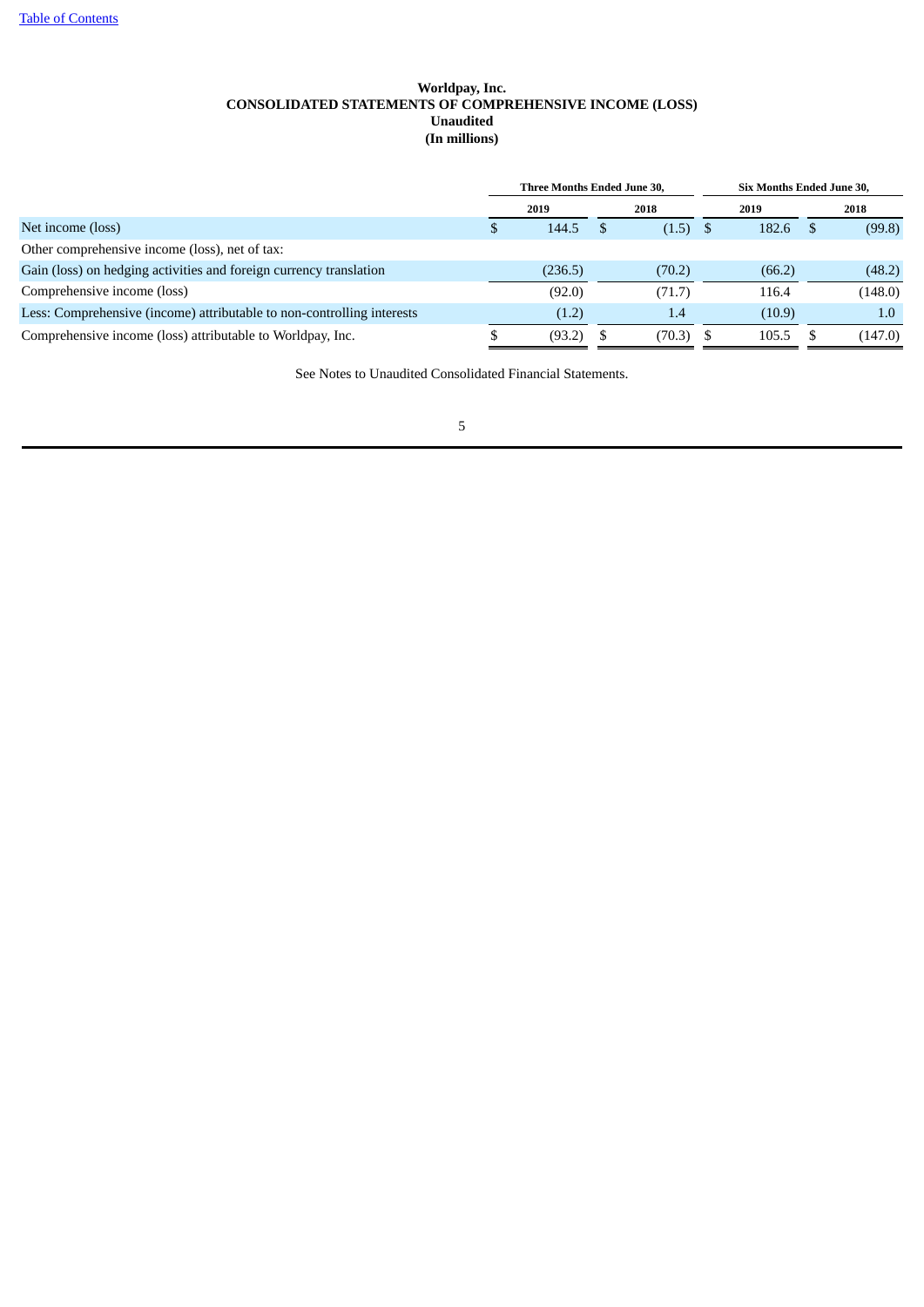## **Worldpay, Inc. CONSOLIDATED STATEMENTS OF FINANCIAL POSITION Unaudited (In millions, except share data)**

<span id="page-5-0"></span>

|                                                                                                                                                                                           | <b>June 30,</b><br>2019 | December 31,<br>2018 |
|-------------------------------------------------------------------------------------------------------------------------------------------------------------------------------------------|-------------------------|----------------------|
| <b>Assets</b>                                                                                                                                                                             |                         |                      |
| Current assets:                                                                                                                                                                           |                         |                      |
| Cash and cash equivalents                                                                                                                                                                 | \$<br>288.6             | \$<br>196.5          |
| Accounts receivable-net                                                                                                                                                                   | 1,681.0                 | 1,694.8              |
| Settlement assets and merchant float                                                                                                                                                      | 5,126.8                 | 3,132.3              |
| Prepaid expenses                                                                                                                                                                          | 91.5                    | 80.0                 |
| Other                                                                                                                                                                                     | 567.6                   | 526.1                |
| Total current assets                                                                                                                                                                      | 7,755.5                 | 5.629.7              |
| Property, equipment and software-net                                                                                                                                                      | 1,105.5                 | 1,074.1              |
| Intangible assets-net                                                                                                                                                                     | 2,740.9                 | 3,127.8              |
| Goodwill                                                                                                                                                                                  | 14,100.3                | 14,137.9             |
| Deferred taxes                                                                                                                                                                            | 1,176.2                 | 789.9                |
| Other assets                                                                                                                                                                              | 219.0                   | 129.1                |
| Total assets                                                                                                                                                                              | \$<br>27,097.4          | \$<br>24,888.5       |
| <b>Liabilities and equity</b>                                                                                                                                                             |                         |                      |
| Current liabilities:                                                                                                                                                                      |                         |                      |
| Accounts payable and accrued expenses                                                                                                                                                     | \$<br>1.276.8           | \$<br>1,188.7        |
| Settlement obligations                                                                                                                                                                    | 5,918.5                 | 3,723.6              |
| Current portion of notes payable                                                                                                                                                          | 218.5                   | 225.7                |
| Current portion of tax receivable agreement obligations                                                                                                                                   | 28.5                    | 73.1                 |
| Deferred income                                                                                                                                                                           | 30.2                    | 25.1                 |
| Current maturities of finance lease obligations                                                                                                                                           | 20.0                    | 22.7                 |
| Other                                                                                                                                                                                     | 658.2                   | 630.3                |
| Total current liabilities                                                                                                                                                                 | 8,150.7                 | 5,889.2              |
| Long-term liabilities:                                                                                                                                                                    |                         |                      |
| Notes payable                                                                                                                                                                             | 6,944.0                 | 7,622.1              |
| Tax receivable agreement obligations                                                                                                                                                      | 890.2                   | 590.8                |
| Finance lease obligations                                                                                                                                                                 | 24.3                    | 34.3                 |
| Deferred taxes                                                                                                                                                                            | 345.1                   | 473.7                |
| Other                                                                                                                                                                                     | 197.3                   | 74.4                 |
| Total long-term liabilities                                                                                                                                                               | 8,400.9                 | 8.795.3              |
| <b>Total liabilities</b>                                                                                                                                                                  | 16,551.6                | 14,684.5             |
| Commitments and contingencies (See Note 9 - Commitments, Contingencies and Guarantees)                                                                                                    |                         |                      |
| Equity:                                                                                                                                                                                   |                         |                      |
| Class A common stock, \$0.00001 par value; 890,000,000 shares authorized; 311,377,774 shares outstanding at June 30, 2019<br>and 300,454,590 shares outstanding at December 31, 2018      |                         |                      |
| Class B common stock, no par value; 100,000,000 shares authorized; no shares issued and outstanding at June 30, 2019 and<br>10,252,826 shares issued and outstanding at December 31, 2018 |                         |                      |
| Preferred stock, \$0.00001 par value; 10,000,000 shares authorized; no shares issued and outstanding                                                                                      |                         |                      |
| Paid-in capital                                                                                                                                                                           | 10,713.2                | 10,135.3             |
| Retained earnings                                                                                                                                                                         | 772.8                   | 593.1                |
| Accumulated other comprehensive loss                                                                                                                                                      | (805.4)                 | (731.2)              |
| Treasury stock, at cost; 3,573,751 shares at June 30, 2019 and 3,574,553 shares at December 31, 2018                                                                                      | (145.4)                 | (142.8)              |
| Total Worldpay, Inc. equity                                                                                                                                                               | 10,535.2                | 9,854.4              |
| Non-controlling interests                                                                                                                                                                 | 10.6                    | 349.6                |
| Total equity                                                                                                                                                                              | 10,545.8                | 10,204.0             |
| Total liabilities and equity                                                                                                                                                              | \$<br>27,097.4          | \$<br>24,888.5       |

See Notes to Unaudited Consolidated Financial Statements.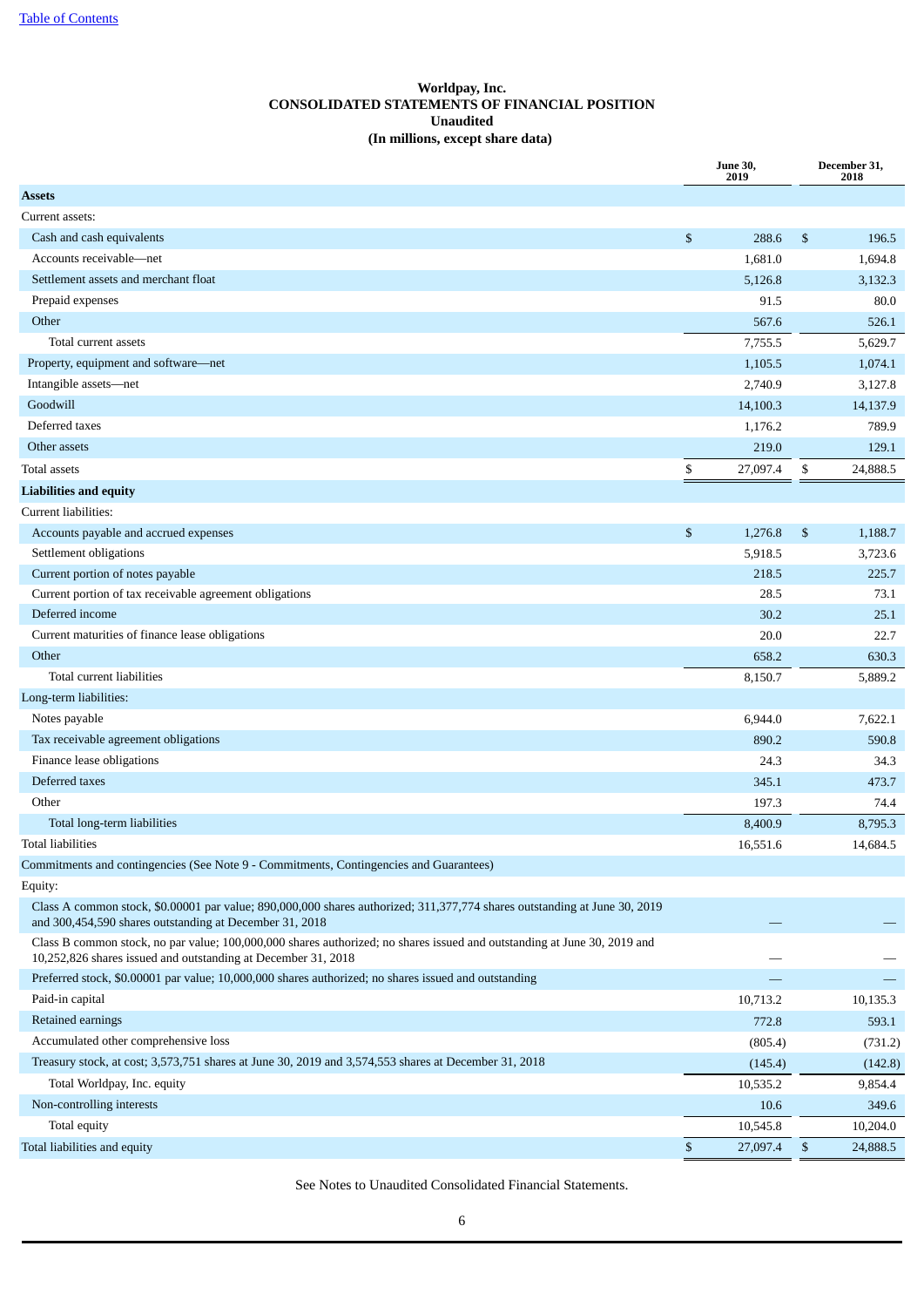#### **Worldpay, Inc. CONSOLIDATED STATEMENTS OF CASH FLOWS Unaudited (In millions)**

<span id="page-6-0"></span>

|                                                                                   | <b>Six Months Ended June 30,</b> |    |           |  |  |
|-----------------------------------------------------------------------------------|----------------------------------|----|-----------|--|--|
|                                                                                   | 2019                             |    | 2018      |  |  |
| <b>Operating Activities:</b>                                                      |                                  |    |           |  |  |
| Net income (loss)                                                                 | \$<br>182.6                      | \$ | (99.8)    |  |  |
| Adjustments to reconcile net income to net cash provided by operating activities: |                                  |    |           |  |  |
| Depreciation and amortization expense                                             | 517.8                            |    | 495.1     |  |  |
| Amortization of customer incentives                                               | 15.1                             |    | 12.6      |  |  |
| Amortization and write-off of debt issuance costs                                 | 1.9                              |    | 72.9      |  |  |
| Gain on foreign currency forward                                                  |                                  |    | (35.9)    |  |  |
| Share-based compensation expense                                                  | 57.6                             |    | 56.2      |  |  |
| Deferred tax (benefit) expense                                                    | (28.6)                           |    | 27.3      |  |  |
| Tax receivable agreements non-cash items                                          | (3.4)                            |    | (6.4)     |  |  |
| Other                                                                             | (1.5)                            |    | 1.2       |  |  |
| Change in operating assets and liabilities:                                       |                                  |    |           |  |  |
| Accounts receivable                                                               | 9.1                              |    | (50.3)    |  |  |
| Net settlement assets and obligations                                             | 20.6                             |    | 105.7     |  |  |
| Prepaid and other assets                                                          | 19.4                             |    | (33.4)    |  |  |
| Accounts payable and accrued expenses                                             | 113.4                            |    | (159.6)   |  |  |
| Other liabilities                                                                 | 31.5                             |    | (6.8)     |  |  |
| Net cash provided by operating activities                                         | 935.5                            |    | 378.8     |  |  |
| <b>Investing Activities:</b>                                                      |                                  |    |           |  |  |
| Purchases of property and equipment                                               | (175.5)                          |    | (103.1)   |  |  |
| Acquisition of customer portfolios and related assets and other                   | (12.7)                           |    | (51.1)    |  |  |
| Purchase of interest rate caps                                                    |                                  |    | (8.1)     |  |  |
| Proceeds from foreign currency forward                                            |                                  |    | 71.5      |  |  |
| Cash acquired in acquisitions, net of cash used                                   |                                  |    | 1,405.8   |  |  |
| Other                                                                             | 9.1                              |    |           |  |  |
| Net cash (used in) provided by investing activities                               | (179.1)                          |    | 1,315.0   |  |  |
| <b>Financing Activities:</b>                                                      |                                  |    |           |  |  |
| Proceeds from issuance of long-term debt                                          |                                  |    | 2,951.8   |  |  |
| Borrowings on revolving credit facility                                           | 4,204.0                          |    | 2,598.0   |  |  |
| Repayment of revolving credit facility                                            | (4,254.0)                        |    | (2,823.0) |  |  |
| Repayment of debt and finance lease obligations                                   | (643.5)                          |    | (2,590.3) |  |  |
| Payment of debt issuance costs                                                    |                                  |    | (91.1)    |  |  |
| Proceeds from issuance of Class A common stock under employee stock plans         | 16.7                             |    | 14.9      |  |  |
| Repurchase of Class A common stock (to satisfy tax withholding obligations)       | (20.0)                           |    | (11.7)    |  |  |
| Settlement and payments under certain tax receivable agreements                   | (69.7)                           |    | (140.6)   |  |  |
| Distributions to non-controlling interests                                        | (3.3)                            |    | (6.4)     |  |  |
| Net cash provided by (used in) financing activities                               | (769.8)                          |    | (98.4)    |  |  |
| Net (decrease) increase in cash and cash equivalents                              | (13.4)                           |    | 1,595.4   |  |  |
| Cash and cash equivalents-Beginning of period                                     | 2,581.3                          |    | 1,272.2   |  |  |
| Effect of exchange rate changes on cash                                           | (18.7)                           |    | (139.2)   |  |  |
| Cash and cash equivalents-End of period                                           | \$<br>2,549.2                    | \$ | 2,728.4   |  |  |
| Cash Payments:                                                                    |                                  |    |           |  |  |
| Interest                                                                          | \$<br>125.3                      | \$ | 149.3     |  |  |
| Income taxes                                                                      | 22.6                             |    | 6.2       |  |  |
| Non-cash Items:                                                                   |                                  |    |           |  |  |
| Issuance of tax receivable agreements                                             | \$<br>327.9                      | \$ | 120.9     |  |  |

See Notes to Unaudited Consolidated Financial Statements.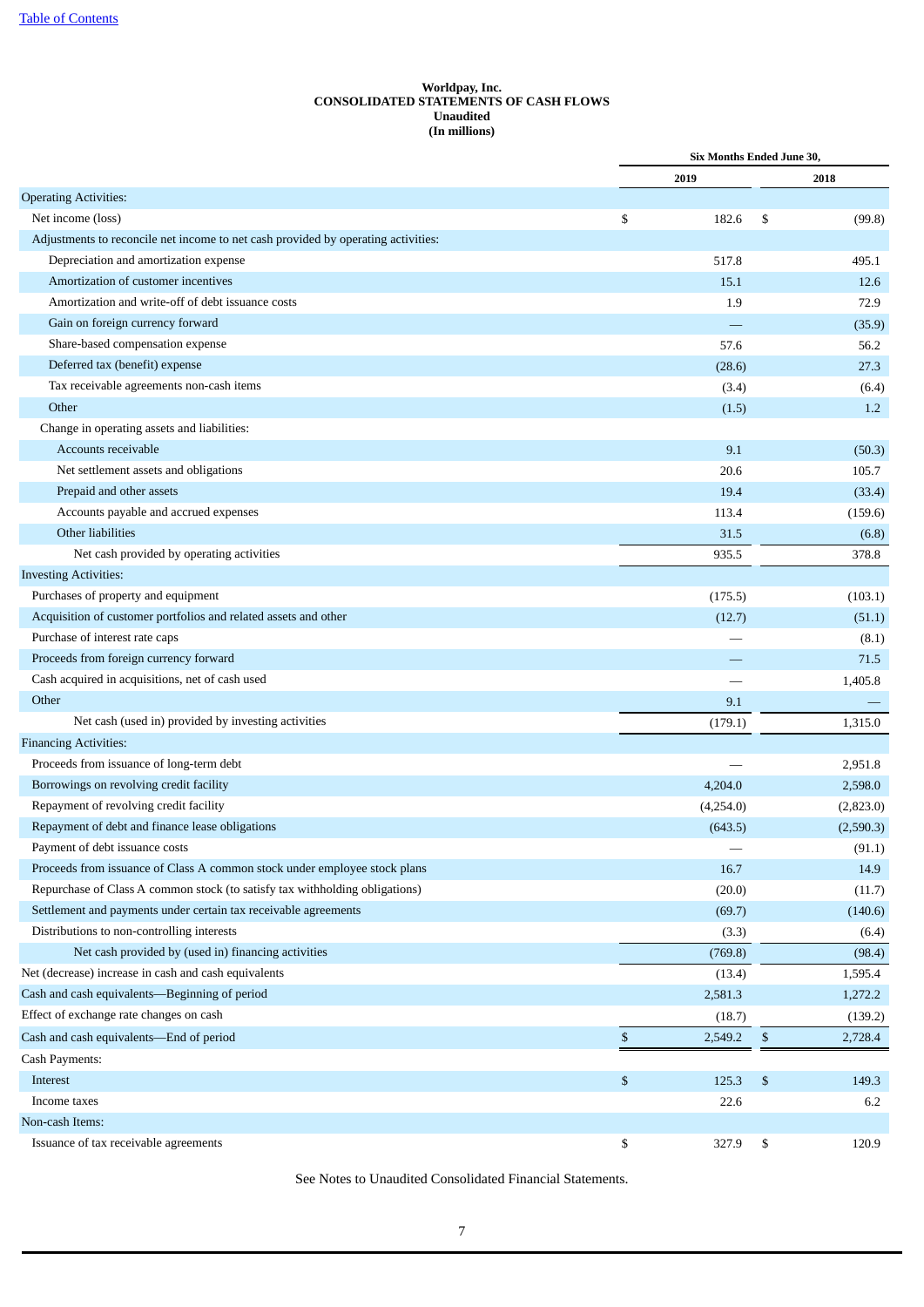<span id="page-7-0"></span>

|                                                                                                                                    |                |               |                |               |                     |                |               |                       |                                                                 |                |                 |                 |      | <b>Accumulated</b> |    |                  |
|------------------------------------------------------------------------------------------------------------------------------------|----------------|---------------|----------------|---------------|---------------------|----------------|---------------|-----------------------|-----------------------------------------------------------------|----------------|-----------------|-----------------|------|--------------------|----|------------------|
|                                                                                                                                    |                |               |                |               | <b>Common Stock</b> |                |               |                       |                                                                 |                |                 |                 |      | Other              |    | Non-             |
|                                                                                                                                    | <b>Total</b>   |               | <b>Class A</b> |               |                     | <b>Class B</b> |               | <b>Treasury Stock</b> |                                                                 | <b>Paid-in</b> | <b>Retained</b> | Comprehensive   |      | <b>Controlling</b> |    |                  |
|                                                                                                                                    | <b>Equity</b>  | <b>Shares</b> |                | <b>Amount</b> | <b>Shares</b>       |                | <b>Amount</b> | <b>Shares</b>         |                                                                 | <b>Amount</b>  | Capital         | <b>Earnings</b> |      | Income (Loss)      |    | <b>Interests</b> |
| Beginning Balance,<br>April 1, 2019                                                                                                | \$<br>10,611.9 | 311.2         | \$             |               |                     |                |               |                       | 3.6<br>\$(138.7)<br>\$10,679.6<br>629.5<br>$\mathfrak{s}$<br>\$ |                | (568.9)         | -\$             | 10.4 |                    |    |                  |
| Net income                                                                                                                         | 144.5          |               |                |               |                     |                |               |                       |                                                                 |                |                 | 143.3           |      |                    |    | 1.2              |
| <b>Issuance of Class A</b><br>common stock under<br>employee benefit trust<br>and employee benefit<br>plans, net of forfeitures    | 9.7            | 0.2           |                |               |                     |                |               |                       |                                                                 | 0.5            | 9.2             |                 |      |                    |    |                  |
| Repurchase of Class A<br>common stock<br>(including to satisfy tax<br>withheld obligation)                                         | (7.2)          |               |                |               |                     |                |               |                       |                                                                 | (7.2)          |                 |                 |      |                    |    |                  |
| Issuance of Class A<br>common stock and<br>cancellation of Class B<br>common stock in<br>connection with Fifth<br>Third Stock sale |                |               |                |               |                     |                |               |                       |                                                                 |                |                 |                 |      |                    |    |                  |
| Issuance of tax<br>receivable agreements                                                                                           |                |               |                |               |                     |                |               |                       |                                                                 |                |                 |                 |      |                    |    |                  |
| Unrealized gain on<br>hedging activities and<br>foreign currency<br>translation, net of tax                                        | (236.5)        |               |                |               |                     |                |               |                       |                                                                 |                |                 |                 |      | (236.5)            |    |                  |
| Distribution to non-<br>controlling interests                                                                                      | (1.0)          |               |                |               |                     |                |               |                       |                                                                 |                |                 |                 |      |                    |    | (1.0)            |
| Share-based<br>compensation                                                                                                        | 24.4           |               |                |               |                     |                |               |                       |                                                                 |                | 24.4            |                 |      |                    |    |                  |
| Reallocation of non-<br>controlling interests of<br>Worldpay Holding due<br>to change in ownership                                 |                |               |                |               |                     |                |               |                       |                                                                 |                |                 |                 |      |                    |    |                  |
| <b>Ending Balance, June</b><br>30 2019                                                                                             | \$<br>10,545.8 | 311.4         | \$.            |               |                     |                |               | 3.6                   |                                                                 | \$(145.4)      | \$10,713.2      | 772.8           | \$   | (805.4)            | \$ | 10.6             |

See Notes to Unaudited Consolidated Financial Statements.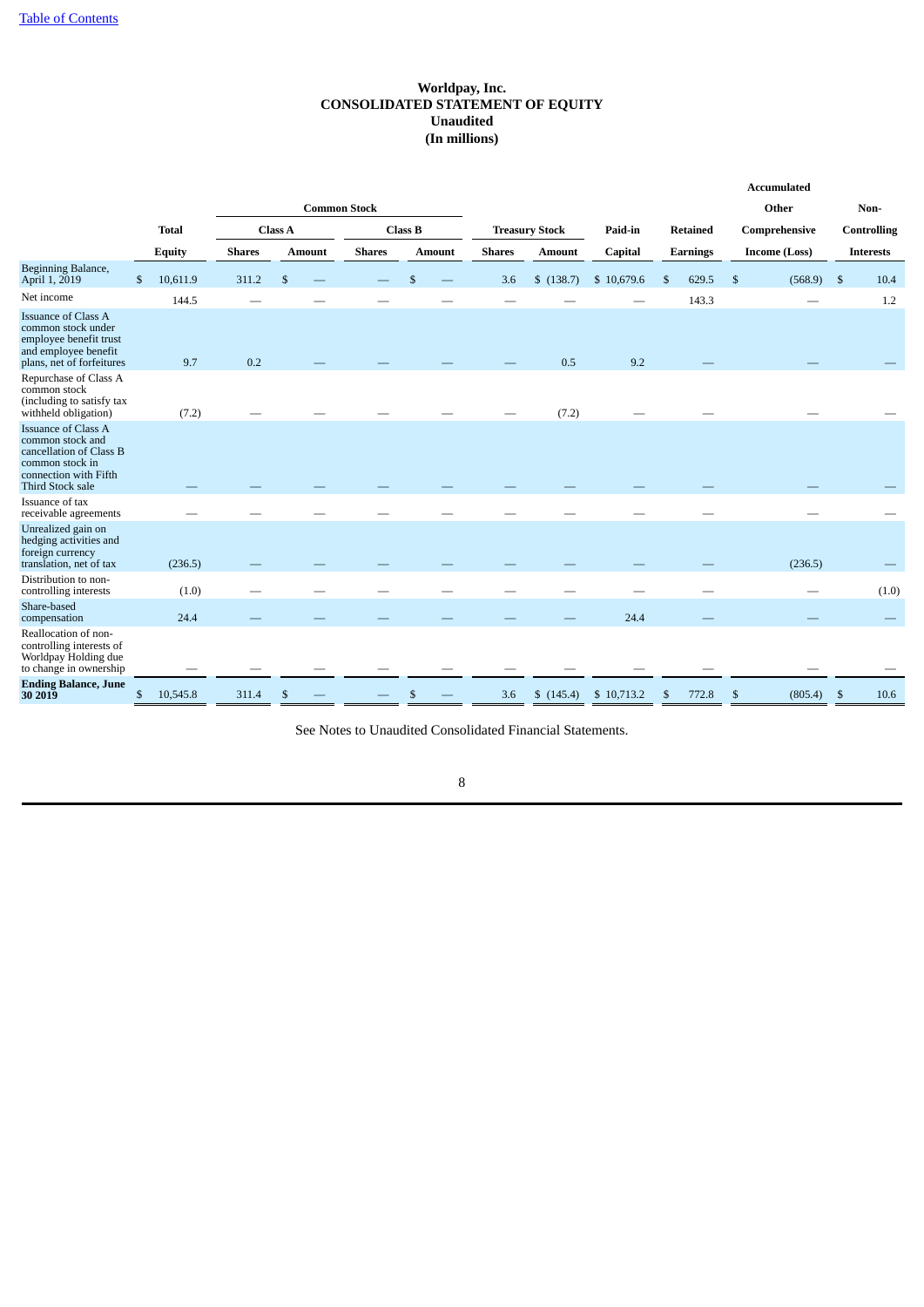<span id="page-8-0"></span>

|                                                                                                                                           |                |               |                |               |                     |                |               |               |                       |                            |                         |                 |               | <b>Accumulated</b> |              |                  |
|-------------------------------------------------------------------------------------------------------------------------------------------|----------------|---------------|----------------|---------------|---------------------|----------------|---------------|---------------|-----------------------|----------------------------|-------------------------|-----------------|---------------|--------------------|--------------|------------------|
|                                                                                                                                           |                |               |                |               | <b>Common Stock</b> |                |               |               |                       |                            |                         |                 |               | Other              |              | Non-             |
|                                                                                                                                           | <b>Total</b>   |               | <b>Class A</b> |               |                     | <b>Class B</b> |               |               | <b>Treasury Stock</b> | Paid-in<br><b>Retained</b> |                         |                 | Comprehensive |                    | Controlling  |                  |
|                                                                                                                                           | <b>Equity</b>  | <b>Shares</b> |                | <b>Amount</b> | <b>Shares</b>       |                | <b>Amount</b> | <b>Shares</b> | Amount                | Capital                    |                         | <b>Earnings</b> |               | Income (Loss)      |              | <b>Interests</b> |
| Beginning Balance,<br>January 1, 2019                                                                                                     | \$<br>10,204.0 | 300.5         | \$             |               | 10.3                | $\mathbb{S}$   |               | 3.6           | \$(142.8)             | \$10,135.3                 | 593.1<br>$\mathfrak{s}$ |                 | \$            | (731.2)            | $\mathbb{S}$ | 349.6            |
| Net income                                                                                                                                | 182.6          |               |                |               |                     |                |               |               |                       |                            |                         | 179.7           |               |                    |              | 2.9              |
| Issuance of Class A<br>common stock under<br>employee benefit trust<br>and employee benefit<br>plans, net of forfeitures                  | 16.7           | 0.8           |                |               |                     |                |               | (0.2)         | 17.4                  | (0.7)                      |                         |                 |               |                    |              |                  |
| Repurchase of Class A<br>common stock<br>(including to satisfy tax<br>withheld obligation)                                                | (20.0)         | (0.2)         |                |               |                     |                |               | 0.2           | (20.0)                |                            |                         |                 |               |                    |              |                  |
| <b>Issuance of Class A</b><br>common stock and<br>cancellation of Class B<br>common stock in<br>connection with Fifth<br>Third Stock sale |                | 10.3          |                |               | (10.3)              |                |               |               |                       |                            |                         |                 |               |                    |              |                  |
| Issuance of tax<br>receivable agreements                                                                                                  | 174.9          |               |                |               |                     |                |               |               |                       | 174.9                      |                         |                 |               |                    |              |                  |
| Unrealized gain on<br>hedging activities and<br>foreign currency<br>translation, net of tax                                               | (66.2)         |               |                |               |                     |                |               |               |                       |                            |                         |                 |               | (74.2)             |              | 8.0              |
| Distribution to non-<br>controlling interests                                                                                             | (3.3)          |               |                |               |                     |                |               |               |                       |                            |                         |                 |               |                    |              | (3.3)            |
| Share-based<br>compensation                                                                                                               | 57.1           |               |                |               |                     |                |               |               |                       | 56.3                       |                         |                 |               |                    |              | 0.8              |
| Reallocation of non-<br>controlling interests of<br>Worldpay Holding due<br>to change in ownership                                        |                |               |                |               |                     |                |               |               |                       | 347.4                      |                         |                 |               |                    |              | (347.4)          |
| <b>Ending Balance, June</b><br>30 2019                                                                                                    | \$<br>10,545.8 | 311.4         | \$             |               |                     |                |               | 3.6           | \$(145.4)             | \$10,713.2                 | \$                      | 772.8           | \$            | (805.4)            | \$           | 10.6             |

See Notes to Unaudited Consolidated Financial Statements.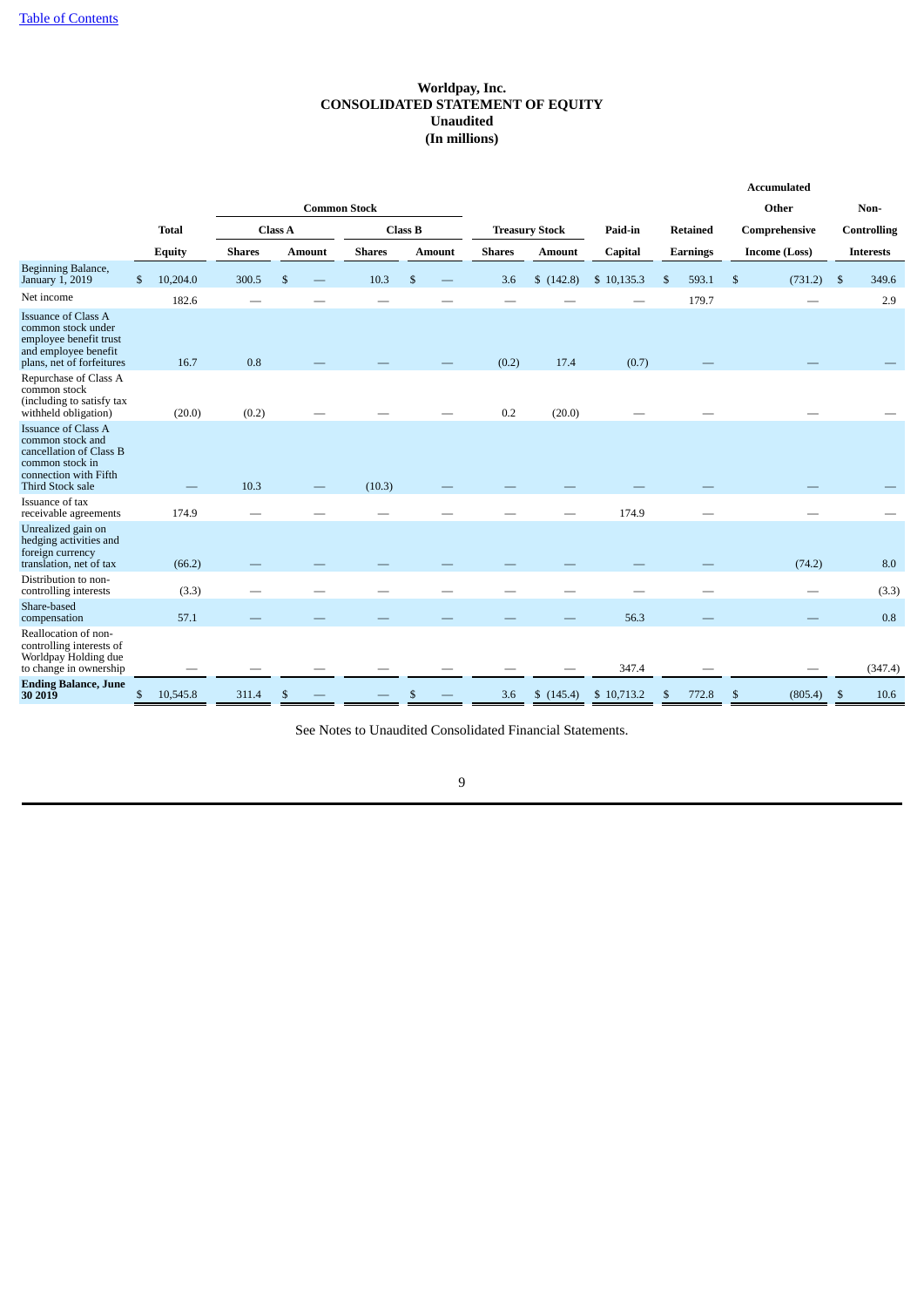<span id="page-9-0"></span>

|                                                                                                                                    |               |               |                |                     |               |               |                       |            |                       | <b>Accumulated</b>   |                       |  |
|------------------------------------------------------------------------------------------------------------------------------------|---------------|---------------|----------------|---------------------|---------------|---------------|-----------------------|------------|-----------------------|----------------------|-----------------------|--|
|                                                                                                                                    |               |               |                | <b>Common Stock</b> |               |               |                       |            |                       | Other                | Non-                  |  |
|                                                                                                                                    | <b>Total</b>  |               | <b>Class A</b> | <b>Class B</b>      |               |               | <b>Treasury Stock</b> | Paid-in    | <b>Retained</b>       | Comprehensive        | Controlling           |  |
|                                                                                                                                    | <b>Equity</b> | <b>Shares</b> | Amount         | <b>Shares</b>       | <b>Amount</b> | <b>Shares</b> | <b>Amount</b>         | Capital    | <b>Earnings</b>       | <b>Income (Loss)</b> | <b>Interests</b>      |  |
| Beginning Balance, April<br>1,2018                                                                                                 | \$10,992.2    | 297.4         | \$             | 15.3                | \$            | 3.0           | \$<br>(95.0)          | \$10,030.8 | 482.7<br>$\mathbb{S}$ | \$<br>23.8           | $\mathbb{S}$<br>549.9 |  |
| Cumulative effect of<br>accounting change                                                                                          |               |               |                |                     |               |               |                       |            |                       |                      |                       |  |
| Net loss                                                                                                                           | (1.5)         |               |                |                     |               |               |                       |            | (2.9)                 |                      | 1.4                   |  |
| <b>Issuance of Class A</b><br>common stock for<br>acquisition                                                                      | (64.6)        | (0.8)         |                |                     |               | 0.8           | (64.6)                |            |                       |                      |                       |  |
| Issuance of Class A<br>common stock under<br>employee stock plans, net<br>of forfeitures                                           | 7.3           | 0.2           |                |                     |               |               |                       | 7.3        |                       |                      |                       |  |
| <b>Issuance of Class A</b><br>common stock under<br>employee benefit trust                                                         |               |               |                |                     |               |               | 1.5                   | (1.5)      |                       |                      |                       |  |
| Repurchase of Class A<br>common stock (including<br>to satisfy taxes withheld<br>obligation)                                       | (0.5)         |               |                |                     |               |               | (0.5)                 |            |                       |                      |                       |  |
| Issuance of Class A<br>common stock and<br>cancellation of Class B<br>common stock in<br>connection with Fifth<br>Third Stock Sale |               | 5.0           |                | (5.0)               |               |               |                       |            |                       |                      |                       |  |
| Issuance of tax receivable<br>agreements                                                                                           | (33.9)        |               |                |                     |               |               |                       | (33.9)     |                       |                      |                       |  |
| Settlement of certain tax<br>receivable agreements                                                                                 | 7.6           |               |                |                     |               |               |                       | 7.6        |                       |                      |                       |  |
| Unrealized loss on<br>hedging activities and<br>foreign currency<br>translation, net of tax                                        | (70.2)        |               |                |                     |               |               |                       |            |                       | (67.4)               | (2.8)                 |  |
| Distribution to non-<br>controlling interests                                                                                      | (0.8)         |               |                |                     |               |               |                       |            | ÷.                    |                      | (0.8)                 |  |
| Share-based<br>compensation                                                                                                        | 39.0          |               |                |                     |               |               |                       | 37.1       |                       |                      | 1.9                   |  |
| Reallocation of non-<br>controlling interests of<br>Worldpay Holding due to<br>change in ownership                                 |               |               |                |                     |               |               |                       | 177.0      |                       |                      | (177.0)               |  |
| <b>Ending Balance, June</b><br>30, 2018                                                                                            | \$10,874.6    | 301.8         |                | 10.3                | £.            | 3.8           | \$(158.6)             | \$10,224.4 | 479.8<br>\$           | \$<br>(43.6)         | $\mathbb{S}$<br>372.6 |  |

See Notes to Unaudited Consolidated Financial Statements.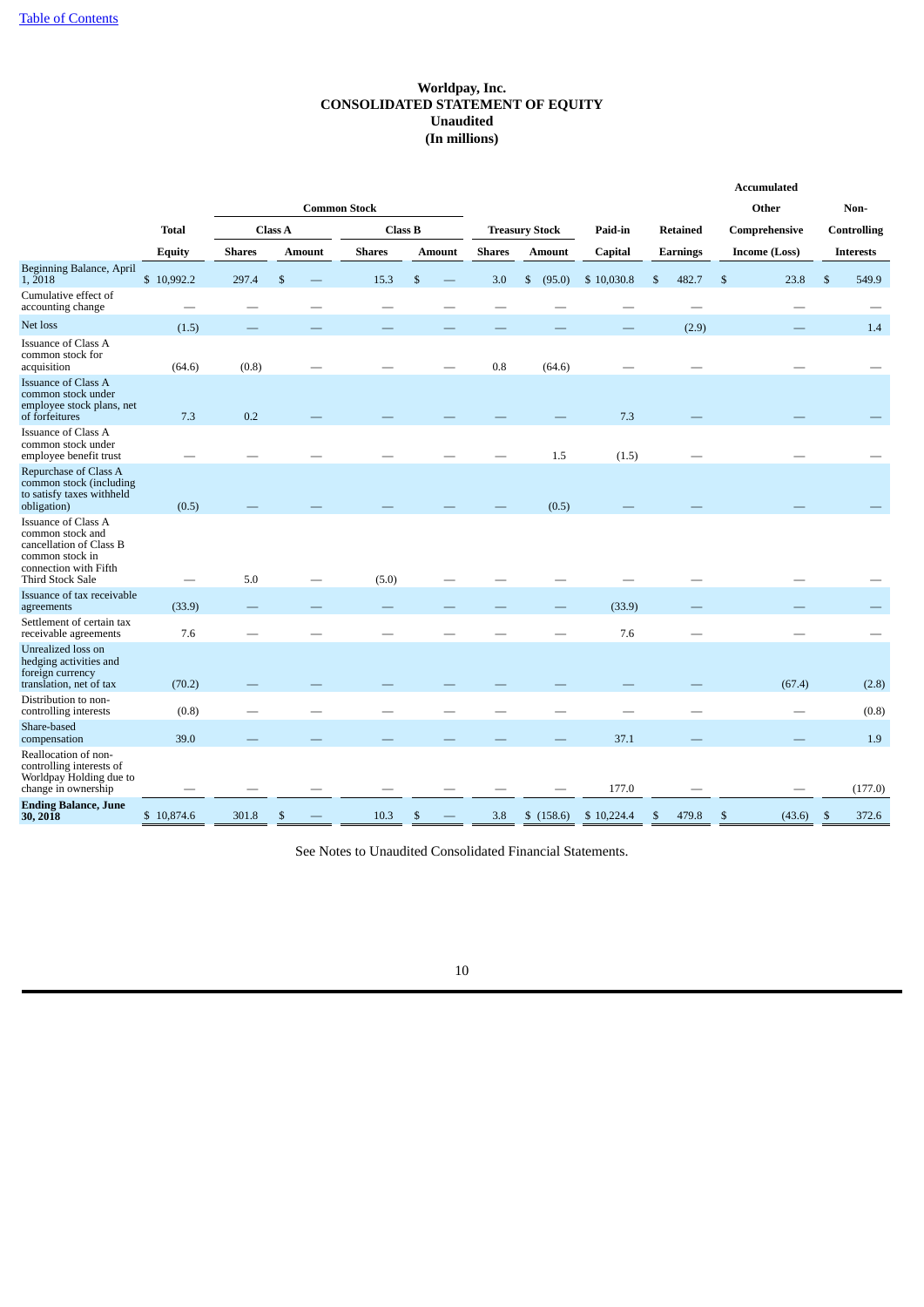<span id="page-10-0"></span>

|                                                                                                                                    |              |               |               |                |                     |                |               |                       |                      |                         | <b>Accumulated</b>    |                         |  |
|------------------------------------------------------------------------------------------------------------------------------------|--------------|---------------|---------------|----------------|---------------------|----------------|---------------|-----------------------|----------------------|-------------------------|-----------------------|-------------------------|--|
|                                                                                                                                    |              |               |               |                | <b>Common Stock</b> |                |               |                       |                      |                         | Other                 | Non-                    |  |
|                                                                                                                                    |              | <b>Total</b>  |               | <b>Class A</b> |                     | <b>Class B</b> |               | <b>Treasury Stock</b> | Paid-in              | <b>Retained</b>         | Comprehensive         | Controlling             |  |
|                                                                                                                                    |              | <b>Equity</b> | <b>Shares</b> | <b>Amount</b>  | <b>Shares</b>       | <b>Amount</b>  | <b>Shares</b> | <b>Amount</b>         | Capital              | <b>Earnings</b>         | Income (Loss)         | <b>Interests</b>        |  |
| Beginning Balance,<br>January 1, 2018                                                                                              | $\mathbb{S}$ | 600.6         | 162.6         | $\mathbb{S}$   | 15.3                | $\mathfrak{s}$ | 2.9           | (83.8)<br>\$          | $\mathbf{s}$<br>55.4 | $\mathfrak{S}$<br>558.0 | $\mathfrak{s}$<br>2.9 | $\mathfrak{s}$<br>68.1  |  |
| Cumulative effect of<br>accounting change                                                                                          |              | 22.3          |               |                |                     |                |               |                       |                      | 22.3                    |                       |                         |  |
| Net loss                                                                                                                           |              | (99.8)        |               |                |                     |                |               |                       |                      | (100.5)                 |                       | 0.7                     |  |
| <b>Issuance of Class A</b><br>common stock for<br>acquisition                                                                      |              | 10,364.8      | 133.6         |                |                     |                | 0.8           | (64.6)                | 10,429.4             |                         |                       |                         |  |
| <b>Issuance of Class A</b><br>common stock under<br>employee stock plans,<br>net of forfeitures                                    |              | 14.9          | 0.7           |                |                     |                |               |                       | 14.9                 |                         |                       |                         |  |
| Issuance of Class A<br>common stock under<br>employee benefit trust                                                                |              |               |               |                |                     |                |               | 1.5                   | (1.5)                |                         |                       |                         |  |
| Repurchase of Class A<br>common stock<br>(including to satisfy<br>taxes withheld<br>obligation)                                    |              | (11.7)        | (0.1)         |                |                     |                | 0.1           | (11.7)                |                      |                         |                       |                         |  |
| Issuance of Class A<br>common stock and<br>cancellation of Class B<br>common stock in<br>connection with Fifth<br>Third Stock Sale |              |               | 5.0           |                | (5.0)               |                |               |                       |                      |                         |                       |                         |  |
| Issuance of tax<br>receivable agreements                                                                                           |              | (33.9)        |               |                |                     |                |               |                       | (33.9)               |                         |                       |                         |  |
| Settlement of certain tax<br>receivable agreements                                                                                 |              | 15.8          |               |                |                     |                |               |                       | 15.8                 |                         |                       |                         |  |
| Unrealized loss on<br>hedging activities and<br>foreign currency<br>translation, net of tax                                        |              | (48.2)        |               |                |                     |                |               |                       |                      |                         | (46.5)                | (1.7)                   |  |
| Distribution to non-<br>controlling interests                                                                                      |              | (6.4)         |               |                |                     |                |               |                       |                      |                         |                       | (6.4)                   |  |
| Share-based<br>compensation                                                                                                        |              | 56.2          |               |                |                     |                |               |                       | 53.4                 |                         |                       | 2.8                     |  |
| Reallocation of non-<br>controlling interests of<br>Worldpay Holding due<br>to change in ownership                                 |              |               |               |                |                     |                |               |                       | (309.1)              |                         |                       | 309.1                   |  |
| <b>Ending Balance, June</b><br>30, 2018                                                                                            | \$           | 10,874.6      | 301.8         | \$             | 10.3                | \$             | 3.8           | \$(158.6)             | \$10,224.4           | 479.8<br>$\mathfrak{s}$ | (43.6)<br>\$          | $\mathfrak{S}$<br>372.6 |  |

See Notes to Unaudited Consolidated Financial Statements.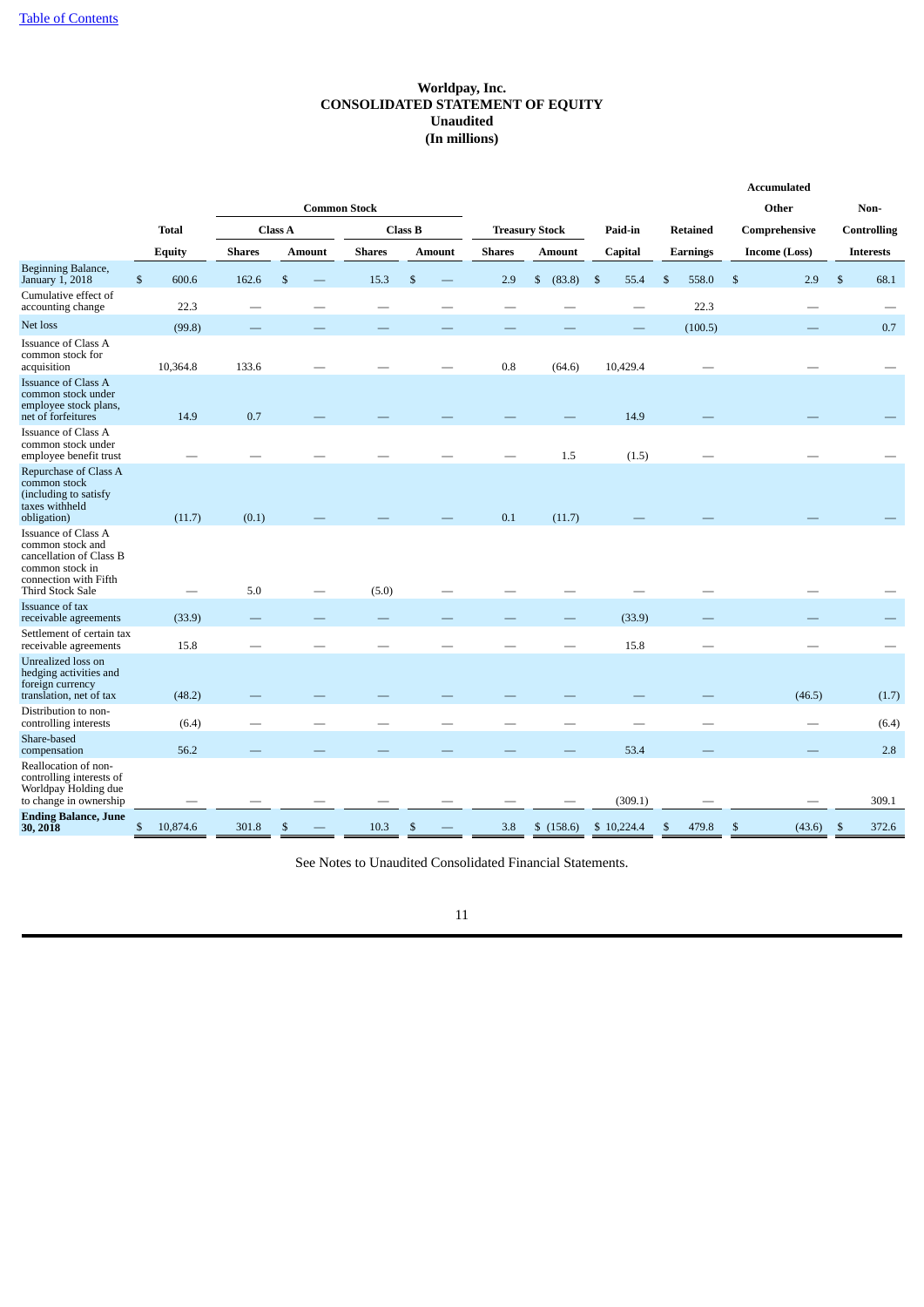## <span id="page-11-0"></span>**1. BASIS OF PRESENTATION AND SUMMARY OF SIGNIFICANT ACCOUNTING POLICIES**

## *Description of Business*

Worldpay, Inc., a Delaware corporation, is a holding company that conducts its operations through its majority-owned subsidiary, Worldpay Holding, LLC ("Worldpay Holding"). Worldpay, Inc. and Worldpay Holding are referred to collectively as the "Company," "Worldpay," "we," "us" or "our," unless the context requires otherwise.

On January 16, 2018, the Company completed the acquisition of all of the outstanding shares of Worldpay Group Limited, formerly Worldpay Group plc, a public limited company ("Legacy Worldpay"). Following the acquisition, the Vantiv, Inc. ("Legacy Vantiv") name was changed to Worldpay, Inc. by amending our Second Amended and Restated Certificate of Incorporation. The effective date of the name change was January 16, 2018.

Worldpay is a leader in global payments providing a broad range of technology-led solutions to its clients to allow them to accept payments of almost any type, across multiple payment channels nearly anywhere in the world. The Company serves a diverse set of merchants including mobile, online and in-store, offering over 300 payment methods in 126 transaction currencies across 146 countries, while supporting various clients including large enterprises, corporates, small and medium sized businesses and eCommerce businesses. The Company operates in three reportable segments: Technology Solutions, Merchant Solutions and Issuer Solutions. For more information about the Company's segments, refer to Note 13 - Segment Information. The Company markets its services through diverse distribution channels, including multiple referral partners.

### *Proposed Merger with Fidelity National Information Services ("FIS")*

On March 18, 2019, Worldpay and Fidelity National Information Services, Inc. ("FIS") issued a joint press release announcing that Worldpay, FIS and Wrangler Merger Sub, Inc., a wholly-owned subsidiary of FIS ("Merger Sub"), entered into an agreement and plan of merger, dated March 17, 2019 (the "Merger Agreement"), pursuant to which, on the terms and subject to the conditions set forth therein, Merger Sub will merge with and into Worldpay (the "Merger"), with Worldpay being the surviving corporation in the Merger and continuing as a wholly-owned subsidiary of FIS.

At the effective time of the Merger ("Effective Time"), which is expected to occur on July 31, 2019, each share of the Class A common stock of Worldpay, par value \$0.00001 per share ("Worldpay Class A Common Stock"), issued and outstanding immediately prior to the Effective Time, except for certain shares of Worldpay Class A Common Stock identified in the Merger Agreement, will be converted into the right to receive 0.9287 shares (the "Exchange Ratio") of common stock, par value \$0.01 per share, of FIS ("FIS Common Stock" and, such shares, the "Share Consideration") and \$11.00 in cash (the "Cash Consideration" and, together with the Share Consideration, the "Merger Consideration"). The shares of FIS Common Stock to be issued in the Merger will be listed on The New York Stock Exchange ("NYSE"). Following the consummation of the Merger, FIS shareholders will own approximately 53 percent and Worldpay shareholders will own approximately 47 percent of the combined company.

The Worldpay and FIS required shareholder approvals for the merger took place on July 24, 2019.

### *Basis of Presentation and Consolidation*

The accompanying consolidated financial statements include those of Worldpay, Inc. and all subsidiaries thereof, including its majority-owned subsidiary, Worldpay Holding, LLC. The accompanying consolidated financial statements have been prepared in accordance with accounting principles generally accepted in the United States of America ("U.S. GAAP"). All intercompany balances and transactions have been eliminated.

As of June 30, 2019, Worldpay, Inc. owned 100% interest in Worldpay Holding (see Note 8 - Controlling and Non-Controlling Interests for changes in non-controlling interests) as a result of Fifth Third Bank's ("Fifth Third") sale of its remaining interest in Worldpay Holding discussed below.

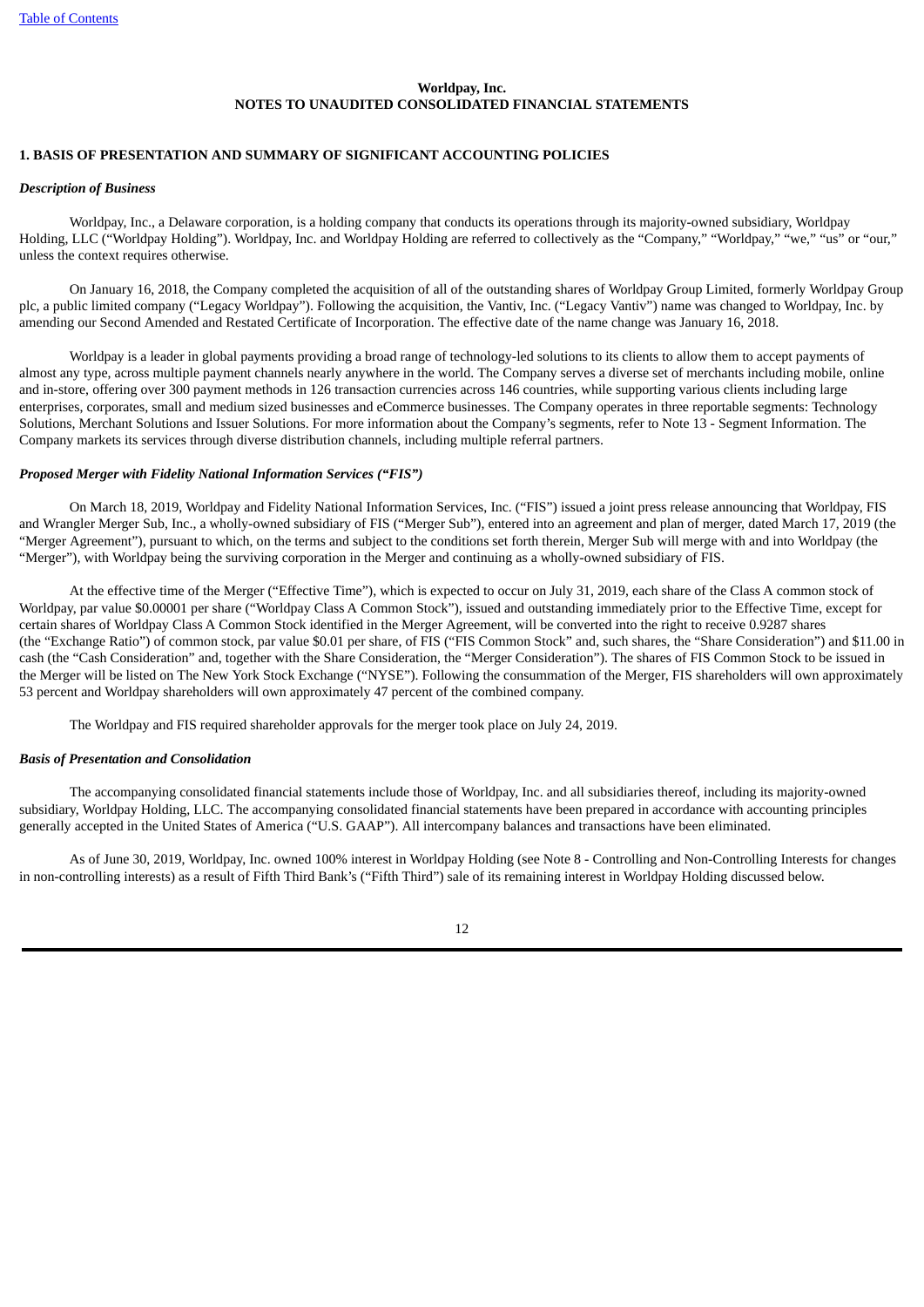## *Fifth Third Stock Sale*

In March 2019, Fifth Third exchanged its remaining 10.3 million Class B units in Worldpay Holding for 10.3 million shares of the Company's Class A common stock and subsequently sold those 10.3 million shares of Worldpay, Inc. Class A common stock pursuant to Rule 144 promulgated under the Securities Act of 1933 as amended ("Fifth Third Stock Sale"). The Company did not receive any proceeds from the sale.

As a result of the March 2019 Fifth Third exchange of units of Worldpay Holding, the Company recorded an estimated additional liability under the Fifth Third Tax Receivable Agreement ("TRA") of \$327.9 million and an estimated additional deferred tax asset of \$502.8 million associated with the increase in the tax basis. The Company recorded an estimated corresponding increase to paid-in-capital of \$174.9 million for the difference in the TRA liability and the related deferred tax asset.

## *Use of Estimates*

The preparation of financial statements in conformity with U.S. GAAP requires management to make estimates and assumptions that affect the reported amount of assets and liabilities and disclosure of contingent assets and liabilities at the date of the financial statements and the reported amounts of revenues and expenses during the reporting periods. Actual results could differ from those estimates.

### *Expenses*

Set forth below is a brief description of the components of the Company's expenses:

- *• Sales and marketing* expense primarily consists of compensation, commissions and benefits paid to sales personnel, sales management and other sales and marketing personnel, amortization of capitalized commission fees, payments made to multiple referral partners, and advertising and promotional costs.
- *• Other operating costs* primarily consist of compensation and benefits paid to operational and IT personnel, costs associated with operating the Company's technology platform and data centers, information technology costs for processing transactions, product development costs, software fees, maintenance costs, occupancy costs and consulting costs.
- *• General and administrative* expenses primarily consist of compensation and benefits paid to executive management and administrative employees, including finance, human resources, product, legal and risk management, share-based compensation costs, office equipment, occupancy costs and consulting costs.
- *• Non-operating income (expense)* primarily consists of other income and expense items outside of the Company's operating activities.

## *Share-Based Compensation*

The Company expenses employee share-based payments under ASC 718, *Compensation—Stock Compensation*, which requires compensation cost for the grant-date fair value of share-based payments to be recognized over the requisite service period. The Company estimates the grant date fair value of the share-based awards issued in the form of options using the Black-Scholes option pricing model. The fair value of shares issued as restricted stock, performance awards and under the Employee Stock Purchase Plan ("ESPP") is measured based on the market price of the Company's stock on the grant date.

For the three months ended June 30, 2019 and 2018 total share-based compensation expense was \$24.6 million and \$39.0 million, respectively. For the six months ended June 30, 2019 and 2018 total share-based compensation expense was \$57.6 million and \$56.2 million, respectively.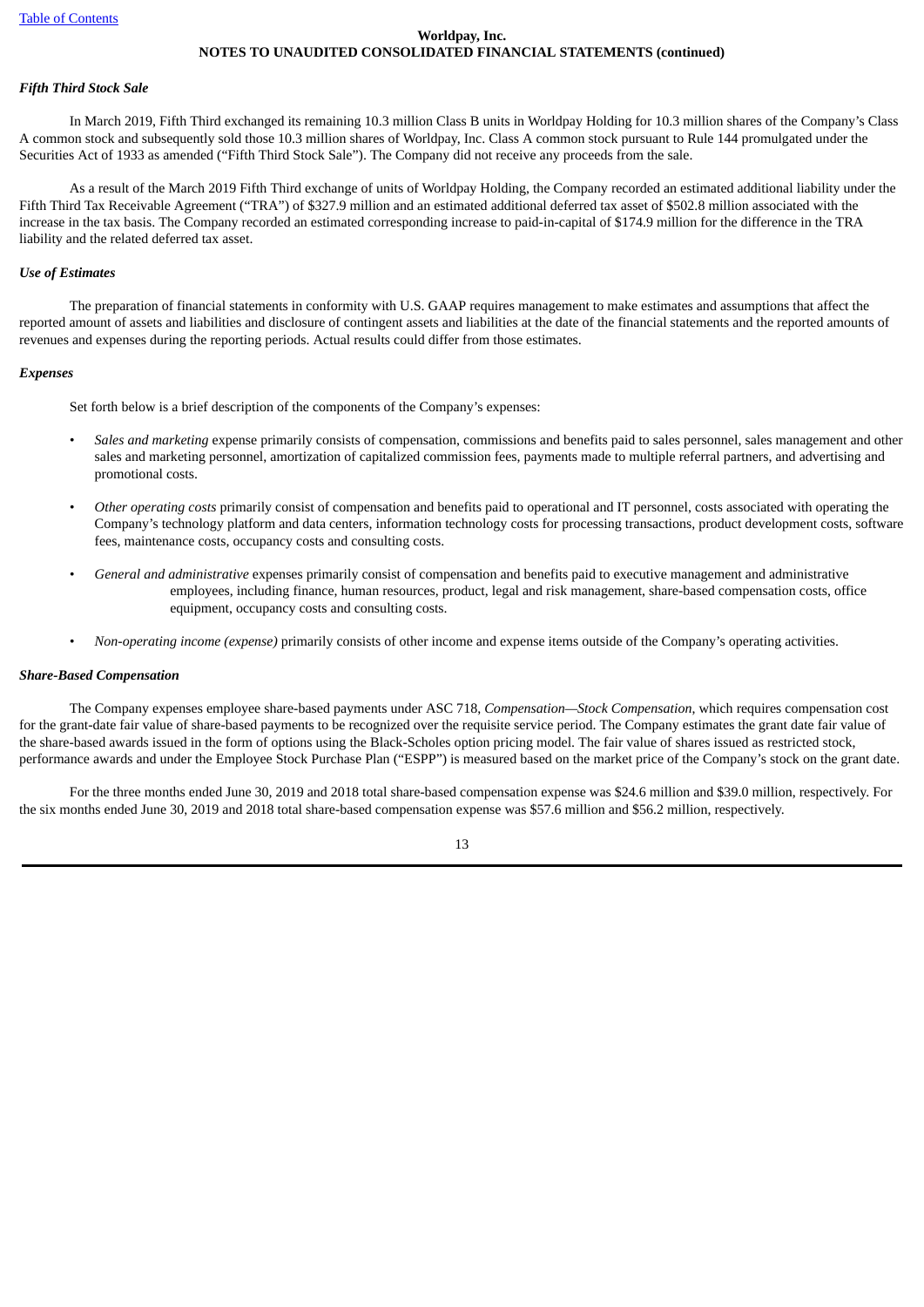#### *Earnings per Share*

Basic earnings per share is computed by dividing net income attributable to Worldpay, Inc. by the weighted average shares outstanding during the period. Diluted earnings per share is computed by dividing net income attributable to Worldpay, Inc., adjusted as necessary for the impact of potentially dilutive securities, by the weighted-average shares outstanding during the period and the impact of securities that would have a dilutive effect on earnings per share. See Note 11 - Net Income Per Share for further discussion.

### *Dividend Restrictions*

The Company does not intend to pay cash dividends on its Class A common stock in the foreseeable future. Worldpay, Inc. is a holding company that does not conduct any business operations of its own. As a result, Worldpay, Inc.'s ability to pay cash dividends on its common stock, if any, is dependent upon cash dividends and distributions and other transfers from Worldpay Holding. The amounts available to Worldpay, Inc. to pay cash dividends are subject to the covenants and distribution restrictions in its subsidiaries' loan agreements. As a result of the restrictions on distributions from Worldpay Holding and its subsidiaries, essentially all of the Company's consolidated net assets are held at the subsidiary level and are restricted as of June 30, 2019.

### *Income Taxes*

Income taxes are computed in accordance with ASC 740, *Income Taxes*, and reflect the net tax effects of temporary differences between the financial reporting carrying amounts of assets and liabilities and the corresponding income tax amounts. The Company has deferred tax assets and liabilities and maintains valuation allowances where it is more likely than not that all or a portion of deferred tax assets will not be realized. To the extent the Company determines that it will not realize the benefit of some or all of its deferred tax assets, such deferred tax assets will be adjusted through the Company's provision for income taxes in the period in which this determination is made. As of June 30, 2019 and December 31, 2018, the Company recorded valuation allowances against deferred tax assets of \$12.6 million related to net operating losses.

The Company's consolidated interim effective tax rate is based upon expected annual income before applicable taxes, statutory tax rates and tax laws in the various jurisdictions in which the Company operates. Significant or unusual items, including adjustments to accruals for tax uncertainties, are recognized in the quarter in which the related event occurs.

The Company's global effective tax rates were 9.1% and (0.4%) respectively, for the six months ended June 30, 2019 and 2018 and include the impact of the excess tax benefit relating to share-based compensation being recorded in income tax expense and changes in state tax laws for the 2019 period. The global effective tax rate for each period reflects the impact of the Company's non-controlling interests not being taxed at the statutory U.S. corporate tax rates.

### *Cash and Cash Equivalents*

Cash on hand and investments with original maturities of three months or less (that are readily convertible to cash) are considered to be cash equivalents. The Company has restricted cash held in money market accounts, which approximate fair value and are a level 1 input in the fair value hierarchy.

The Company includes restricted cash in the cash and cash equivalents balance reported in the Consolidated Statements of Cash Flows. The reconciliation between cash and cash equivalents in the Consolidated Statements of Financial Position and the Consolidated Statements of Cash Flows is as follows (in millions):

|                                                                               | <b>June 30.</b><br>2019 | <b>June 30,</b><br>2018 |
|-------------------------------------------------------------------------------|-------------------------|-------------------------|
| Cash and cash equivalents on Consolidated Statements of Financial Position    | 288.6                   | 367.7                   |
| Other restricted cash (other current assets)                                  | 546.0                   | 487.5                   |
| Merchant float (in settlement assets and merchant float)                      | 1.714.6                 | 1,873.2                 |
| Total cash and cash equivalents per the Consolidated Statements of Cash Flows | 2.549.2                 | 2.728.4                 |

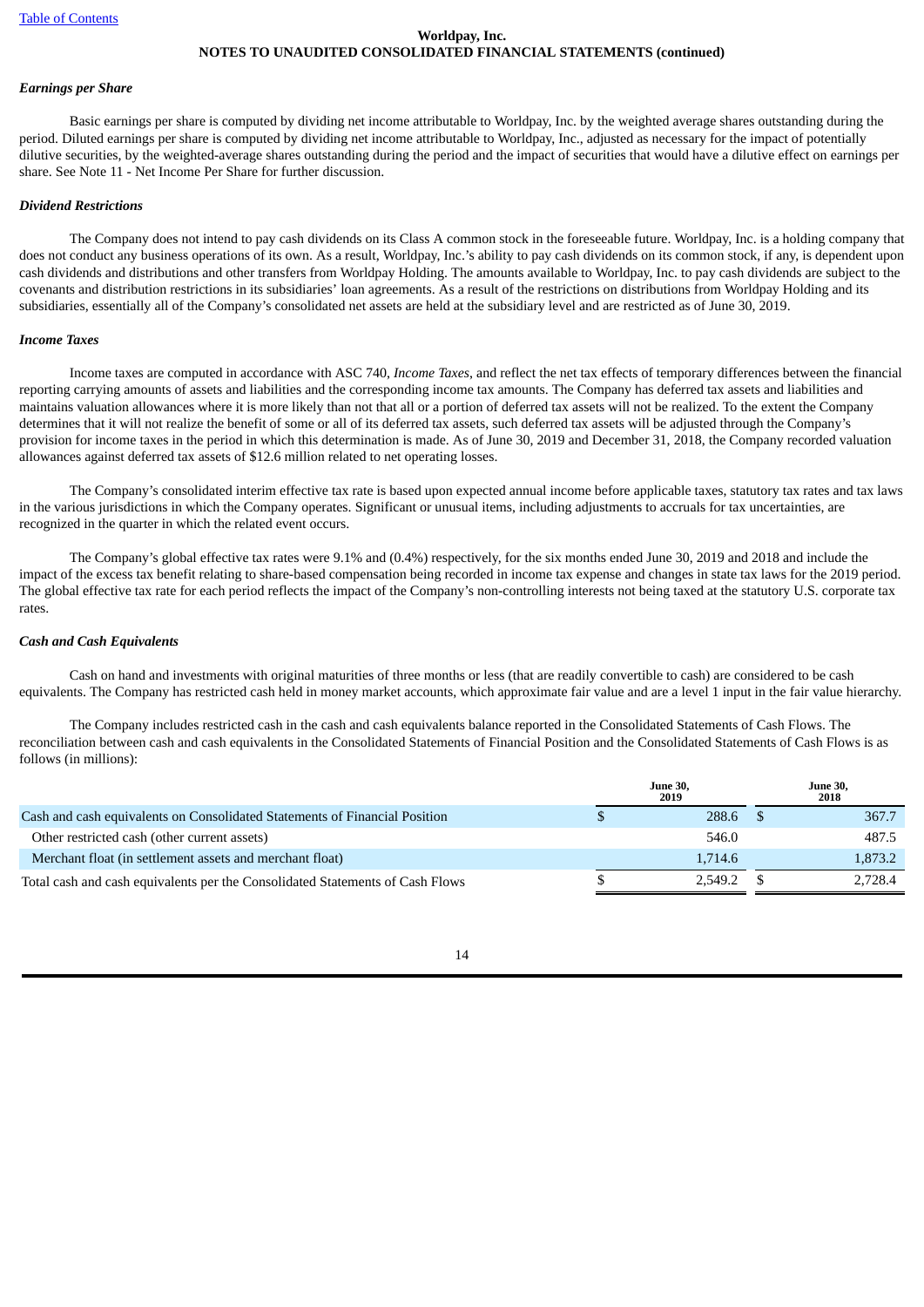### *Property, Equipment and Software—net*

Property, equipment and software consists of the Company's facilities, furniture and equipment, software, land and leasehold improvements. Facilities, furniture and equipment and software are depreciated on a straight-line basis over their respective useful lives, which are 15 to 40 years for the Company's facilities and related improvements, 2 to 10 years for furniture and equipment and 3 to 8 years for software. Leasehold improvements are depreciated on a straight-line basis over the lesser of the estimated useful life of the improvement which is 3 to 10 years or the term of the lease. Also included in property, equipment and software is work in progress consisting of costs associated with software developed for internal use which has not yet been placed in service. Accumulated depreciation as of June 30, 2019 and December 31, 2018 was \$647.9 million and \$540.9 million, respectively.

The Company capitalizes certain costs related to computer software developed for internal use and amortizes such costs on a straight-line basis over an estimated useful life of 5 to 8 years. Research and development costs incurred prior to establishing technological feasibility are charged to operations as such costs are incurred. Once technological feasibility has been established, costs are capitalized until the software is placed in service.

### *Goodwill and Intangible Assets*

In accordance with ASC 350, *Intangibles—Goodwill and Other*, the Company tests goodwill for impairment for each reporting unit on an annual basis, or when events occur or circumstances indicate the fair value of a reporting unit is below its carrying value. If the fair value of a reporting unit is less than its carrying value, an impairment loss is recorded to the extent that implied fair value of the goodwill within the reporting unit is less than its carrying value. The Company performed its most recent annual goodwill impairment test for all reporting units as of July 31, 2018 using market data and discounted cash flow analyses. Based on this analysis, it was determined that the fair value of all reporting units was substantially in excess of the carrying value. There have been no other events or changes in circumstances subsequent to the testing date that would indicate impairment of these reporting units as of June 30, 2019.

Intangible assets consist of acquired customer relationships, trade names, customer portfolios and related assets that are amortized over their estimated useful lives. The Company reviews finite lived intangible assets for possible impairment whenever events or changes in circumstances indicate that carrying amounts may not be recoverable. As of June 30, 2019, there have been no such events or circumstances that would indicate potential impairment of finite lived intangible assets.

### *Settlement Processing Assets and Obligations and Merchant Float*

Settlement assets and obligations and merchant float represent intermediary balances arising from the settlement process which involves the transferring of funds between card issuers, merchants and Sponsoring Members. Funds are processed under two models, a sponsorship model and a direct member model. In the United States, the Company operates under the sponsorship model and outside the United States the Company operates under the direct membership model.

Under the sponsorship model, in order for the Company to provide electronic payment processing services, Visa, MasterCard and other payment networks require sponsorship by a member clearing bank. The Company has an agreement with various banks and financial institutions, (the "Sponsoring Member") to provide sponsorship services to the Company. Under the sponsorship agreements, the Company is registered as a Visa Third-Party Agent and a MasterCard Service Provider. The sponsorship services allow us to route transactions under the Sponsoring Members' membership to clear card transactions through MasterCard, Visa and other networks. Under this model, the standards of the payment networks restrict us from performing funds settlement and as such require that these funds be in the possession of the Sponsoring Member until the merchant is funded. Accordingly, settlement assets and obligations resulting from the submission of settlement files to the network or cash received from the network in advance of funding the network are the responsibility of the Sponsoring Member and are not recorded on the Company's Consolidated Statements of Financial Position.

In the United States, settlement assets and obligations are recorded by the Company related to the Issuer Solutions business when funds are transferred from the Company to the Sponsoring Member for settlement prior to receiving funds from the financial institution customer or funds are received from the financial institution customer prior to transferring funds to the Sponsoring Member for settlement. These timing differences result in a settlement asset or obligation. The amounts are generally collected or paid the following business day.

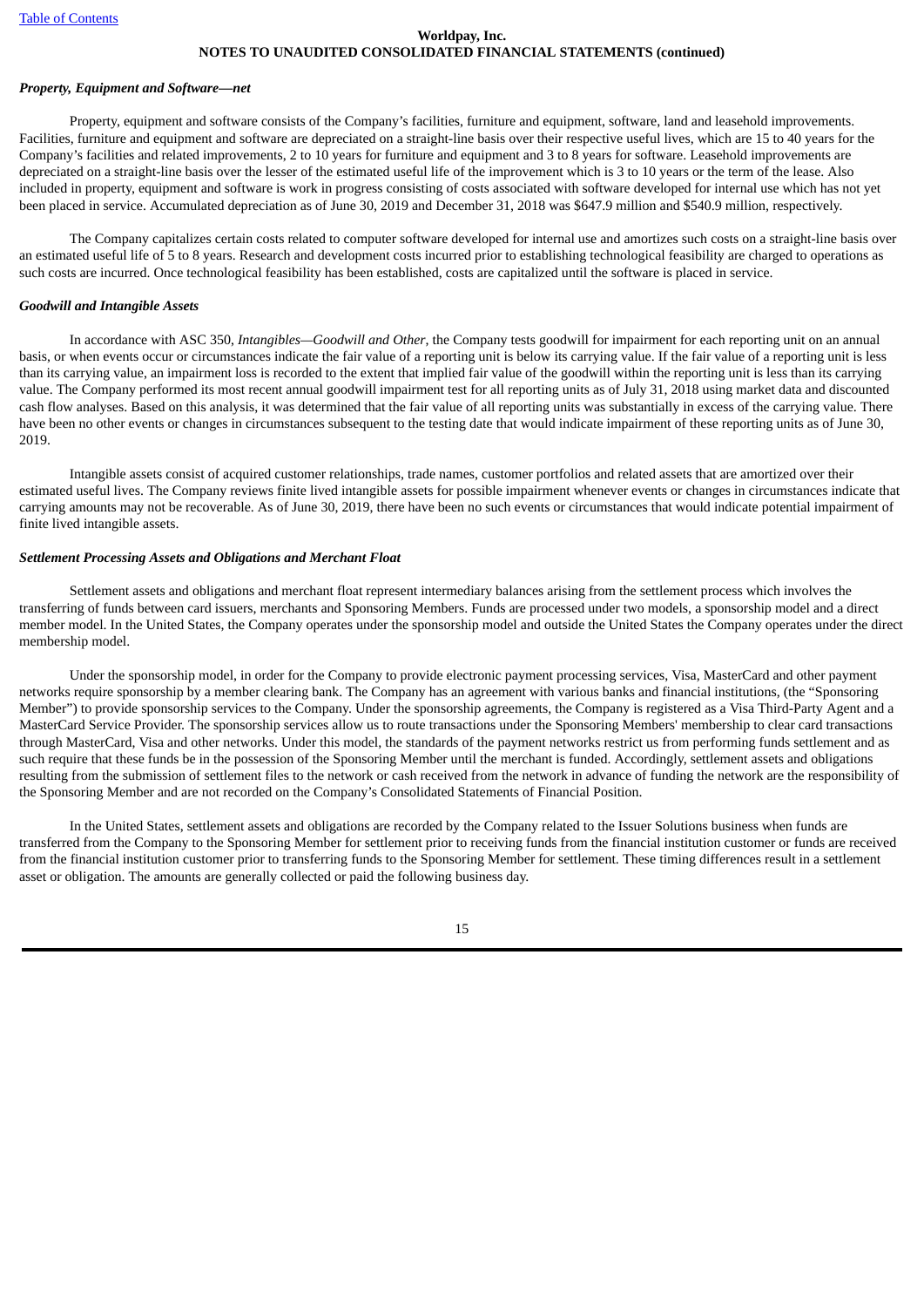Settlement assets and obligations are also recorded in the United States as result of intermediary balances due to/from the Sponsoring Member. The Company receives funds from certain networks which are owed to the Sponsoring Member for settlement. In other cases the Company transfers funds to the Sponsoring Member for settlement in advance of receiving funds from the network. These timing differences result in a settlement asset or obligation. The amounts are generally collected or paid the following business day. Additionally, U.S. settlement assets and obligations arise related to interchange expenses, merchant reserves and exception items.

Under the direct membership model, the Company is a direct member in Visa, MasterCard and other various payment networks as third party sponsorship to the networks is not required. This results in the Company performing settlement between the networks and the merchant and requiring adherence to the standards of the payment networks in which the Company is a direct member. Settlement assets and obligations result when the Company submits the merchant file to the network or when funds are received by the Company in advance of paying the funds to a different entity or merchant. The amounts are generally collected or paid the following business day.

Merchant float represents surplus cash balances the Company holds on behalf of its merchant customers when the incoming amount from the card networks precedes when the funding to customers falls due. Such funds are held in a fiduciary capacity, and are not available for the Company to use to fund its cash requirements.

### *Derivatives*

The Company accounts for derivatives in accordance with ASC 815, *Derivatives and Hedging*. This guidance establishes accounting and reporting for derivative instruments, including certain derivative instruments embedded in other contracts, and for hedging activities. All derivatives, whether designated in hedging relationships or not, are required to be recorded on the Consolidated Statements of Financial Position at fair value. If the derivative is designated as a fair value hedge, the changes in the fair value of the derivative and the hedged item will be recognized in earnings. If the derivative is designated as a cash flow hedge, the change in the fair value of the derivative will be recorded in accumulated other comprehensive income (loss) ("AOCI") and will be recognized in the statement of income when the hedged item affects earnings. Additionally, the Company's net investment hedges, which act as economic hedges of the Company's net investments in its foreign subsidiaries, are recorded in AOCI. The Company does not enter into derivative financial instruments for speculative purposes. See Note 7 - Derivatives and Hedging Activities for further discussion.

### *Visa Europe and Contingent Value Rights*

During June 2016, Legacy Worldpay disposed of its ownership interest in Visa Europe to Visa, Inc. In connection with the disposal, the Company agreed to pay the Legacy Worldpay owners 90% of the net-of-tax proceeds from the disposal, pending the resolution of certain historical claims and the finalization of the proceeds from disposal. The proceeds from the disposal (primarily restricted cash) and the related liability to former owners are recorded in other current assets and other current liabilities, respectively, in the Company's Consolidated Statements of Financial Position.

### *Foreign Currencies*

For operations outside the United States that prepare financial statements in currencies other than the U.S. dollar, results of operations and cash flows are translated at average exchange rates during the period and assets and liabilities are translated at spot exchange rates at the end of the period. Foreign currency translation adjustments are included as a separate component of accumulated other comprehensive income (loss) in total equity. The effects of changes in exchange rates between the designated functional currency and the currency in which a transaction is denominated are recorded as foreign currency transaction gains (losses) in the Consolidated Statements of Income (Loss) and Comprehensive Income (Loss) and were not material for the three and six months ended June 30, 2019 and 2018.

#### *Recent Accounting Pronouncements*

In February 2016, the Financial Accounting Standards Board ("FASB") issued ASU 2016-02, *Leases (Topic 842)*. This ASU amends the existing guidance by requiring the recognition of all leases, including operating leases, on the balance sheet as right-of-use asset and lease liability and disclosing key information about the lease arrangements. The Company adopted this ASU on January 1, 2019 using the modified retrospective approach with no cumulative effect on retained earnings. See Note 3 - Leases for more information.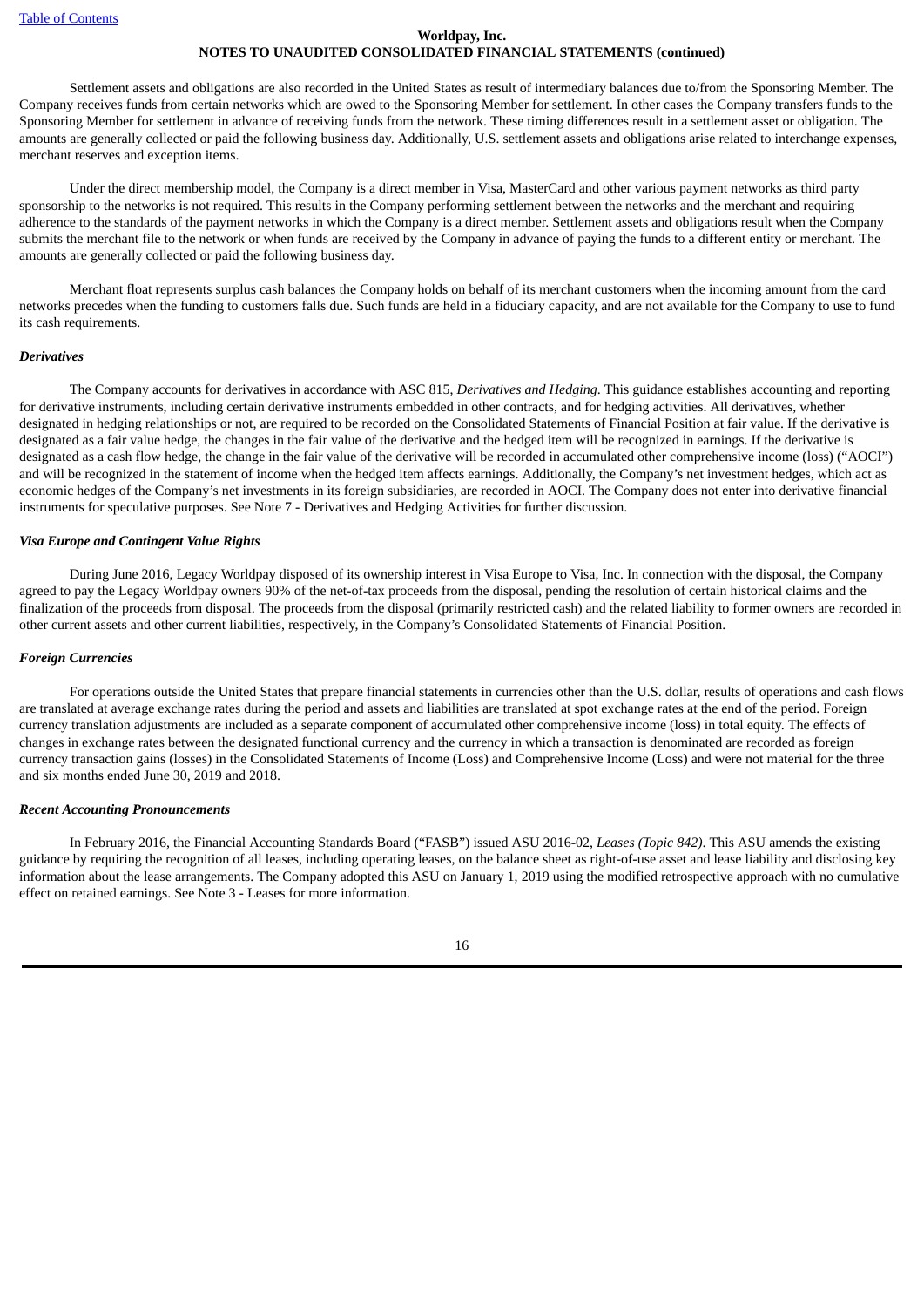In August 2017, the FASB issued ASU 2017-12, Derivatives and Hedging (Topic 815): Targeted Improvements to Accounting for Hedging Activities, which amends and simplifies existing guidance to better align an entity's risk management activities and financial reporting for hedging relationships through changes to both the designation and measurement guidance for qualifying hedging relationships and the presentation of hedge results. The Company adopted this ASU as of January 1, 2019 with an immaterial impact on the Company's Consolidated Financial Statements. See Note 7 - Derivatives and Hedging Activities for more information.

In August 2018, the FASB issued Accounting Standards Update ("ASU") 2018-15, *Intangibles-Goodwill and Other-Internal-Use Software (Subtopic* 350-40). Customer's Accounting for Implementation Costs Incurred in a Cloud Computing Arrangement That Is a Service Contract. This ASU aligns the requirements for capitalizing implementation costs incurred in a hosting arrangement that is a service contract with the requirements for capitalizing implementation costs incurred to develop or obtain internal-use software (and hosting arrangements that include an internal-use software license). This ASU is effective for the annual periods beginning after December 15, 2019 and interim periods within those annual periods, with early adoption permitted. The Company is currently evaluating the impact of this ASU on its Consolidated Financial Statements.

In June 2016, the FASB issued ASU 2016-13, Financial Instruments - Credit Losses (Topic 326): Measurement of Credit Losses on Financial *Instruments*. This ASU presents new methodology for calculating credit losses on financial instruments (e.g. trade receivables) based on expected credit losses and expands the types of information companies must use when calculating expected losses. This ASU is effective for annual periods beginning after December 15, 2019 and interim periods within those annual periods, with early adoption permitted. The Company is currently evaluating the impact of this ASU on its Consolidated Financial Statements.

### **2. REVENUE RECOGNITION**

In May 2014, the FASB issued ASU 2014-09, *Revenue From Contracts With Customers (Topic 606)* ("ASC 606"). ASC 606 supersedes the revenue recognition requirements in Accounting Standard Codification ("ASC") 605, *Revenue Recognition* ("ASC 605"). The new standard provides a five-step analysis of transactions to determine when and how revenue is recognized, based upon the core principle that revenue is recognized to depict the transfer of goods or services to customers in an amount that reflects the consideration to which the entity expects to be entitled in exchange for those goods or services. The new standard also requires additional disclosures regarding the nature, amount, timing, and uncertainty of revenue and cash flows arising from contracts with customers.

The Company adopted ASC 606 on January 1, 2018, using the modified retrospective method. The new standard requires the Company to disclose the accounting policies in effect prior to January 1, 2018, as well as the policies it has applied starting January 1, 2018. Revenue is measured based on consideration specified in a contract with a customer. The Company recognizes revenue when it satisfies a performance obligation by transferring control over a service or goods to a customer.

### *Periods commencing January 1, 2018*

The Company has contractual agreements with its customers that set forth the general terms and conditions of the relationship including line item pricing, payment terms and contract duration. Revenue is recognized when the performance obligation under the terms of the Company's contract with its customer is satisfied. Revenue is measured as the amount of consideration the Company expects to receive in exchange for transferring goods or providing services. The Company generates revenue primarily by processing electronic payment transactions. Set forth below is a description of the Company's revenue by segment.

### *Technology Solutions*

Technology Solutions provides merchant acquiring, payment processing and related services to a diverse set of merchants that primarily accept payments through eCommerce and integrated payment solutions.

### *Merchant Solutions*

Merchant Solutions provides merchant acquiring, payment processing and related services to a diverse set of merchants that primarily accept payments through an omni-channel solution including terminal based.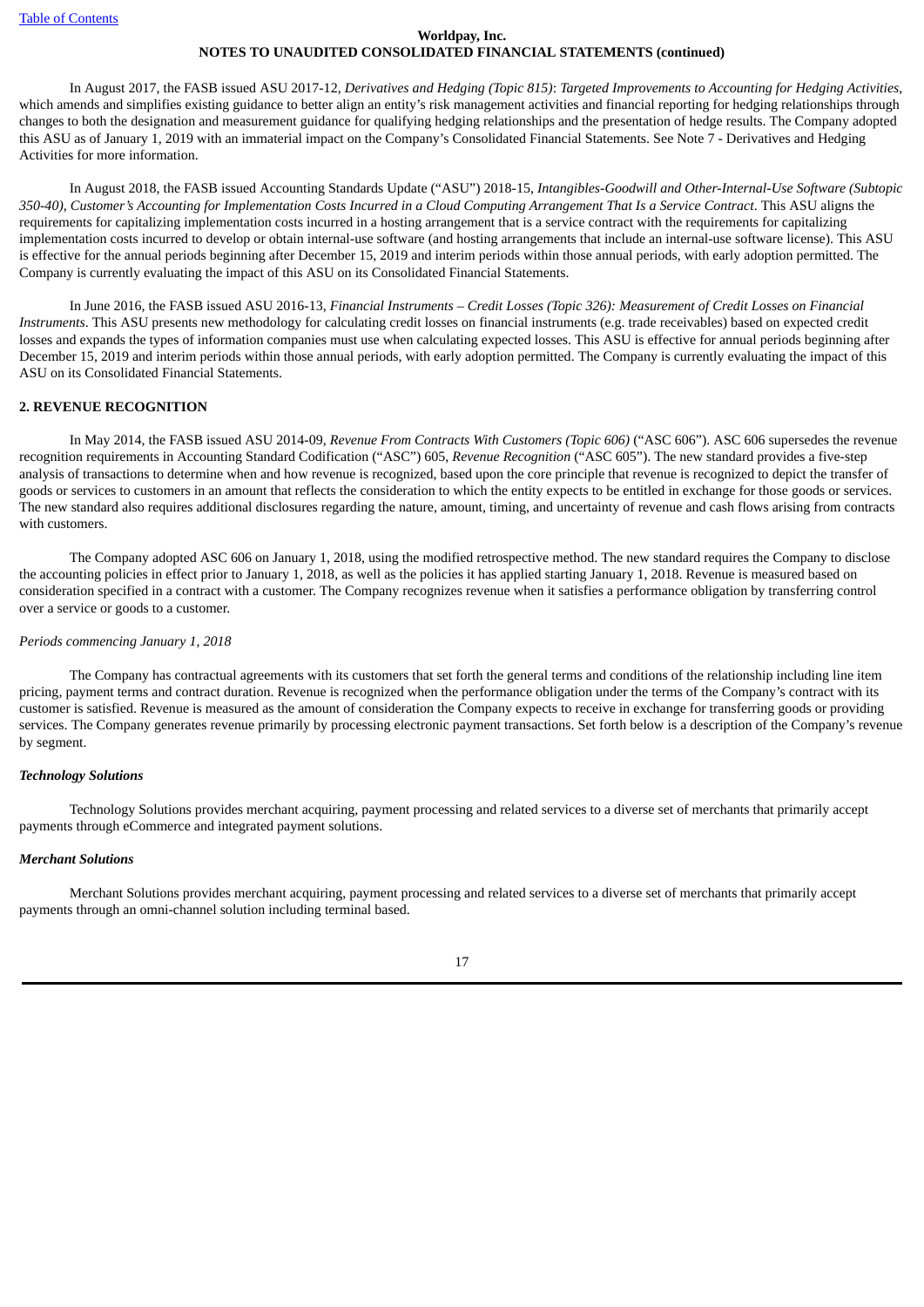### *Issuer Solutions*

Issuer Solutions provides card issuer processing, payment network processing, fraud protection and card production to a diverse set of financial institutions, including regional banks, community banks, credit unions and regional personal identification number ("PIN") networks.

### *Performance Obligations*

At contract inception, the Company assesses the goods and services promised in its contracts with customers and identifies performance obligations for each promise to transfer to the customer a good or service that is distinct. The Company's performance obligation relating to its payment processing services revenue is to provide continuous access to the Company's system to process as much as its customers require. Since the number or volume of transactions to be processed is not determinable at contract inception, the Company's payment processing services consist of variable consideration under a stand ready service of distinct days of service that are substantially the same with the same pattern of transfer to the customer. As such, the stand-ready obligation is accounted for as a single-series performance obligation whereby the variability of the transaction value is satisfied daily as the performance obligation is performed.

The Company's payment processing services include all aspects of payment processing, including authorization and settlement, customer service, chargeback and retrieval processing, reporting for electronic payment transactions and network fee and interchange management.

The Company's products and services consists of, but are not limited to, foreign currency management, payment card industry regulatory compliance services, payment security (e.g. tokenization, encryption and fraud services), chargeback resolution, billing statement production (e.g. reporting and analytics), card production, and card-processing equipment sales. An evaluation is performed to determine whether or not these are separate performance obligations from payment processing. Once the performance obligations are identified, the total estimated transaction value is allocated based on a standalone selling price. Revenue from products and services is recognized at a point in time or over time depending on the products or services. Chargeback resolution services, card production and equipment sales are generally recognized at a point in time while most other performance obligations are billed and recognized over the contract period as the services are performed.

## *Disaggregation of Revenue*

In the following table, revenue is disaggregated by source of revenue (in millions):

|                                            | Three Months Ended June 30, 2019 |                                       |                              |       |                         |      |  |              |  |  |  |
|--------------------------------------------|----------------------------------|---------------------------------------|------------------------------|-------|-------------------------|------|--|--------------|--|--|--|
|                                            |                                  | <b>Technology</b><br><b>Solutions</b> | Merchant<br><b>Solutions</b> |       | <b>Issuer Solutions</b> |      |  | <b>Total</b> |  |  |  |
| Major Products and Services <sup>(1)</sup> |                                  |                                       |                              |       |                         |      |  |              |  |  |  |
| Processing services                        | \$                               | 320.0                                 |                              | 410.3 |                         | 49.4 |  | 779.7        |  |  |  |
| Products and services                      |                                  | 146.2                                 |                              | 109.7 |                         | 37.4 |  | 293.3        |  |  |  |
| <b>Total</b>                               |                                  | 466.2                                 |                              | 520.0 |                         | 86.8 |  | 1,073.0      |  |  |  |

|                                            | Three Months Ended June 30, 2018 |                                       |  |                              |                         |      |  |              |
|--------------------------------------------|----------------------------------|---------------------------------------|--|------------------------------|-------------------------|------|--|--------------|
|                                            |                                  | <b>Technology</b><br><b>Solutions</b> |  | Merchant<br><b>Solutions</b> | <b>Issuer Solutions</b> |      |  | <b>Total</b> |
| Major Products and Services <sup>(1)</sup> |                                  |                                       |  |                              |                         |      |  |              |
| Processing services                        | \$                               | 270.8                                 |  | 413.8                        |                         | 48.8 |  | 733.4        |
| Products and services                      |                                  | 130.8                                 |  | 106.6                        |                         | 36.0 |  | 273.4        |
| <b>Total</b>                               |                                  | 401.6                                 |  | 520.4                        |                         | 84.8 |  | 1,006.8      |

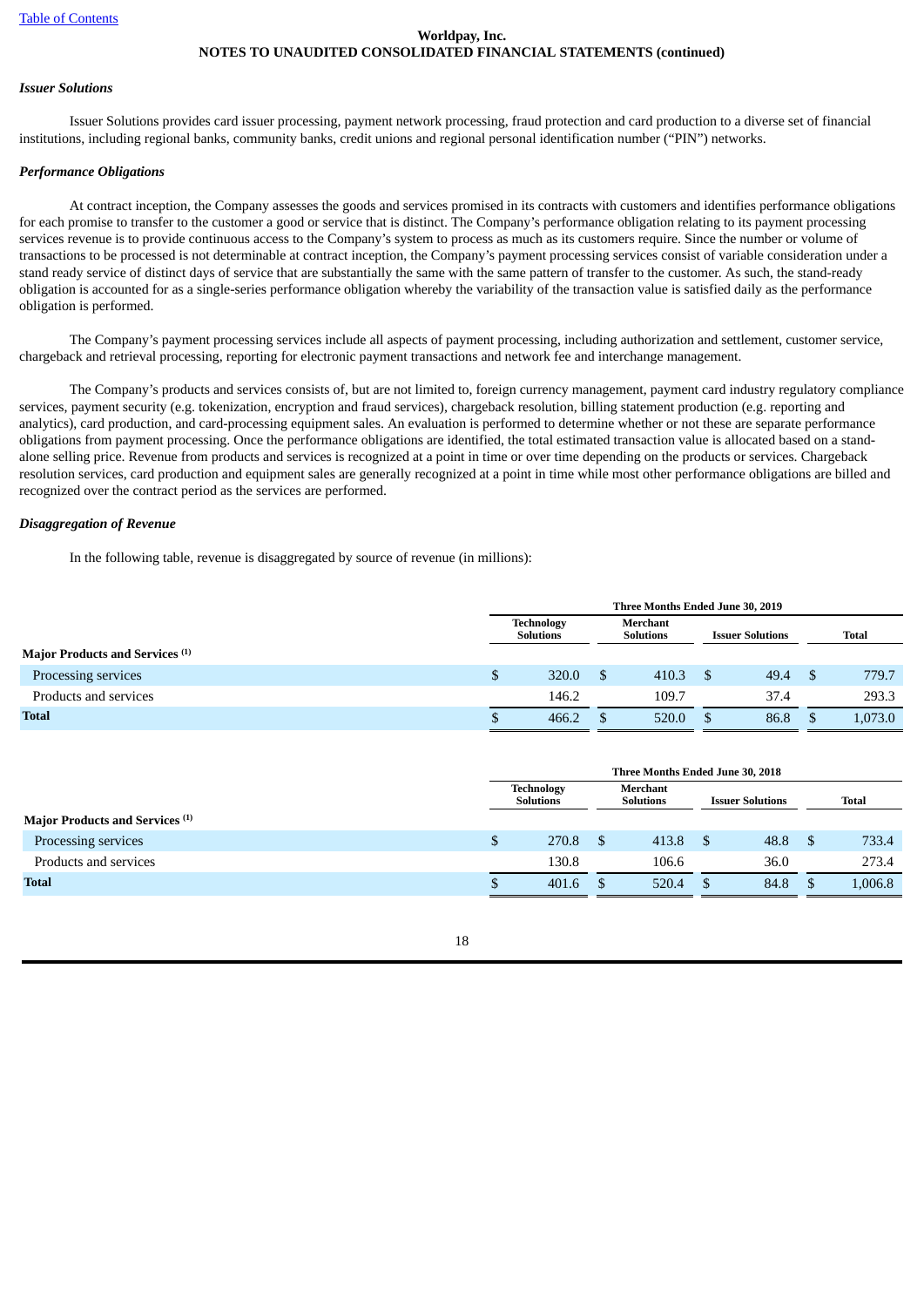|                                                                                                                                                                                                                                                                                                                                    | Six Months Ended June 30, 2019        |                                       |               |                                |                         |                         |               |              |
|------------------------------------------------------------------------------------------------------------------------------------------------------------------------------------------------------------------------------------------------------------------------------------------------------------------------------------|---------------------------------------|---------------------------------------|---------------|--------------------------------|-------------------------|-------------------------|---------------|--------------|
|                                                                                                                                                                                                                                                                                                                                    | <b>Technology</b><br><b>Solutions</b> |                                       |               | Merchant<br><b>Solutions</b>   | <b>Issuer Solutions</b> |                         |               | <b>Total</b> |
| <b>Major Products and Services</b> <sup>(1)</sup>                                                                                                                                                                                                                                                                                  |                                       |                                       |               |                                |                         |                         |               |              |
| Processing services                                                                                                                                                                                                                                                                                                                | \$                                    | 604.0                                 | <sup>\$</sup> | 771.6 \$                       |                         | 95.6                    | <sup>\$</sup> | 1,471.2      |
| Products and services                                                                                                                                                                                                                                                                                                              |                                       | 289.5                                 |               | 207.8                          |                         | 74.5                    |               | 571.8        |
| <b>Total</b>                                                                                                                                                                                                                                                                                                                       |                                       | 893.5                                 | .S            | 979.4                          | S                       | 170.1                   | S             | 2,043.0      |
|                                                                                                                                                                                                                                                                                                                                    |                                       |                                       |               |                                |                         |                         |               |              |
|                                                                                                                                                                                                                                                                                                                                    |                                       |                                       |               | Six Months Ended June 30, 2018 |                         |                         |               |              |
|                                                                                                                                                                                                                                                                                                                                    |                                       | <b>Technology</b><br><b>Solutions</b> |               | Merchant<br><b>Solutions</b>   |                         | <b>Issuer Solutions</b> |               | <b>Total</b> |
| $\mathbf{r}$ $\mathbf{r}$ $\mathbf{r}$ $\mathbf{r}$ $\mathbf{r}$ $\mathbf{r}$ $\mathbf{r}$ $\mathbf{r}$ $\mathbf{r}$ $\mathbf{r}$ $\mathbf{r}$ $\mathbf{r}$ $\mathbf{r}$ $\mathbf{r}$ $\mathbf{r}$ $\mathbf{r}$ $\mathbf{r}$ $\mathbf{r}$ $\mathbf{r}$ $\mathbf{r}$ $\mathbf{r}$ $\mathbf{r}$ $\mathbf{r}$ $\mathbf{r}$ $\mathbf{$ |                                       |                                       |               |                                |                         |                         |               |              |

| Major Products and Services <sup>(1)</sup> |       |       |       |         |
|--------------------------------------------|-------|-------|-------|---------|
| Processing services                        | 500.9 | 753.8 | 95.6  | 1,350.3 |
| Products and services                      | 237.1 | 198.8 | 71.3  | 507.2   |
| <b>Total</b>                               | 738.0 | 952.6 | 166.9 | 1,857.5 |

 $<sup>(1)</sup>$  Revenue breakdown is based on management's view and certain products and services revenue may be based on the number or volume of transactions.</sup>

## *Processing Services*

Processing services revenue is primarily derived from processing credit and debit card transactions comprised of fees charged to businesses for payment processing services. The fees charged consist of a percentage of the transaction value, a specified fee per transaction, a fixed fee, or a combination.

### *Products and Services*

Products and services revenue is primarily derived from ancillary services such as treasury management and foreign exchange, regulatory compliance, chargebacks and fraud services for which the fees charged may or may not be related to the volume or number of transactions.

### *Costs to Obtain and Fulfill a Contract*

ASC 606 requires capitalizing costs of obtaining a contract when those costs are incremental and expected to be recovered. Since incremental commission fees paid to sales teams as a result of obtaining contracts are recoverable, the Company recorded a \$28.8 million (\$22.3 million net of deferred taxes) cumulative catch-up capitalized asset on January 1, 2018. As of June 30, 2019 and December 31, 2018, the amount capitalized as contract costs is \$45.1 million and \$39.3 million, respectively, which is included in other non-current assets.

In order to determine the amortization period for sales commission contract costs, the Company applied the portfolio approach for "like-kind contracts" to which sales compensation earnings can be applied and allocated incentive payments to each portfolio accordingly. The Company evaluated each individual portfolio to determine the proper length of time over which the capitalized incentive should be amortized by analyzing customer attrition rates using historical data and other metrics.

The Company determined that straight-line amortization would best correspond to the transfer of services to customers since services are transferred equally over time and have limited predictable volatility. The amortization periods range from 3 to 10 years and are based on the expected life of a customer. Amortization expenses related to these costs for the three months ended June 30, 2019 and 2018 was \$2.7 million and \$2.6 million, respectively, and for the six months ended June 30, 2019 and 2018 was \$5.3 million and \$5.1 million, respectively, which is recorded in sales and marketing expense. There was no impairment loss in relation to the costs capitalized.

The Company recognizes incremental sales commission costs of obtaining a contract as expense when the amortization period for those assets is one year or less per the practical expedient in ASC 606. These costs are included in sales and marketing expense.

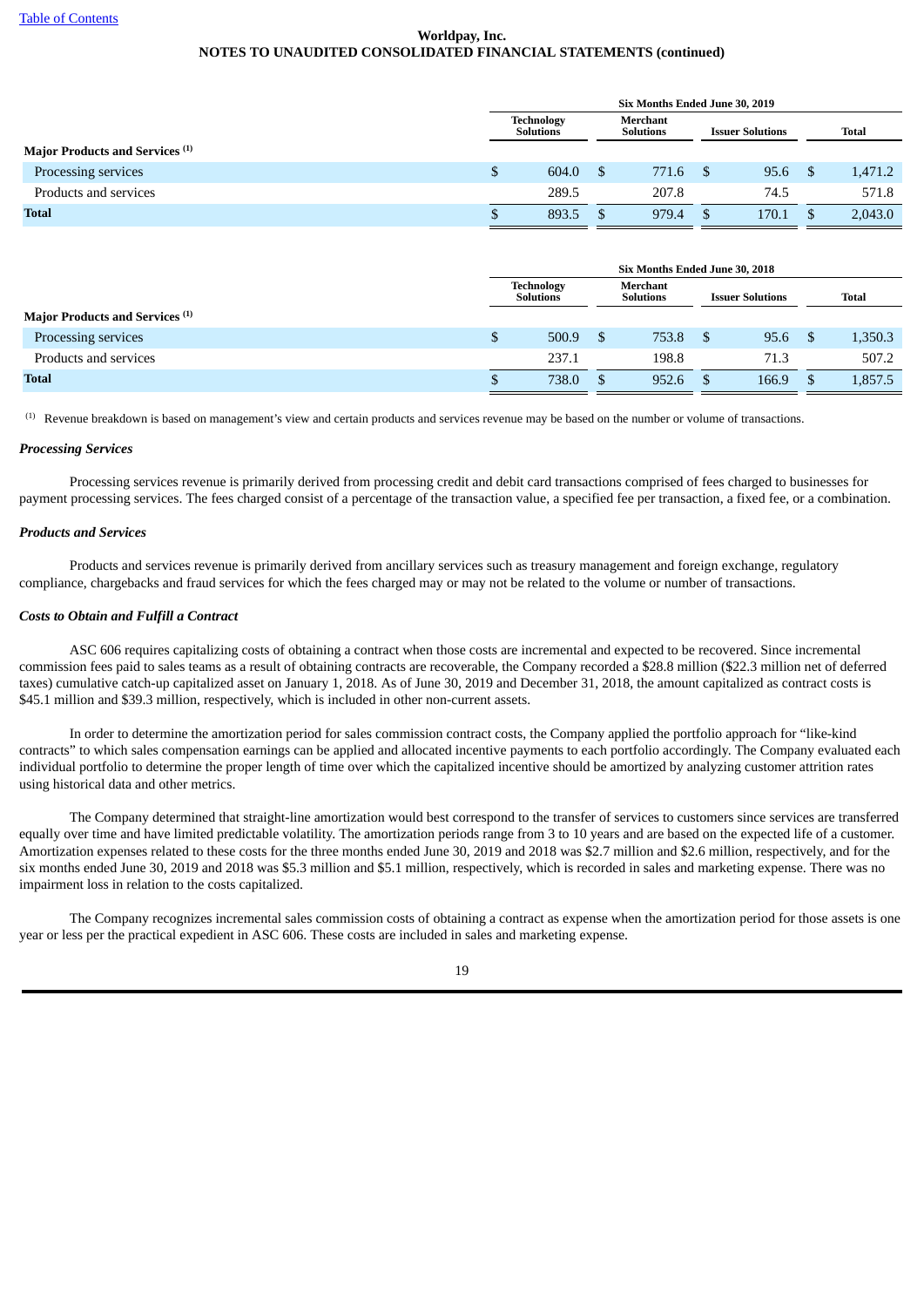Customer incentives represent signing bonuses paid to customers. Customer incentives are paid in connection with the acquisition or renewal of customer contracts, and are therefore deferred and amortized using the straight-line method based on the expected life of the customer. As of June 30, 2019 and December 31, 2018, the Company had \$78.5 million and \$71.5 million, respectively, of customer incentives included in other assets in the Company's Consolidated Statements of Financial Position. Amortization expense related to these costs for the three months ended June 30, 2019 and 2018 was \$7.2 million and \$6.4 million, respectively, and for the six months ended June 30, 2019, and 2018, was \$15.1 million and \$12.6 million, respectively, which is recorded as contra-revenue in the Company's Consolidated Statements of Income (Loss).

The Company capitalizes conversion costs associated with enabling customers to receive its processing services. As of June 30, 2019 and December 31, 2018, the Company had \$62.3 million and \$51.7 million, respectively, of capitalized conversion costs included in Intangible assets - net in the Company's Consolidated Statements of Financial Position. Amortization expense related to these costs for the three months ended June 30, 2019 and 2018 was \$3.4 million and \$1.5 million, respectively, and for the six months ended June 30, 2019, and 2018, was \$6.6 million and \$2.4 million, respectively, which is recorded in depreciation and amortization expense in the Company's Consolidated Statements of Income (Loss). These costs are amortized over the average life of the customer.

### *Contract Balances*

#### Accounts Receivable-net

Accounts receivable primarily represent processing revenues earned but not collected. For a majority of its customers, the Company has the authority to debit the client's bank accounts; as such, collectibility is reasonably assured. Aside from debiting a client's bank account, the Company collects a majority of its revenue via net settlement with the remaining portion collected via billing the customer. The Company records a reserve for doubtful accounts when it is probable that the accounts receivable will not be collected. The Company reviews historical loss experience and the financial position of its customers when estimating the allowance. As of June 30, 2019 and December 31, 2018, the allowance for doubtful accounts was not material to the Company's Consolidated Statements of Financial Position.

### Contract Liabilities

Contract liabilities, which relate to advance consideration received from customers (deferred income) before transfer of control occurs and therefore revenue is recognized, is not material to the Company's Consolidated Financial Statements.

### *Remaining Performance Obligations*

ASC 606 requires disclosure of the aggregate amount of the transaction price allocated to unsatisfied performance obligations; however, as permitted by ASC 606, the Company has elected to exclude from this disclosure any contracts with an original duration of one year or less and any variable consideration that meets specified criteria. As discussed above, the Company's core performance obligation consists of variable consideration under a standready series of distinct days of service and revenue from the Company's products and service arrangements are generally billed and recognized as the services are performed. The aggregate fixed consideration portion of customer contracts with an initial contract duration greater than one year is not material.

## **3. LEASES**

The Company adopted ASU 2016-02, *Leases*, on January 1, 2019. Accounting Standards Codification Topic 842, Leases ("ASC 842") amends previous lease guidance under ASC 840 by requiring the recognition of all leases, including operating leases, on the balance sheet as right-of-use asset ("ROU") and the present value ("PV") lease liability, as well as disclosing key information about the lease arrangements. The Company elected to adopt ASC 842 using the modified retrospective transition approach using the effective date method, which results in the recognition of lease assets and liabilities as of the beginning of the period of adoption without requiring restatement of the prior period financials presented, so comparable periods presented in the Consolidated Financial Statements prior to January 1, 2019 continue to be presented under ASC 840.

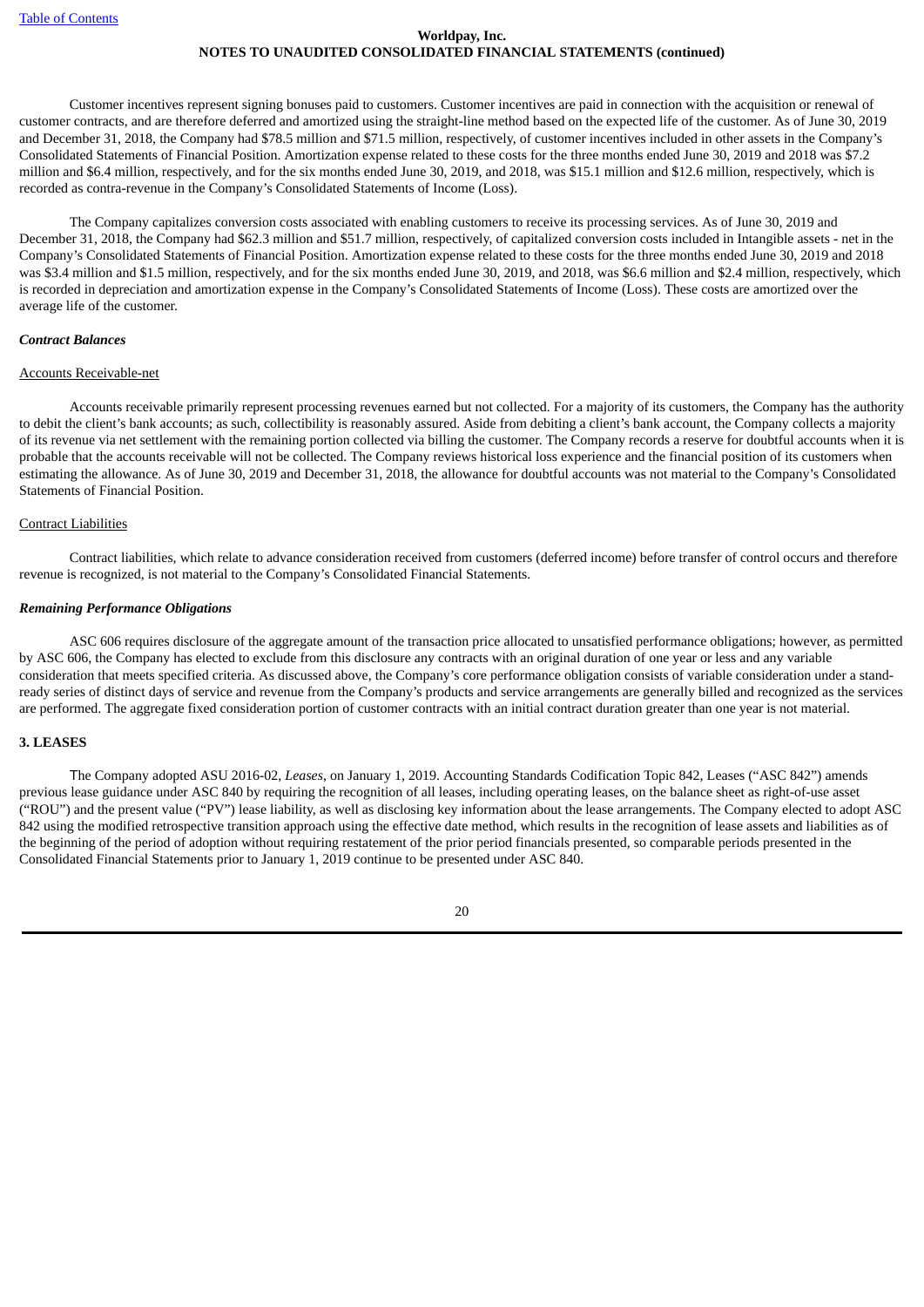At adoption, the Company elected the package of practical expedients in the guidance which consists of not reassessing whether any expired or existing contracts contain leases, not reassessing the lease classification for any expired or existing leases and not reassessing initial direct costs for any existing leases. The Company, however, did not elect the separate hindsight practical expedient.

Since most of the Company's operating lease contracts do not provide an implicit rate, the Company made a policy election to use an incremental borrowing rate applicable to the geographic location of the leased asset and based on the remaining lease term in determining the present value of future minimum lease payments for purposes of recognizing a lease liability and corresponding ROU asset. Additionally, the Company made an accounting policy election to not recognize an ROU asset and lease liability for short-term leases with an initial term of 12 months or less.

The Company has various lease agreements for office space and land which are classified as operating leases and for equipment which is classified as finance leases. The operating lease agreements typically contain lease and non-lease components, which are accounted for separately since the Company is able to easily identify the applicable lease components. Lease terms may include options to extend or terminate the lease, which are factored into the recognition of ROU assets and lease liabilities when it is reasonably certain that the Company will exercise that option. The Company does not have any lease agreements whose payments are variable in nature (i.e. leases based on an index). Lease costs for operating leases, including short-term leases, are recognized over the lease term on a straight-line basis.

On January 1, 2019, the Company recorded both operating lease ROU assets of \$93.2 million and lease liabilities of \$139.2 million. The difference between the asset and liability primarily relates to previously recorded deferred rent, unfavorable acquired lease obligations and lease exit costs. The adoption of ASC 842 did not have a material impact on the Company's Consolidated Statements of Income (Loss) and Consolidated Statements of Cash Flows for the six months ended June 30, 2019.

The table below presents the Company's leased assets and related lease liabilities (in millions):

| Leases                 | <b>Classification</b>                           | June 30, 2019 |
|------------------------|-------------------------------------------------|---------------|
| <b>Assets</b>          |                                                 |               |
| Operating lease assets | Other long-term assets                          | \$<br>87.8    |
| Finance lease assets   | Property, equipment and software-net            | 30.1          |
| Finance lease assets   | Intangible assets - net                         | 8.5           |
|                        |                                                 |               |
| <b>Liabilities</b>     |                                                 |               |
| Current:               |                                                 |               |
| Operating              | Other current liabilities                       | \$<br>20.2    |
| Finance                | Current maturities of finance lease obligations | 20.0          |
| Non-current:           |                                                 |               |
| Operating              | Other non-current liabilities                   | 111.9         |
| Finance                | Finance lease obligations                       | 24.3          |

The table below presents the costs associated with the leased assets (in millions):

| Leases                        | <b>Classification</b>                                | <b>Three Months Ended June</b><br>30, 2019 | Six Months Ended June 30,<br>2019 |      |  |
|-------------------------------|------------------------------------------------------|--------------------------------------------|-----------------------------------|------|--|
| Operating lease cost:         | General and administrative and Other operating costs |                                            |                                   |      |  |
| Short-term                    |                                                      | 0.8                                        | - \$                              | 1.6  |  |
| Long-term                     |                                                      | 8.6                                        |                                   | 17.9 |  |
| Finance lease cost:           |                                                      |                                            |                                   |      |  |
| Amortization of leased assets | Depreciation and amortization                        | 3.9                                        |                                   | 7.5  |  |
| Interest on lease liabilities | Interest expense-net                                 | 0.6                                        |                                   | 1.2  |  |
| Total lease cost              |                                                      | 13.9                                       | - \$                              | 28.2 |  |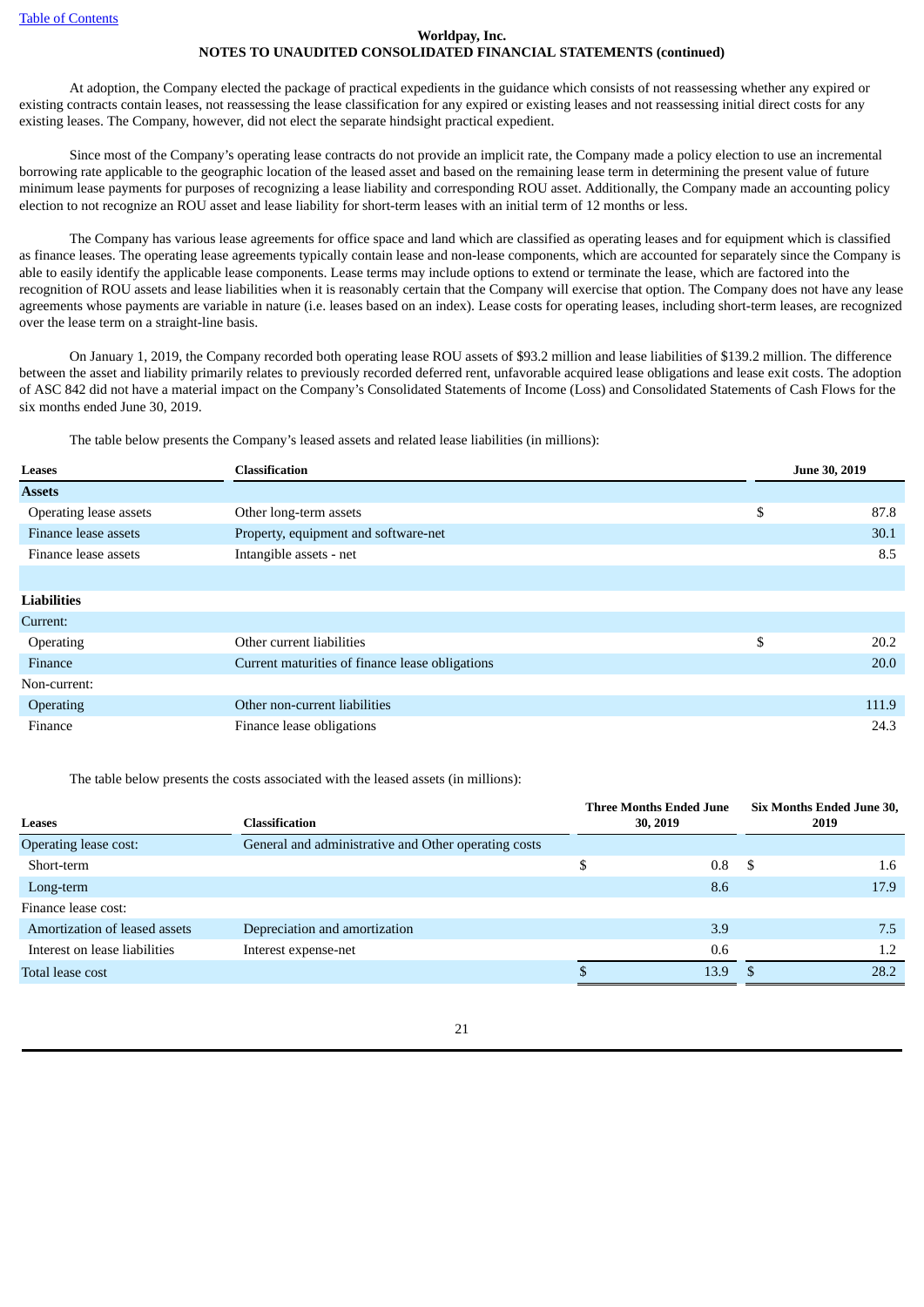The future minimum lease payments required under all leases and the present value of net minimum lease payments as of June 30, 2019 are as follows (in millions):

| <b>Maturity of Lease Liabilities</b> | <b>Operating</b> | Finance |      |      |
|--------------------------------------|------------------|---------|------|------|
| Six months ended December 31, 2019   |                  | 12.4    | - \$ | 12.4 |
| 2020                                 |                  | 23.3    |      | 17.1 |
| 2021                                 |                  | 19.8    |      | 12.6 |
| 2022                                 |                  | 17.5    |      | 5.3  |
| 2023                                 |                  | 15.1    |      |      |
| Thereafter                           |                  | 69.1    |      |      |
| <b>Total</b>                         |                  | 157.2   |      | 47.4 |
| Less: Interest                       |                  | 25.1    |      | 3.1  |
| Present value of lease liabilities   |                  | 132.1   | - \$ | 44.3 |

The future minimum lease payments required under operating leases as of December 31, 2018 are as follows (in millions):

| <b>Year Ended December 31,</b> |            |
|--------------------------------|------------|
| 2019                           | \$<br>27.8 |
| 2020                           | 23.2       |
| 2021                           | 21.7       |
| 2022                           | 19.0       |
| 2023                           | 15.6       |
| Thereafter                     | 71.2       |
| <b>Total</b>                   | 178.5      |

The table below summarizes the weighted average remaining lease term and weighted average discount rate used by lease type:

| <b>Lease Term and Discount Rate</b>            | <b>June 30, 2019</b> |
|------------------------------------------------|----------------------|
| Weighted-average remaining lease term (years): |                      |
| <b>Operating leases</b>                        | 8.8                  |
| <b>Finance leases</b>                          | 2.5                  |
| Weighted-average discount rate:                |                      |
| <b>Operating leases</b>                        | $3.9\%$              |
| Finance leases                                 | 4.9%                 |

The table below summarizes the impact to cash flows related to leases (in millions):

|                                                                         | <b>Six Months Ended June</b><br>30, 2019 |      |  |  |
|-------------------------------------------------------------------------|------------------------------------------|------|--|--|
| Cash paid for amounts included in the measurement of lease liabilities: |                                          |      |  |  |
| Operating cash flows used for operating leases                          |                                          | 12.0 |  |  |
| Operating cash flows used for finance leases                            |                                          | 1.3  |  |  |
| Financing cash flows used for finance leases                            |                                          | 13.5 |  |  |
| Leased assets obtained in exchange for new finance lease liabilities    |                                          |      |  |  |
| Leased assets obtained in exchange for new operating lease liabilities  |                                          | 2.6  |  |  |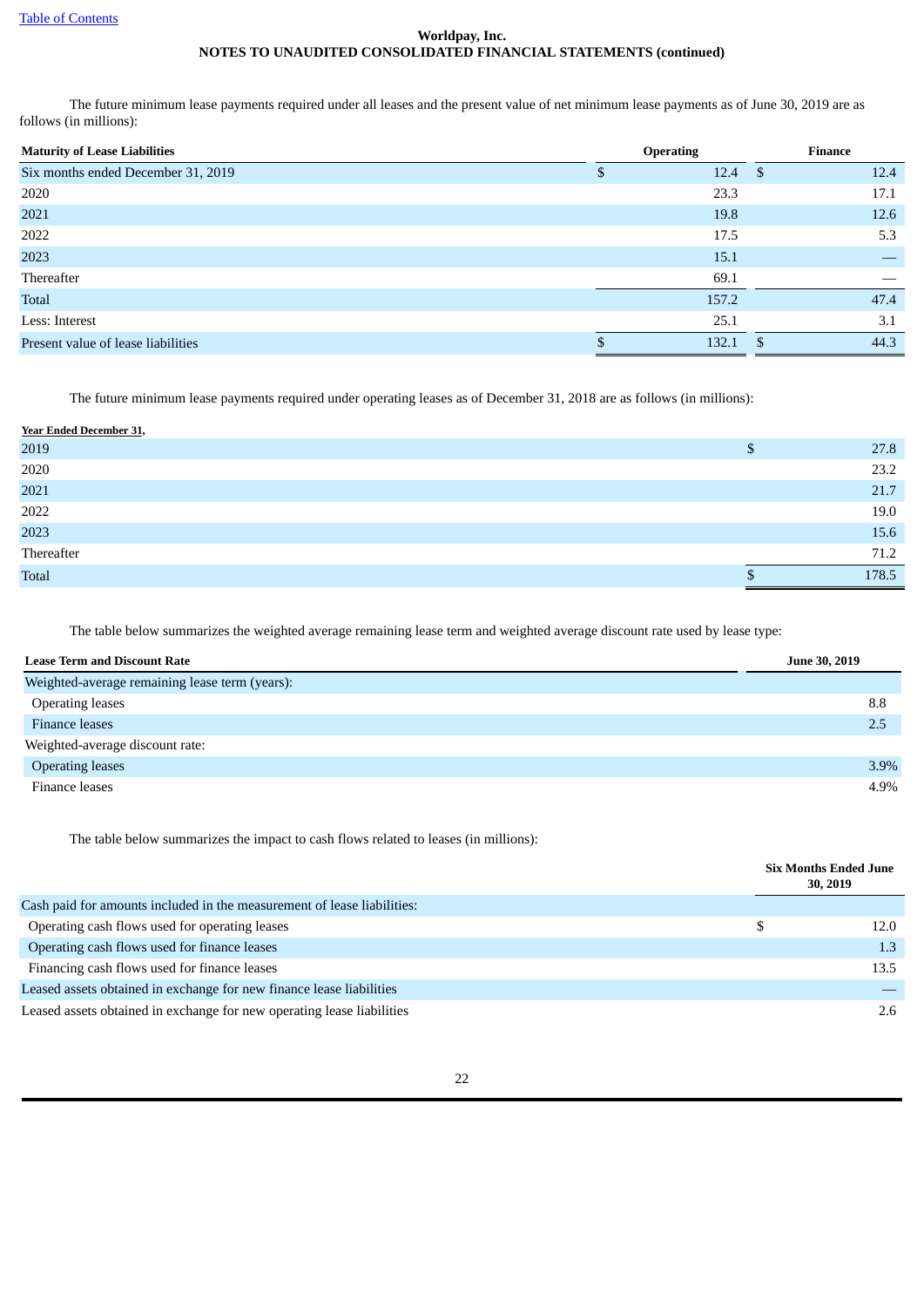### **4. BUSINESS COMBINATIONS**

### *Acquisition of Legacy Worldpay*

On January 16, 2018, the Company completed the acquisition of Legacy Worldpay by acquiring 100% of the issued and outstanding shares (the "acquisition"). The approximately \$11.9 billion purchase price consisted of Legacy Worldpay shareholders receiving a \$1.5 billion cash payment and 133.6 million shares of the Company's Class A common stock. The acquisition-date fair value of the shares of the Company's Class A common stock issued was \$10.4 billion and was determined based on the share price of \$77.60 per share, the opening price of the Company's Class A common stock on the New York Stock Exchange on January 16, 2018 since the acquisition closed before the market opened on January 16, 2018.

The acquisition creates a leading global payments technology company that is uniquely positioned to address clients' needs with innovative and strategic capabilities.

The acquisition was accounted for as a business combination under ASC 805, *Business Combinations* ("ASC 805"). The purchase price was allocated to the assets acquired and the liabilities assumed based on the estimated fair value at the date of acquisition. The excess of the purchase price over the fair value of the net assets acquired was allocated to goodwill, none of which is deductible for tax purposes. Goodwill, assigned to Technology Solutions, Merchant and Issuer Solutions, consists primarily of the acquired workforce and growth opportunities, none of which qualify as an intangible asset.

The final purchase price allocation is as follows (in millions):

| Cash acquired                      | \$<br>569.9 |
|------------------------------------|-------------|
| Current assets $(1)$               | 4,113.8     |
| Property, equipment and software   | 561.1       |
| Intangible assets                  | 3,380.1     |
| Goodwill                           | 10,571.9    |
| Other non-current assets           | 109.3       |
| Current liabilities <sup>(2)</sup> | (4,524.8)   |
| Long-term debt <sup>(3)</sup>      | (2,304.7)   |
| Deferred tax liability             | (532.8)     |
| Non-current liabilities            | (68.3)      |
| Total purchase price               | 11,875.5    |
|                                    |             |

(1) Includes \$1,944.9 million of merchant float and \$511.1 million of other restricted cash.<br>(2) Includes \$118.6 million of dividend payable to reflect the special dividend granted to the

(2) Includes \$118.6 million of dividend payable to reflect the special dividend granted to the shareholders of Legacy Worldpay.<br>(3) Includes \$1.631.0 million of debt which was paid off subsequent to the completion of acqu

(3) Includes \$1,631.0 million of debt which was paid off subsequent to the completion of acquisition.

Intangible assets primarily consist of customer relationship assets, internal-use software and a trade name with weighted average estimated useful lives of 6.7 years, 6.5 years and 10 years, respectively.

For the six months ended June 30, 2018, the Company incurred transaction expenses of approximately \$120.9 million in conjunction with the acquisition of Legacy Worldpay. All transaction costs incurred for the six months ended June 30, 2018 are included in general and administrative expenses on the accompanying Consolidated Statements of Income (Loss).

Under the terms of the Legacy Worldpay transaction agreement, the Company replaced equity awards held by certain employees of Legacy Worldpay. The fair value of the replacement awards was approximately \$82.4 million. The portion of the fair value of the replacement awards related to the services provided prior to the acquisition of approximately \$44.2 million was part of the consideration transferred to acquire Legacy Worldpay. The remaining portion of the fair value is associated with future service and will be recognized as expense over the future service period.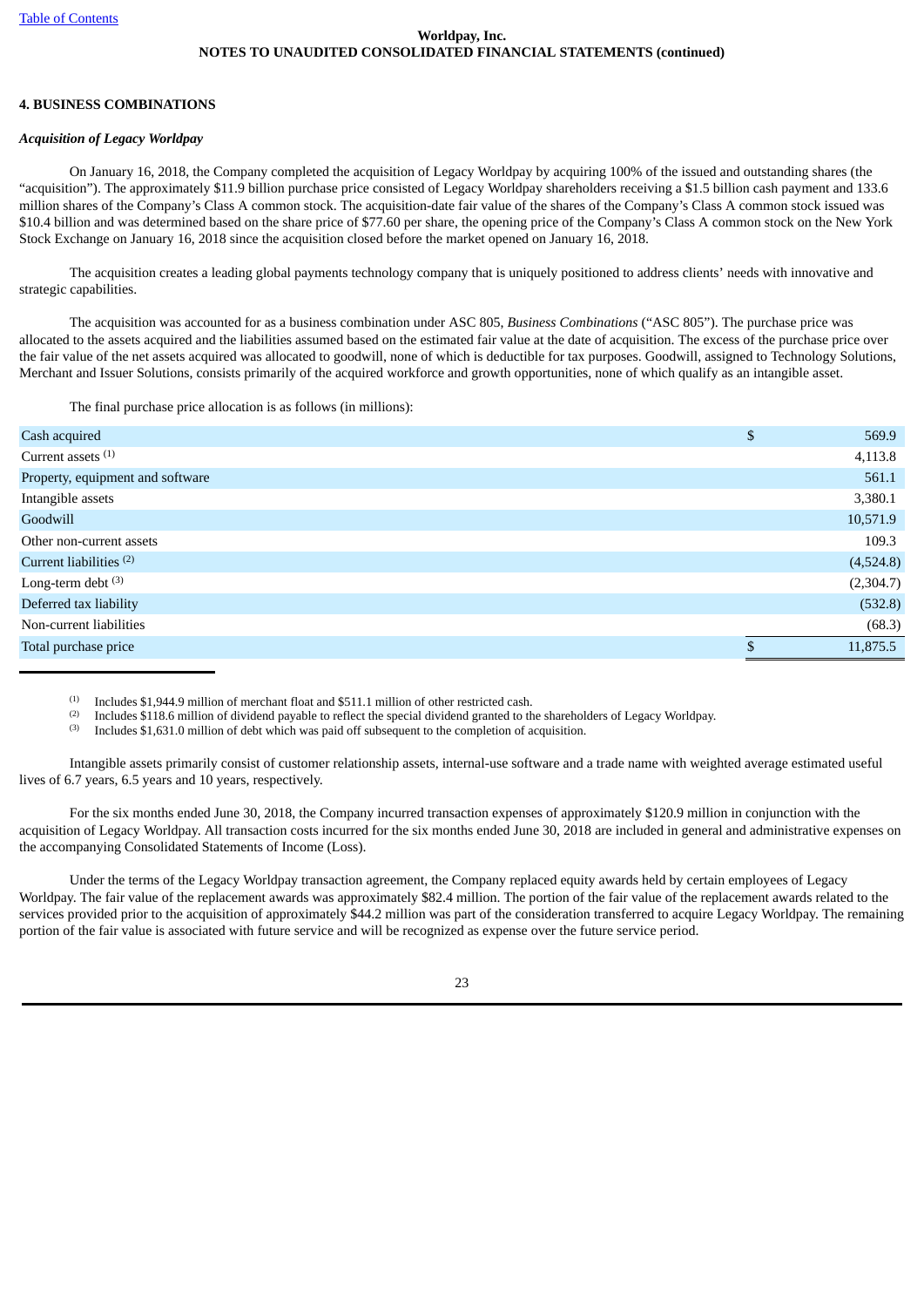## *Pro Forma Results Giving Effect to the Legacy Worldpay Acquisition*

The following pro forma combined financial information presents the Company's results of operations for the six months ended June 30, 2018, as if the acquisition had occurred on January 1, 2017 (in millions, except share amounts).

|                                                                           | Six Months Ended June 30,<br>2018 |
|---------------------------------------------------------------------------|-----------------------------------|
| Total revenue                                                             | 1,921.3                           |
| Net income attributable to Worldpay, Inc.                                 | 47.5                              |
| Net income per share attributable to Worldpay, Inc. Class A common stock: |                                   |
| <b>Basic</b>                                                              | \$<br>0.17                        |
| <b>Diluted</b>                                                            | 0.17                              |
| Shares used in computing net income per share of Class A common stock:    |                                   |
| <b>Basic</b>                                                              | 284,868,484                       |
| Diluted                                                                   | 286,984,860                       |

The pro forma results include certain pro forma adjustments that were directly attributable to the acquisition as follows:

- additional amortization expense that would have been recognized relating to the acquired intangible assets; and
- adjustment to interest expense to reflect the additional borrowings of the Company in conjunction with the acquisition and removal of Legacy Worldpay debt.
- a reduction in expenses for the six months ended June 30, 2018 relating to acquisition-related transaction costs and debt refinancing costs incurred by the Company, which were applied to the six months ended June 30, 2017.

### **5. GOODWILL AND INTANGIBLE ASSETS**

Changes in the carrying amount of goodwill for the six months ended June 30, 2019 are as follows (in millions):

|                                        | <b>Technology Solutions</b> |         | <b>Merchant Solutions</b><br><b>Issuer Solutions</b> |         | Total                           |          |
|----------------------------------------|-----------------------------|---------|------------------------------------------------------|---------|---------------------------------|----------|
| Balance as of December 31, 2018        |                             | 9.608.4 |                                                      | 3.934.3 | 595.2                           | 14.137.9 |
| Effect of foreign currency translation |                             | (29.3)  |                                                      | (8.3)   | $\hspace{0.1mm}-\hspace{0.1mm}$ | (37.6)   |
| Balance as of June 30, 2019            |                             | 9.579.1 |                                                      | 3.926.0 | 595.2                           | 14,100.3 |

Intangible assets consist of acquired customer relationships, trade name and customer portfolios and related assets. The useful lives of customer relationships are determined based on forecasted cash flows, which include estimates for customer attrition associated with the underlying portfolio of customers acquired. The customer relationships acquired in conjunction with acquisitions are amortized based on the pattern of cash flows expected to be realized taking into consideration expected revenues and customer attrition, which are based on historical data and the Company's estimates of future performance. These estimates result in accelerated amortization on certain acquired intangible assets.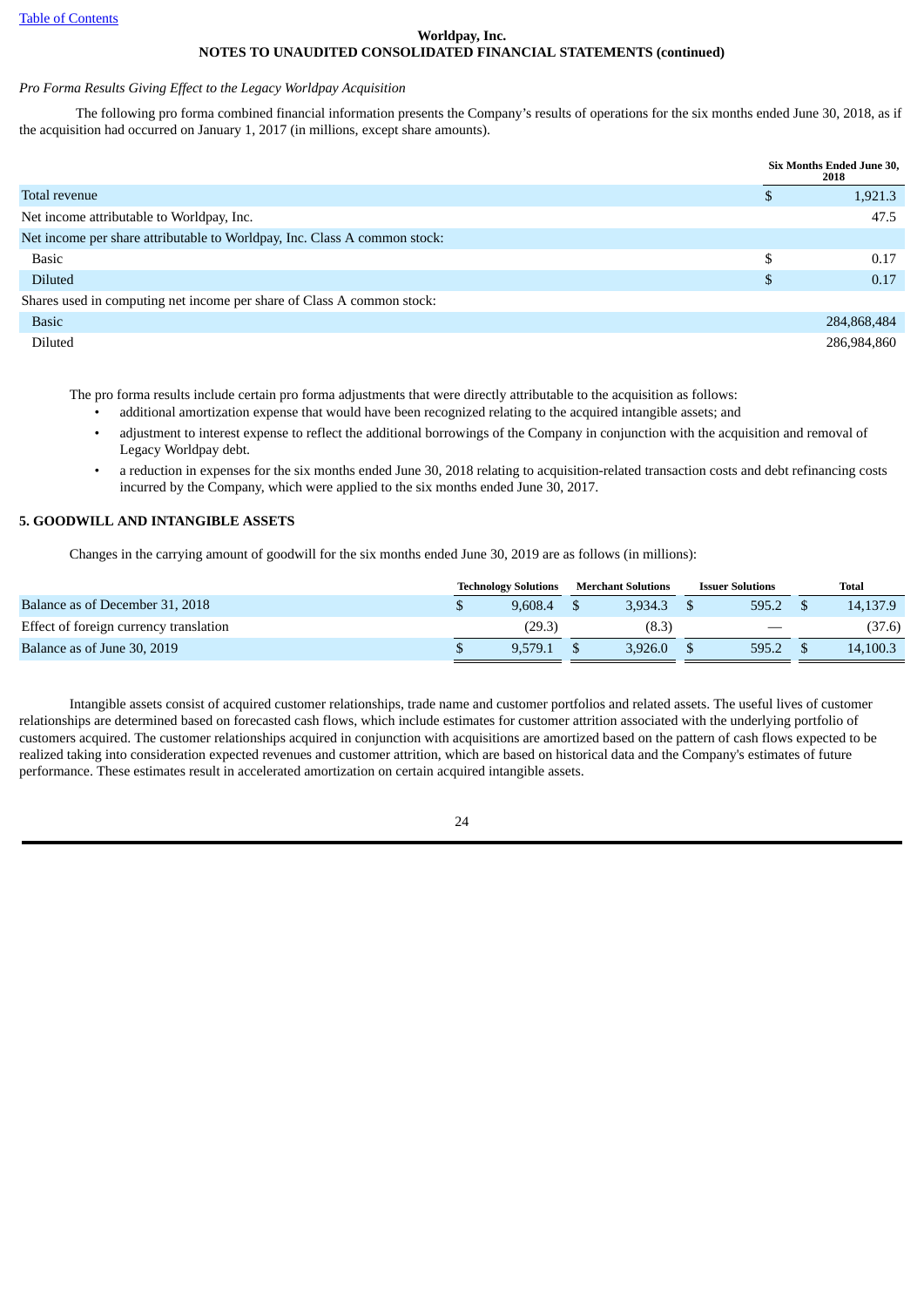As of June 30, 2019 and December 31, 2018, the Company's finite lived intangible assets consisted of the following (in millions):

|                                         | June 30, 2019 |      | <b>December 31, 2018</b> |
|-----------------------------------------|---------------|------|--------------------------|
| Customer relationship intangible assets | 4,514.2       | - \$ | 4,540.9                  |
| Trade name                              | 347.4         |      | 348.8                    |
| Customer portfolios and related assets  | 334.3         |      | 323.8                    |
| Patents                                 | 2.6           |      | 2.3                      |
|                                         | 5,198.5       |      | 5,215.8                  |
| Less accumulated amortization on:       |               |      |                          |
| Customer relationship intangible assets | 2,189.3       |      | 1,865.5                  |
| Trade name                              | 53.3          |      | 35.5                     |
| Customer portfolios and related assets  | 215.0         |      | 187.0                    |
|                                         | 2,457.6       |      | 2,088.0                  |
| Intangible assets, net                  | 2,740.9       | \$.  | 3,127.8                  |

Customer portfolios and related assets acquired during the six months ended June 30, 2019 have weighted-average amortization periods of 3.0 years. Amortization expense on intangible assets for the three months ended June 30, 2019 and 2018 was \$186.7 million and \$217.2 million, respectively. Amortization expense on intangible assets for the six months ended June 30, 2019 and 2018 was \$384.1 million and \$367.0 million, respectively.

The estimated amortization expense of intangible assets for the remainder of 2019 and the next five years is as follows (in millions):

| Six months ended December 31, 2019 | D | 368.4 |
|------------------------------------|---|-------|
| 2020                               |   | 599.8 |
| 2021                               |   | 497.2 |
| 2022                               |   | 431.3 |
| 2023                               |   | 269.3 |
| 2024                               |   | 248.1 |
|                                    |   |       |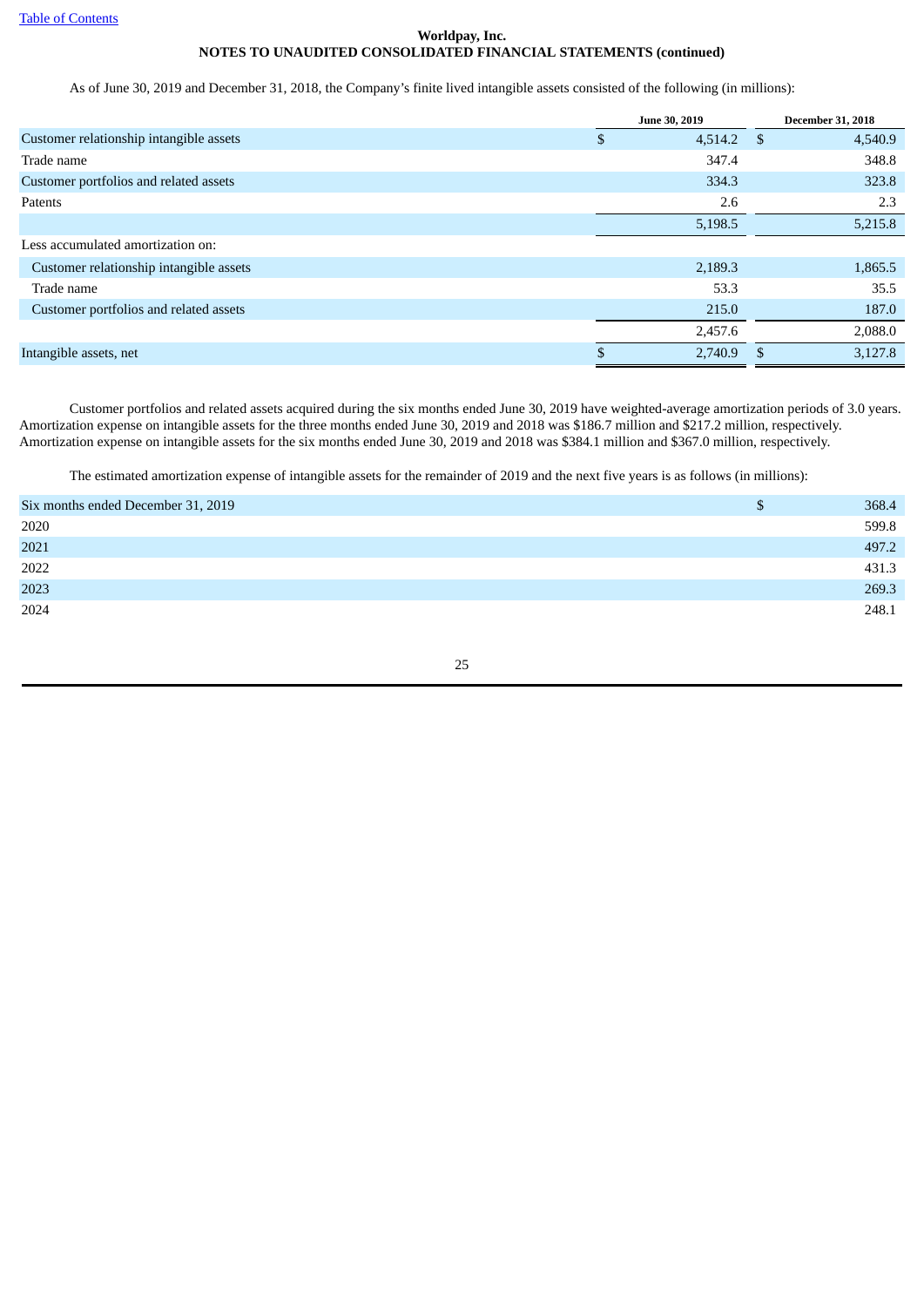## **6. LONG-TERM DEBT**

As of June 30, 2019 and December 31, 2018, the Company's long-term debt consisted of the following (in millions):

|                                                                           | <b>June 30,</b><br>2019 |      | December 31,<br>2018 |
|---------------------------------------------------------------------------|-------------------------|------|----------------------|
| Term A loan, maturing in January $2023^{(1)}$                             | 3,186.1                 | - \$ | 3,271.1              |
| Term A loan, maturing in January 2023 (2)                                 | 579.2                   |      | 597.6                |
| Term B loan, maturing in October 2023                                     |                         |      | 520.1                |
| Term B loan, maturing in August 2024 <sup>(3)</sup>                       | 1,733.1                 |      | 1,741.8              |
| Senior Unsecured Dollar Notes, maturing in November 2025 <sup>(4)</sup>   | 500.0                   |      | 500.0                |
| Senior Unsecured Sterling Notes, maturing in November 2025 <sup>(5)</sup> | 595.8                   |      | 598.5                |
| Senior Unsecured Euro Note, maturing in November 2022 <sup>(6)</sup>      | 609.2                   |      | 617.5                |
| Leasehold mortgage, expiring on August 10, 2021 <sup>(7)</sup>            | 10.0                    |      | 10.0                 |
| Revolving credit facility, expiring in January 2023 <sup>(8)</sup>        |                         |      | 50.0                 |
| Less: Current portion of notes payable                                    | (218.5)                 |      | (225.7)              |
| Less: Original issue discount                                             | (4.4)                   |      | (6.2)                |
| Less: Debt issuance costs                                                 | (46.5)                  |      | (52.6)               |
| Notes payable                                                             | 6.944.0                 |      | 7,622.1              |

- (1) Interest at a variable base rate (LIBOR) plus a spread rate (150 basis points) (weighted average rate of 3.88% at June 30, 2019) and amortizing on a basis of 1.25% per quarter during each of the first twelve quarters (June 2018 through March 2021), 1.875% per quarter during the next four quarters (June 2021 through March 2022) and 2.50% per quarter during the next three quarters (June 2022 through December 2022) with a balloon payment due at maturity.
- (2)  $\epsilon$ 457 million principal outstanding, translated to U.S dollars at the spot rate of 1.2677 U.S. dollars per Pound Sterling at June 30, 2019. Interest at a variable base rate (GBP LIBOR) plus a spread rate (150 basis points) (total rate of 2.22% at June 30, 2019) and amortizing on a basis of 1.25% per quarter during each of the first twelve quarters (June 2018 through March 2021), 1.875% per quarter during the next four quarters (June 2021 through March 2022) and 2.50% per quarter during the next three quarters (June 2022 through December 2022) with a balloon payment due at maturity.
- <sup>(3)</sup> Interest payable at a variable base rate (LIBOR) plus a spread rate (175 basis points) (weighted average rate of 4.14% at June 30, 2019) and amortizing on a basis of 0.25% per quarter, with a balloon payment due at maturity.
- (4) \$500 million principal senior unsecured notes with interest payable semi-annually at a fixed rate of 4.375% and principal due upon maturity.<br>(5)  $6470$  million principal senior unsecured pates with interest payable se
- (5) £470 million principal senior unsecured notes with interest payable semi-annually at a fixed rate of 3.875% and principal due upon maturity. The spot rate of 1.2677 U.S. dollars per Pound Sterling at June 30, 2019 was used to translate the Note to U.S. dollars.
- $60$  €500 million principal senior unsecured note with interest payable semi-annually at a fixed rate of 3.75% and principal due upon maturity. The spot rate of 1.1388 U.S. dollars per Euro at June 30, 2019 was used to translate the Note to U.S. dollars. Includes remaining unamortized fair value premium of \$39.8 million at June 30, 2019.
- (7) Interest payable monthly at a fixed rate of 6.22%.
- <sup>(8)</sup> Available revolving credit facility of \$1.25 billion borrowing interest at a variable base rate (total rate of 6.0% at June 30, 2019).

### *2018 Debt Activity*

The closing of the Legacy Worldpay acquisition on January 16, 2018 resulted in the effectiveness of several debt amendments to the Company's loan agreement entered into prior to the closing. The resulting incremental funding and availability was as follows:

- \$1,605 million of additional Term A loans maturing in January 2023
- \$535 million of additional Term B loans maturing in August 2024
- \$600 million of additional revolving credit commitments, resulting in total available revolving credit of \$1,250 million
- \$594.5 million backstop (expired on June 15, 2018)

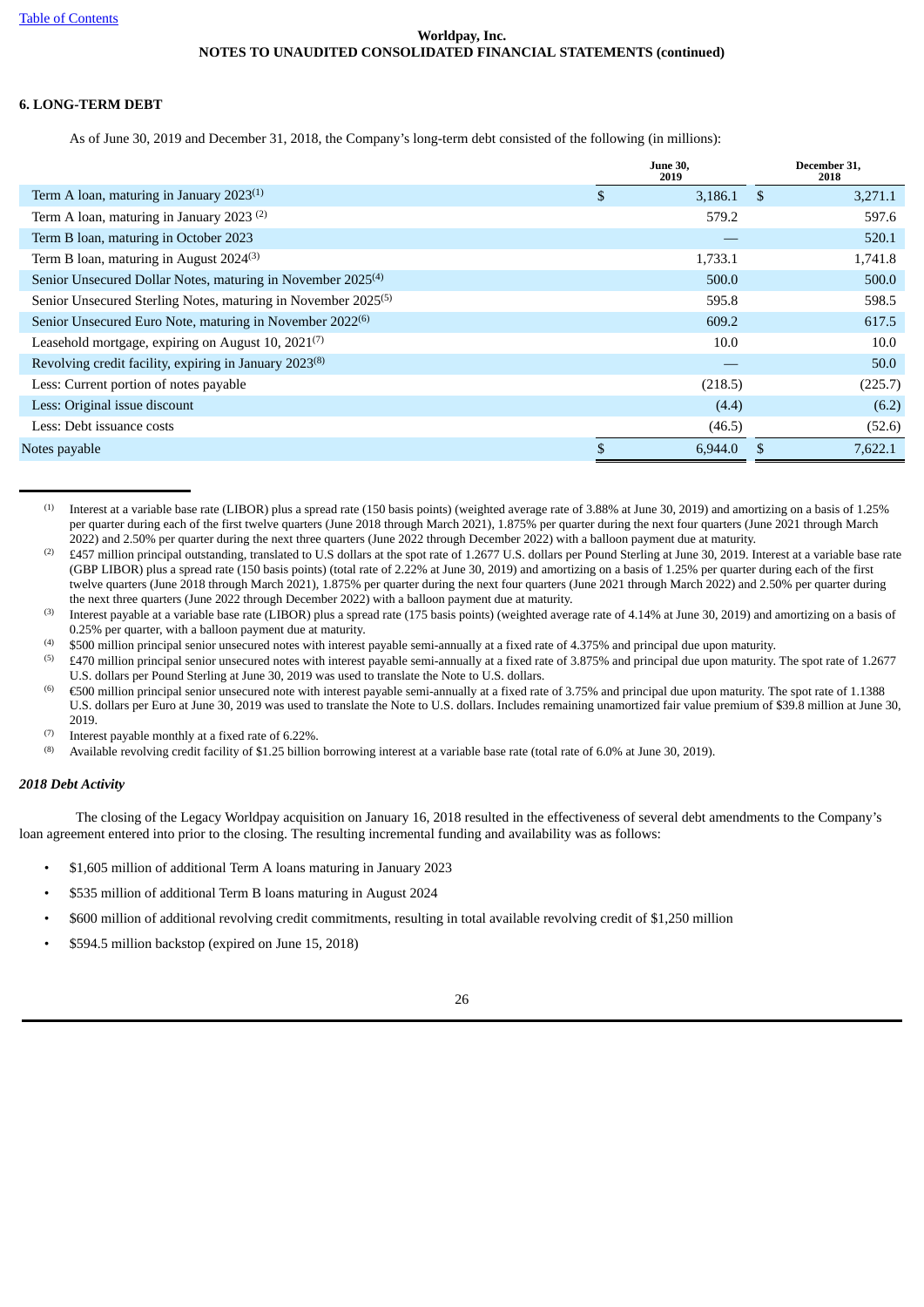As a result of the closing of the Legacy Worldpay acquisition, the Company expensed approximately \$56.6 million primarily consisting of the writeoffs of unamortized deferred financing fees and original issue discount ("OID") and fees related to previously committed unused backstop facilities associated with the component of the debt activity accounted for as a debt extinguishment and certain third party costs incurred in connection with the debt activity. Amounts expensed in connection with the refinancing are recorded as a component of non-operating expenses in the accompanying Consolidated Statements of Income (Loss) for the six months ended June 30, 2018.

On June 22, 2018, the Company amended the Existing Loan Agreement by modifying certain terms of its Term A-5 Loans (January 2023 maturity date), the Term B-3 (October 2023 maturity date) and B-4 Loans (August 2024 maturity date) and Revolving Loans (January 2023 maturity date). The amendment reduced the Company's interest rate spread on the Term B-3 and B-4 Loans by 25 basis points and changed the pricing for the Term A-5 Loans and Revolving Loans, the immediate effect of which was to lower the interest rate spread on the Term A-5 Loans and Revolving Loans by 25 basis points.

Although the Company's total borrowings did not change as a result of the refinancing, the amendment established a new class of Term A-6 Loans of approximately £488 million as a mirror tranche to the Term A-5 Loans under the same terms and pricing. The proceeds of the Term A-6 Loans were used to refinance and replace the existing Term A-3 Loans and certain Term A-5 Loans. In addition, commitments under the Company's Term A-5 Loans increased by \$100 million and the proceeds were used to reduce the existing Term B-3 Loans and Term B-4 Loans, each by \$50 million.

As a result of the repricing, the Company expensed approximately \$11.4 million primarily consisting of the write-offs of unamortized deferred financing fees and OID, and certain third party costs incurred in connection with the repricing. Amounts expensed in connection with the repricing are recorded as a component of non-operating expenses in the accompanying Consolidated Statements of Income (Loss) for the three and six months ended June 30, 2018.

Additionally, as a result of new debt being issued in connection with the Company's acquisition of Legacy Worldpay in January 2018, and the amendment to reprice the Existing Loan Agreement in June 2018, the Company capitalized approximately \$23.7 million of deferred financing costs for the six months ended June 30, 2018.

### *2019 Debt Activity*

On January 15, 2019, the Company paid down the outstanding balance on its Term B-3 Loan in the amount of \$520.1 million, which resulted in a write-off of debt issuance costs and original issue discount of approximately \$2.4 million recorded as a component of non-operating expenses in the Company's accompanying Consolidated Statements of Income (Loss) for the six months ended June 30, 2019.

### *Guarantees and Security*

The Company's debt obligations at June 30, 2019 are unconditional and, with the exception of the Euro Note, are guaranteed by Worldpay Holding and certain of Worldpay Holding's existing and subsequently acquired or organized domestic subsidiaries. The refinanced debt and related guarantees are secured on a first-priority basis (subject to liens permitted under the Third Amended and Restated Loan Agreement) by a lien on substantially all the tangible and intangible assets of the Company and the aforementioned subsidiaries, including substantially all the capital stock (subject to a 65% limitation on pledges of capital stock of foreign subsidiaries and domestic holding companies of foreign subsidiaries) and personal property of Worldpay Holding and any obligors under the Third Amended and Restated Loan Agreement as well as any real property in excess of \$25 million in the aggregate held by Worldpay Holding or any obligors (other than Worldpay Holding), subject to certain exceptions. The Euro Note is guaranteed by Worldpay Group Limited. Additionally, the Euro Note is also guaranteed by Worldpay LLC as a result of the Company receiving the required consent from the Euro Note holders in July 2018 to relieve reporting requirements associated with those notes.

### *Covenants*

There are certain financial and non-financial covenants contained in the Existing Loan Agreement for the refinanced debt, which are tested on a quarterly basis. The financial covenants require maintenance of certain leverage and interest coverage ratios. At June 30, 2019, the Company was in compliance with these financial covenants.

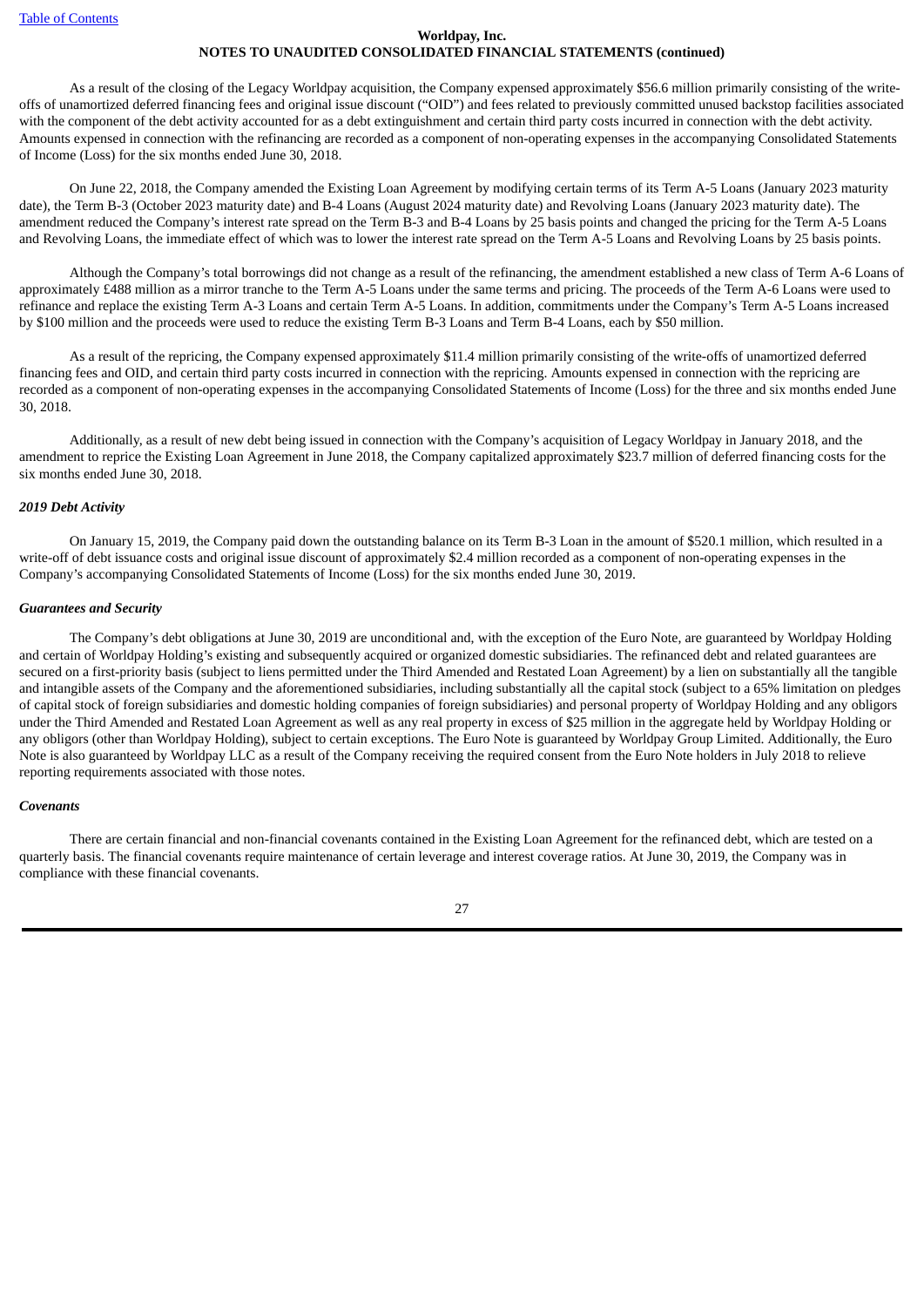### **7. DERIVATIVES AND HEDGING ACTIVITIES**

### *Risk Management Objective of Using Derivatives*

The Company enters into derivative financial instruments to manage differences in the amount, timing and duration of its known or expected cash payments related to its variable-rate debt. As of June 30, 2019 and December 31, 2018, the Company's interest rate derivative instruments for this purpose consist of interest rate swaps and interest rate cap agreements. The interest rate swaps hedge the variable rate debt by effectively converting floating-rate payments to fixed-rate payments. The interest rate cap agreements cap a portion of the Company's variable rate debt if interest rates rise above the strike rate on the contract.

In May 2018, the Company entered into additional interest rate cap and swap agreements and the Company paid an upfront premium of approximately \$8.1 million for the interest rate caps. As of June 30, 2019, the Company's interest rate caps, including those executed in prior years, had a fair value of \$7.5 million, classified within other current and non-current assets on the Company's Consolidated Statements of Financial Position. The interest rate swaps and caps (collectively "interest rate contracts") are designated as cash flow hedges for accounting purposes.

### *Accounting for Derivative Instruments*

In August 2017, the FASB issued ASU 2017-12, *Derivatives and Hedging* (Topic 815): Targeted Improvements to Accounting for Hedging Activities, which amends and simplifies existing guidance to better align an entity's risk management activities and financial reporting for hedging relationships through changes to both the designation and measurement guidance for qualifying hedging relationships and the presentation of hedge results. The Company adopted this ASU as of January 1, 2019 with an immaterial impact on the Company's Consolidated Financial Statements.

The Company recognizes derivatives in other current and non-current assets or liabilities in the accompanying Consolidated Statements of Financial Position at their fair values. Refer to Note 10 - Fair Value Measurements for a detailed discussion of the fair value of its derivatives. The Company designates its interest rate contracts as cash flow hedges of forecasted interest rate payments related to its variable-rate debt.

The Company formally documents all relationships between hedging instruments and underlying hedged transactions, as well as its risk management objective and strategy for undertaking hedge transactions. This process includes linking all derivatives that are designated as cash flow hedges to forecasted transactions. A formal assessment of hedge effectiveness is performed both at inception of the hedge and on an ongoing basis to determine whether the hedge is highly effective in offsetting changes in cash flows of the underlying hedged item. Hedge effectiveness is assessed using a regression analysis. If it is determined that a derivative ceases to be highly effective during the term of the hedge, the Company will discontinue hedge accounting for such derivative.

The Company's interest rate contracts qualify for hedge accounting under ASC 815, *Derivatives and Hedging*. Therefore, the gain or loss on the derivative is recorded in AOCI and subsequently reclassified into earnings in the same period during which the hedged transactions affect earnings.

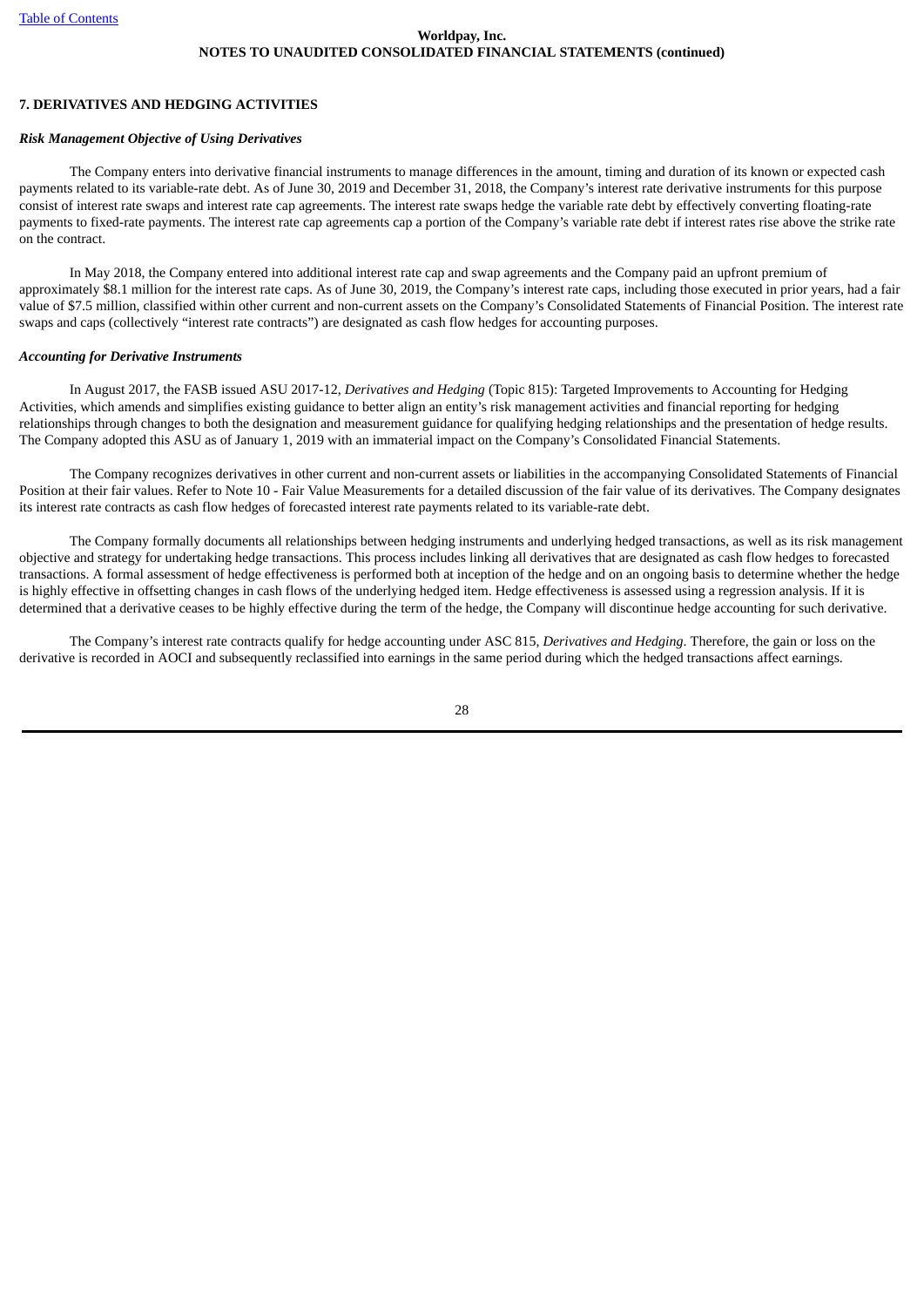## *Cash Flow Hedges of Interest Rate Risk*

The following table presents the Company's interest rate swaps and caps (in millions):

| <b>Derivative</b>  | <b>Notional Value</b> |       | <b>Exposure Periods</b>      | Strike Rate |
|--------------------|-----------------------|-------|------------------------------|-------------|
| Interest rate swap |                       | 600   | June 2018 to June 2021       |             |
| Interest rate swap |                       | 500   | June 2019 to June 2021       |             |
| <b>Total</b>       |                       | 1,100 |                              |             |
|                    |                       |       |                              |             |
| Interest rate cap  |                       | 1,000 | January 2017 to January 2020 | 0.75%       |
| Interest rate cap  |                       | 600   | June 2018 to June 2021       | 2.25%       |
| <b>Total</b>       |                       | 1,600 |                              |             |

The Company does not offset derivative positions in the accompanying consolidated financial statements. The table below presents the fair value of the Company's derivative financial instruments designated as cash flow hedges included within the accompanying Consolidated Statements of Financial Position (in millions):

|                         | <b>Consolidated Statement of</b>   |                      |                          |  |  |
|-------------------------|------------------------------------|----------------------|--------------------------|--|--|
|                         | <b>Financial Position Location</b> | <b>June 30, 2019</b> | <b>December 31, 2018</b> |  |  |
| Interest rate contracts | Other current assets               | 7.1                  | 19.3                     |  |  |
| Interest rate contracts | Other long-term assets             | 0.4                  | 5.3                      |  |  |
| Interest rate contracts | Other current liabilities          | 10.4                 | 1.8                      |  |  |
| Interest rate contracts | Other long-term liabilities        | 15.5                 | 8.2                      |  |  |

As of June 30, 2019, the Company estimates that \$13.2 million will be reclassified from accumulated other comprehensive loss as a decrease to interest expense during the next 12 months.

The table below presents the pre-tax effect of the Company's interest rate contracts on the accompanying Consolidated Statements of Comprehensive Income (Loss) for the three and six months ended June 30, 2019 and 2018 (in millions):

|                                                           |      | Three Months Ended June 30. |  |      | Six Months Ended June 30, |             |  |       |  |
|-----------------------------------------------------------|------|-----------------------------|--|------|---------------------------|-------------|--|-------|--|
|                                                           | 2019 |                             |  | 2018 |                           | 2019        |  | 2018  |  |
| Derivatives in cash flow hedging relationships:           |      |                             |  |      |                           |             |  |       |  |
| Amount of gain recognized in OCI <sup>(1)</sup>           |      | (14.4)                      |  | 3.2  |                           | $(23.8)$ \$ |  | 9.5   |  |
| Amount of gain (loss) reclassified from OCI into earnings |      | 1.6                         |  | 0.2  |                           | 3.8         |  | (0.4) |  |
| Amount of gain recognized in earnings                     |      |                             |  |      |                           |             |  | 0.1   |  |

29

(1) "OCI" represents other comprehensive income.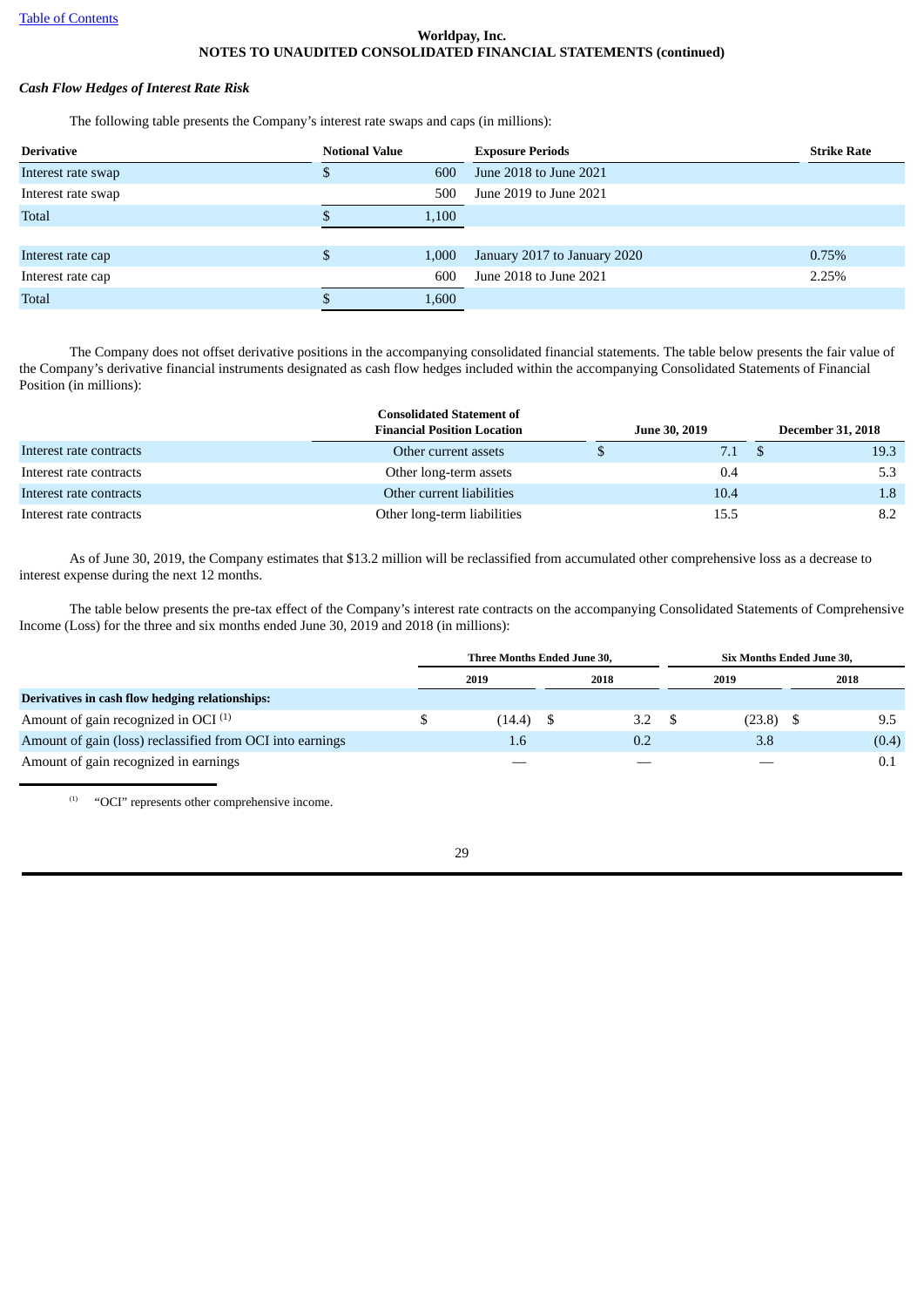The location and amount of gains or losses recognized in the Consolidated Statements of Income (Loss) results of operations for cash flow hedging relationships for each of the periods, presented on a pretax basis, are as follows (in millions):

|                                                                                                                                                                  | Three Months Ended June 30,   |              |  |      |                               | Six Months Ended June 30, |      |       |
|------------------------------------------------------------------------------------------------------------------------------------------------------------------|-------------------------------|--------------|--|------|-------------------------------|---------------------------|------|-------|
|                                                                                                                                                                  |                               | 2019<br>2018 |  |      | 2019                          |                           | 2018 |       |
|                                                                                                                                                                  | <b>Interest Expense - Net</b> |              |  |      | <b>Interest Expense - Net</b> |                           |      |       |
| Total amounts of income and expense line items presented in the<br>Consolidated Statements of Income (Loss) in which effects of cash<br>flow hedges are recorded |                               | 69.2         |  | 79.9 |                               | 141.3                     |      | 155.1 |
| Gain (loss) on cash flow hedging relationships                                                                                                                   |                               | 1.6          |  | 0.2  |                               | 3.8                       |      | (0.4) |

### *Credit Risk Related Contingent Features*

As of June 30, 2019, the fair value of derivatives in a net liability position, which includes accrued interest but excludes any adjustment for nonperformance risk, related to these agreements was \$26.6 million.

The Company has agreements with each of its derivative counterparties that contain a provision where if the Company defaults on any of its indebtedness, then the Company could also be declared in default on its derivative obligations. As of June 30, 2019, the Company had not posted any collateral related to these agreements. If the Company had breached any of these provisions at June 30, 2019, it could have been required to settle its obligations under the agreements at their termination value of \$26.6 million.

### *Deal Contingent Forward*

On August 9, 2017, the Company entered into a £1,150 million notional deal contingent forward to economically hedge a portion of the purchase price relating to the Legacy Worldpay acquisition. The deal contingent forward settled upon the closing of the Legacy Worldpay acquisition in January 2018 and the Company recognized a related realized gain of approximately \$69.0 million, of which approximately \$35.9 million of the gain relates to the six months ended June 30, 2018, which is recorded in non-operating expense.

### *Net Investment Hedges*

To help protect the net investment in foreign operations from adverse changes in foreign currency exchange rates, the Company uses non-derivative financial instruments, such as its foreign currency-denominated debt, as economic hedges of its net investments in its Euro and GBP functional subsidiaries (see Note 6 - Long-Term Debt for more discussion on the Company's foreign currency-denominated debt). The Company designated 100% of its Euro and GBP denominated debt as net investment hedges.

The Company's net investment hedges are recorded in other comprehensive income (loss). During the three and six months ended June 30, 2019, the Company recognized in other comprehensive income pre-tax gains of \$9.4 million and \$5.9 million, respectively, relating to these net investment hedges. During the three and six months ended June 30, 2018, the Company recognized in other comprehensive income pre-tax gains of \$47.4 million and \$39.9 million, respectively, relating to these net investment hedges. Reclassifications out of other comprehensive income (loss) would only take place if the Company's subsidiaries were sold or substantially liquidated.

## **8. CONTROLLING AND NON-CONTROLLING INTERESTS**

The Company accounts for non-controlling interests in accordance with ASC 810, *Consolidation*. Prior to the March 2019 Fifth Third Stock Sale discussed in Note 1- Basis of Presentation and Summary of Significant Accounting Policies, Worldpay, Inc. owned a controlling interest in Worldpay Holding, and therefore consolidated the financial results of Worldpay Holding and its subsidiaries and recorded non-controlling interest for the economic interests in Worldpay Holding held by Fifth Third, which primarily represented Fifth Third's minority share of net income or loss of equity in Worldpay Holding. The Exchange Agreement entered into prior to the initial public offering provided for a 1 to 1 ratio between the units of Worldpay Holding and the common stock of Worldpay, Inc. Net income attributable to non-controlling interests does not include expenses incurred directly by Worldpay, Inc., including income tax expense attributable to Worldpay, Inc. Non-controlling interests are presented as a component of equity in the accompanying Consolidated Statements of Financial Position.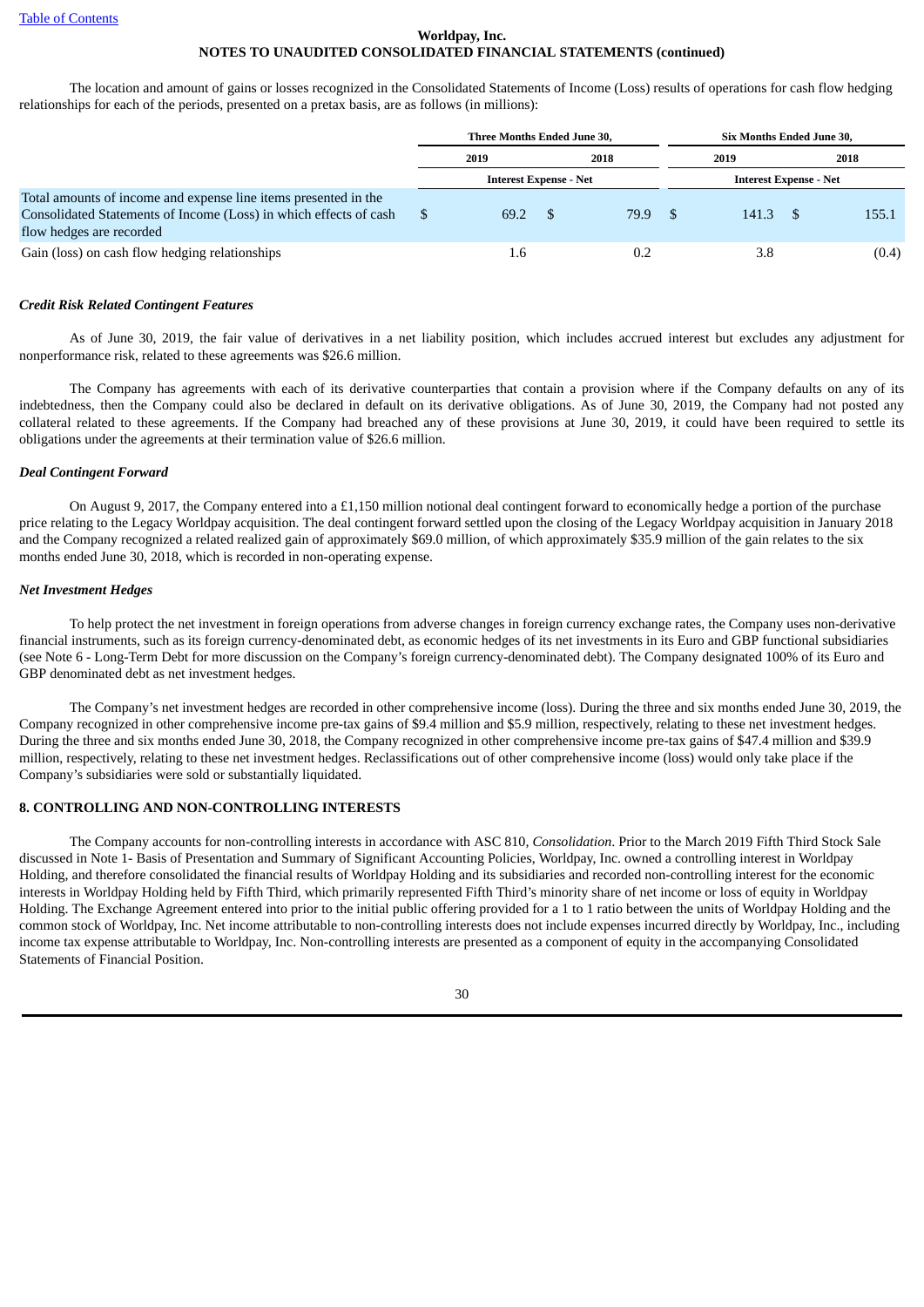The Company also records non-controlling interest related to its 51% ownership in a joint venture.

As a result of the Fifth Third Stock Sale (See Note 1 - Basis of Presentation and Summary of Significant Accounting Policies for further discussion), Worldpay, Inc. owned 100% interest in Worldpay Holding as of June 30, 2019. Changes in units and related ownership interest in Worldpay Holding are summarized as follows:

|                                                                             | Worldpay, Inc. | <b>Fifth Third</b> | Total         |
|-----------------------------------------------------------------------------|----------------|--------------------|---------------|
| As of December 31, 2018                                                     | 300,454,590    | 10,252,826         | 310,707,416   |
| % of ownership                                                              | 96.70%         | 3.30%              |               |
| Fifth Third exchange of Worldpay Holding units for shares of Class A common |                |                    |               |
| stock                                                                       | 10,252,826     | (10, 252, 826)     |               |
| Equity plan activity $(1)$                                                  | 670.358        |                    | 670.358       |
| As of June 30, 2019                                                         | 311, 377, 774  |                    | 311, 377, 774 |
| % of ownership                                                              | 100.00%        | $-\%$              |               |

(1) Includes stock issued under the equity plans less Class A common stock withheld to satisfy employee tax withholding obligations upon vesting or exercise of employee equity awards and forfeitures of restricted Class A common stock awards.

As a result of the changes in ownership interests in Worldpay Holding, periodic adjustments are made in order to reflect the portion of net assets of Worldpay Holding attributable to non-controlling unit holders based on changes in the proportionate ownership interests in Worldpay Holding during those periods. At March 31, 2019, an adjustment of \$347.4 million was made relating to Fifth Third's conversion of its remaining Class B units in Worldpay Holding.

The table below provides a reconciliation of net income (loss) attributable to non-controlling interests based on relative ownership interests as discussed above (in millions):

|                                                                       |   | Three Months Ended June 30, |      | <b>Six Months Ended June 30,</b> |      |       |      |        |
|-----------------------------------------------------------------------|---|-----------------------------|------|----------------------------------|------|-------|------|--------|
|                                                                       |   | 2019                        | 2018 |                                  |      | 2019  | 2018 |        |
| Net income (loss)                                                     |   | 144.5                       |      | (1.5)                            | - \$ | 182.6 | - S  | (99.8) |
| Items not allocable to non-controlling interests:                     |   |                             |      |                                  |      |       |      |        |
| Worldpay, Inc. expenses (1)                                           |   | 0.8                         |      | 19.5                             |      | 2.5   |      | 50.1   |
| Worldpay Holding net income (loss)                                    |   | 145.3                       |      | 18.0                             | .S   | 185.1 | -S   | (49.7) |
|                                                                       |   |                             |      |                                  |      |       |      |        |
| Net income (loss) attributable to non-controlling interests of Fifth  |   |                             |      |                                  |      |       |      |        |
| Third $(2)$                                                           | S |                             |      | 0.8                              | -S   | 1.1   | - \$ | (0.2)  |
| Net income attributable to joint venture non-controlling interest (3) |   | 1.2                         |      | 0.6                              |      | 1.8   |      | 0.9    |
| Total net income (loss) attributable to non-controlling interests     |   | 1.2                         |      | 1.4                              |      | 2.9   |      | 0.7    |
|                                                                       |   |                             |      |                                  |      |       |      |        |

<sup>&</sup>lt;sup>(1)</sup> Primarily represents income tax expense for the three and six months ended June 30, 2019. Primarily represents income tax expense for the three months ended June 30, 2018 and acquisition related expenses for the six months ended June 30, 2018.

<sup>(3)</sup> Reflects net income attributable to the non-controlling interest of the joint venture.



<sup>&</sup>lt;sup>(2)</sup> Net income attributable to non-controlling interests of Fifth Third reflects the allocation of Worldpay Holding's net income based on the proportionate ownership interests in Worldpay Holding held by the non-controlling unit holders. The net income attributable to non-controlling unit holders reflects the changes in ownership interests summarized in the table above.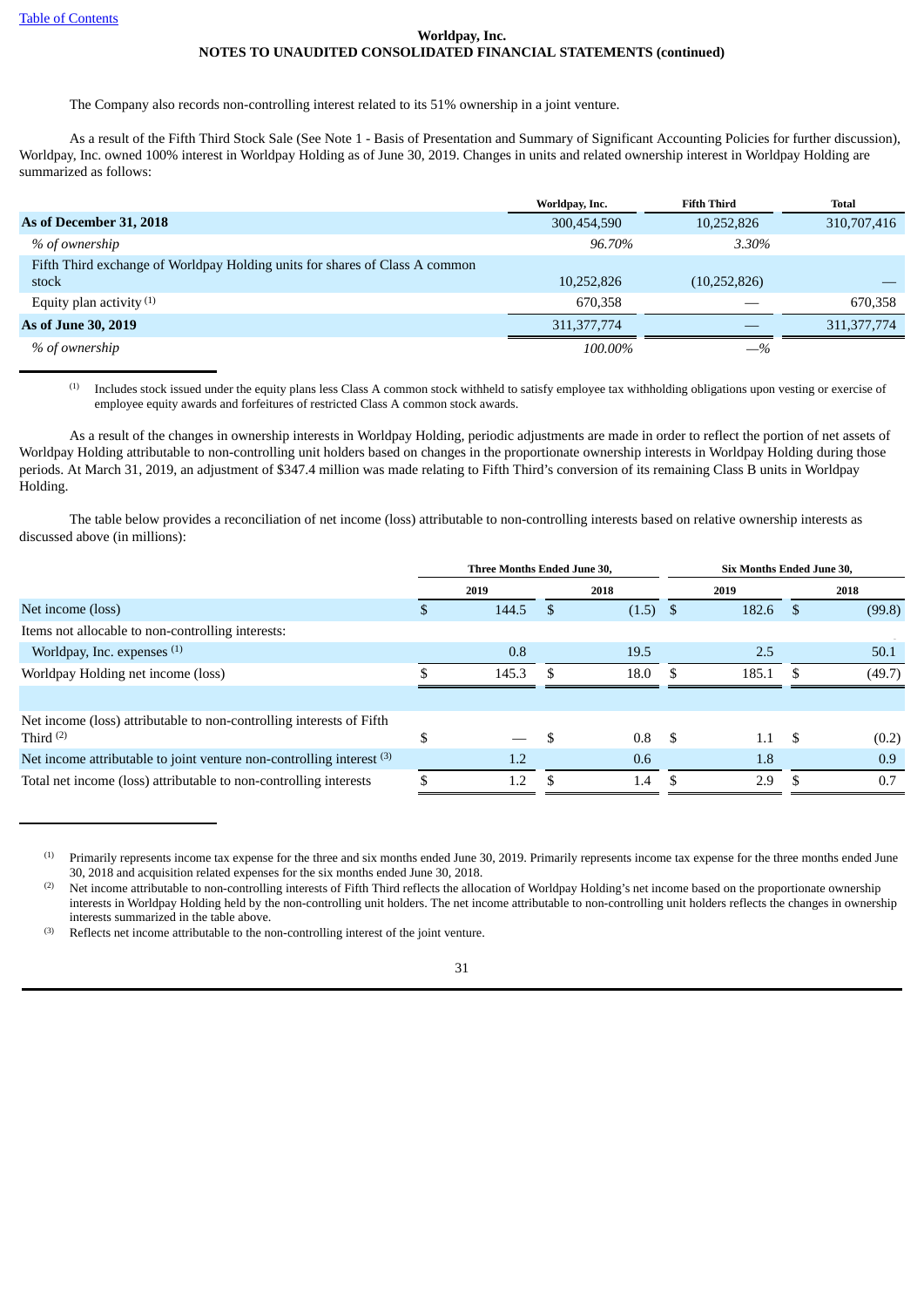### **9. COMMITMENTS, CONTINGENCIES AND GUARANTEES**

### *Legal Reserve*

From time to time, the Company is involved in various litigation matters arising in the ordinary course of its business. While it is impossible to ascertain the ultimate resolution or range of financial liability with respect to these contingent matters, management believes none of these matters, either individually or in the aggregate, would have a material effect upon the Company's consolidated financial statements.

### **10. FAIR VALUE MEASUREMENTS**

Fair value is defined as the price that would be received to sell an asset or paid to transfer a liability in an orderly transaction between market participants at the measurement date. The Company uses the hierarchy prescribed in ASC 820, *Fair Value Measurement*, based upon the available inputs to the valuation and the degree to which they are observable or not observable in the market. The three levels in the hierarchy are as follows:

- *Level 1 Inputs*—Quoted prices (unadjusted) for identical assets or liabilities in active markets that are accessible as of the measurement date.
- *Level 2 Inputs*—Inputs other than quoted prices within Level 1 that are observable either directly or indirectly, including but not limited to quoted prices in markets that are not active, quoted prices in active markets for similar assets or liabilities and observable inputs other than quoted prices such as interest rates or yield curves.
- *• Level 3 Inputs*—Unobservable inputs reflecting the Company's own assumptions about the assumptions that market participants would use in pricing the asset or liability, including assumptions about risk.

The following table summarizes assets and liabilities measured at fair value on a recurring basis as of June 30, 2019 and December 31, 2018 (in millions):

|                         |                                      |    | <b>June 30, 2019</b> |         |                                      | <b>December 31, 2018</b> |                   |    |      |      |  |
|-------------------------|--------------------------------------|----|----------------------|---------|--------------------------------------|--------------------------|-------------------|----|------|------|--|
|                         |                                      |    |                      |         | <b>Fair Value Measurements Using</b> |                          |                   |    |      |      |  |
|                         | Level 1<br>Level 3<br><b>Level 2</b> |    |                      | Level 1 | Level 2                              |                          | <b>Level 3</b>    |    |      |      |  |
| Assets:                 |                                      |    |                      |         |                                      |                          |                   |    |      |      |  |
| Interest rate contracts | \$<br>$\overline{\phantom{a}}$       | S  | $7.5\quad$ \$        |         | $\hspace{0.1mm}-\hspace{0.1mm}$      | -S                       | $\hspace{0.05cm}$ | -S | 24.6 | - \$ |  |
| Liabilities:            |                                      |    |                      |         |                                      |                          |                   |    |      |      |  |
| Interest rate contracts | \$<br>$\overbrace{\phantom{13333}}$  | -S | 25.9                 | - \$    | $\overbrace{\phantom{12333}}$        | -S                       |                   | -S | 10.0 | - \$ |  |
| <b>Mercury TRA</b>      |                                      |    |                      |         |                                      |                          |                   |    | 53.2 |      |  |

### *Interest Rate Contracts*

The Company uses interest rate contracts to manage interest rate risk. The fair value of interest rate swaps is determined using the market standard methodology of netting the discounted future fixed cash receipts (or payments) and the discounted expected variable cash payments (or receipts). The variable cash payments (or receipts) are based on the expectation of future interest rates (forward curves) derived from observed market interest rate curves. The fair value of the interest rate caps is determined using widely accepted valuation techniques including discounted cash flow analysis on the expected future cash flows of each interest rate cap. This analysis reflects the contractual terms of the interest rate caps, including the period to maturity, and uses observable market inputs including interest rate curves and implied volatilities. In addition, to comply with the provisions of ASC 820, *Fair Value Measurement*, credit valuation adjustments, which consider the impact of any credit enhancements to the contracts, are incorporated in the fair values to account for potential nonperformance risk. In adjusting the fair value of its interest rate contracts for the effect of nonperformance risk, the Company has considered any applicable credit enhancements such as collateral postings, thresholds, mutual puts, and guarantees.

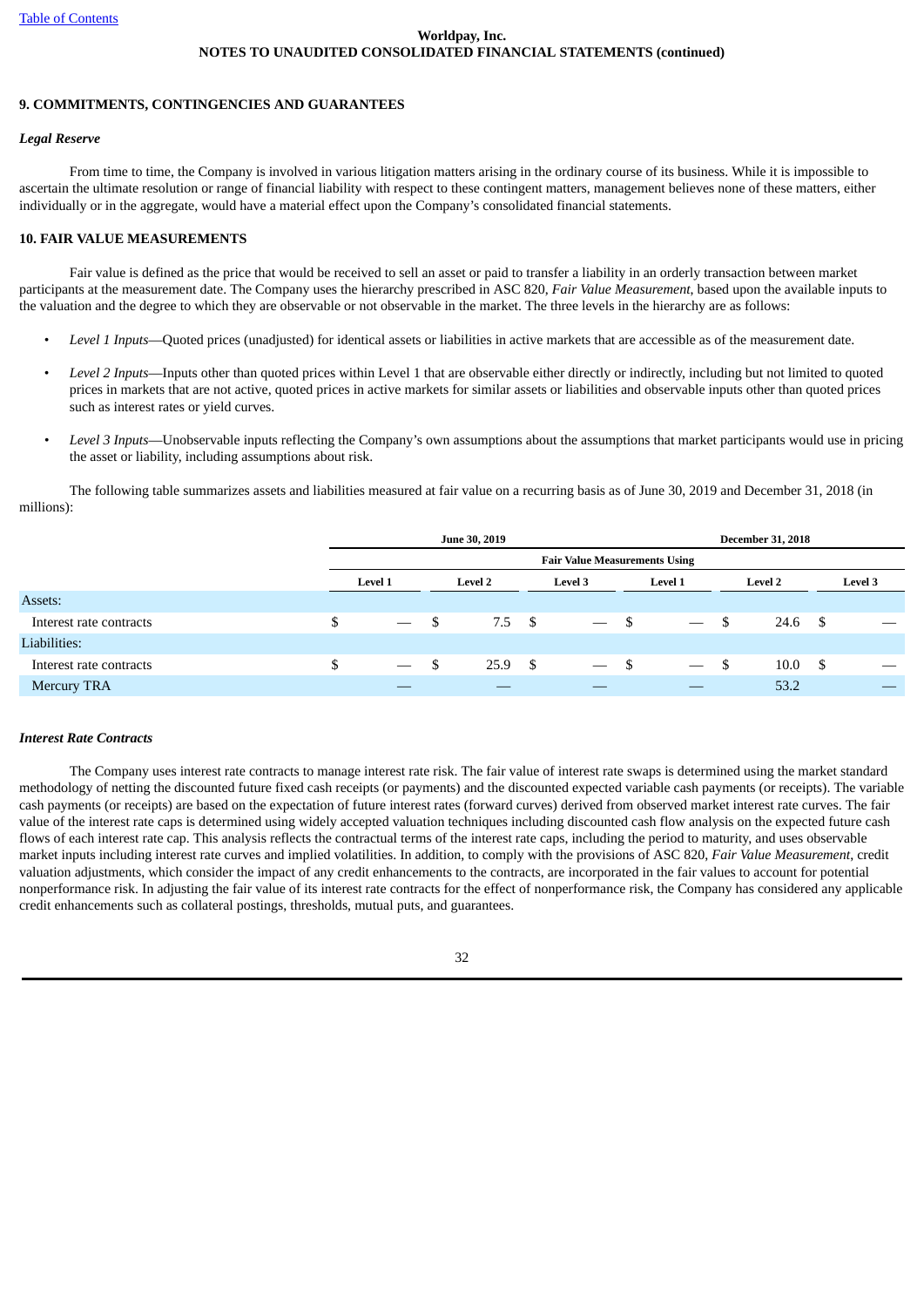Although the Company determined that the majority of the inputs used to value its interest rate contracts fell within Level 2 of the fair value hierarchy, the credit valuation adjustments associated with its interest rate contracts utilized Level 3 inputs, such as estimates of current credit spreads to evaluate the likelihood of default by itself and its counterparties. However, as of June 30, 2019 and December 31, 2018, the Company assessed the significance of the impact of the credit valuation adjustments on the overall valuation of its interest rate contracts and determined that the credit valuation adjustment was not significant to the overall valuation of its interest rate contracts. As a result, the Company classified its interest rate contract valuations in Level 2 of the fair value hierarchy. See Note 7 - Derivatives and Hedging Activities for further discussion of the Company's interest rate contracts.

### *Mercury TRA*

The Mercury TRA is considered contingent consideration as it is part of the consideration payable to the former owners of Mercury. Such contingent consideration is measured at fair value based on estimates of discounted future cash flows associated with the estimated payments to the Mercury TRA Holders. The liability recorded is re-measured at fair value at each reporting period with the change in fair value recognized in earnings as a non-operating expense. As of June 30, 2019, the Mercury TRA has been settled.

The following table summarizes carrying amounts and estimated fair values for the Company's financial instrument liabilities that are not reported at fair value in our consolidated statements of financial position as of June 30, 2019 and December 31, 2018 (in millions):

|               | <b>June 30, 2019</b> |                   |                    | <b>December 31, 2018</b> |                   |  |  |
|---------------|----------------------|-------------------|--------------------|--------------------------|-------------------|--|--|
|               | Carrying<br>Amount   | <b>Fair Value</b> | Carrying<br>Amount |                          | <b>Fair Value</b> |  |  |
| Liabilities:  |                      |                   |                    |                          |                   |  |  |
| Notes payable | 7,162.5              | 7,280.8           | 7,847.8            |                          | 7,679.6           |  |  |

We consider that the carrying value of cash and cash equivalents, receivables, accounts payable and accrued expenses approximates fair value (Level 1) given the short-term nature of these items. The fair value of the Company's notes payable was estimated based on rates currently available to the Company for bank loans with similar terms and maturities and is classified in Level 2 of the fair value hierarchy.

### **11. NET INCOME PER SHARE**

Basic net income per share is calculated by dividing net income (loss) attributable to Worldpay, Inc. by the weighted-average shares of Class A common stock outstanding during the period.

For the three months ended June 30, 2018 and for the six months ended June 30, 2019 and 2018, diluted net income per share is calculated assuming that Worldpay Holding is a wholly-owned subsidiary of Worldpay, Inc., therefore eliminating the impact of Fifth Third's non-controlling interest. Pursuant to the Exchange Agreement, the Class B units of Worldpay Holding ("Class B units"), which were held by Fifth Third and represented the non-controlling interest in Worldpay Holding, were convertible into shares of Class A common stock on a one-for-one basis. Based on this conversion feature, diluted net income per share is calculated assuming the conversion of the Class B units on an "if-converted" basis. Due to the Company's structure as a C corporation and Worldpay Holding's structure as a pass-through entity for tax purposes, the numerator in the calculation of diluted net income per share is adjusted accordingly to reflect the Company's income tax expense assuming the conversion of the Fifth Third non-controlling interest into Class A common stock.

During the three and six months ended June 30, 2018, approximately 15.0 million and 15.1 million, respectively, weighted average Class B units of Worldpay Holding were excluded in computing diluted net income per share because including them would have an antidilutive effect. As the Class B units of Worldpay Holding were not included, the numerator used in the calculation of diluted net income (loss) per share was equal to the numerator used in the calculation of basic net income (loss) per share for the three and six months ended June 30, 2018. Additionally, due to the net loss for the three and six months ended June 30, 2018, any remaining potentially dilutive securities were also excluded from the denominator in computing dilutive net income per share. In addition to the Class B units discussed above, potentially dilutive securities during the six months ended June 30, 2019 included restricted stock awards, restricted stock units, stock options, performance share awards and ESPP purchase rights.

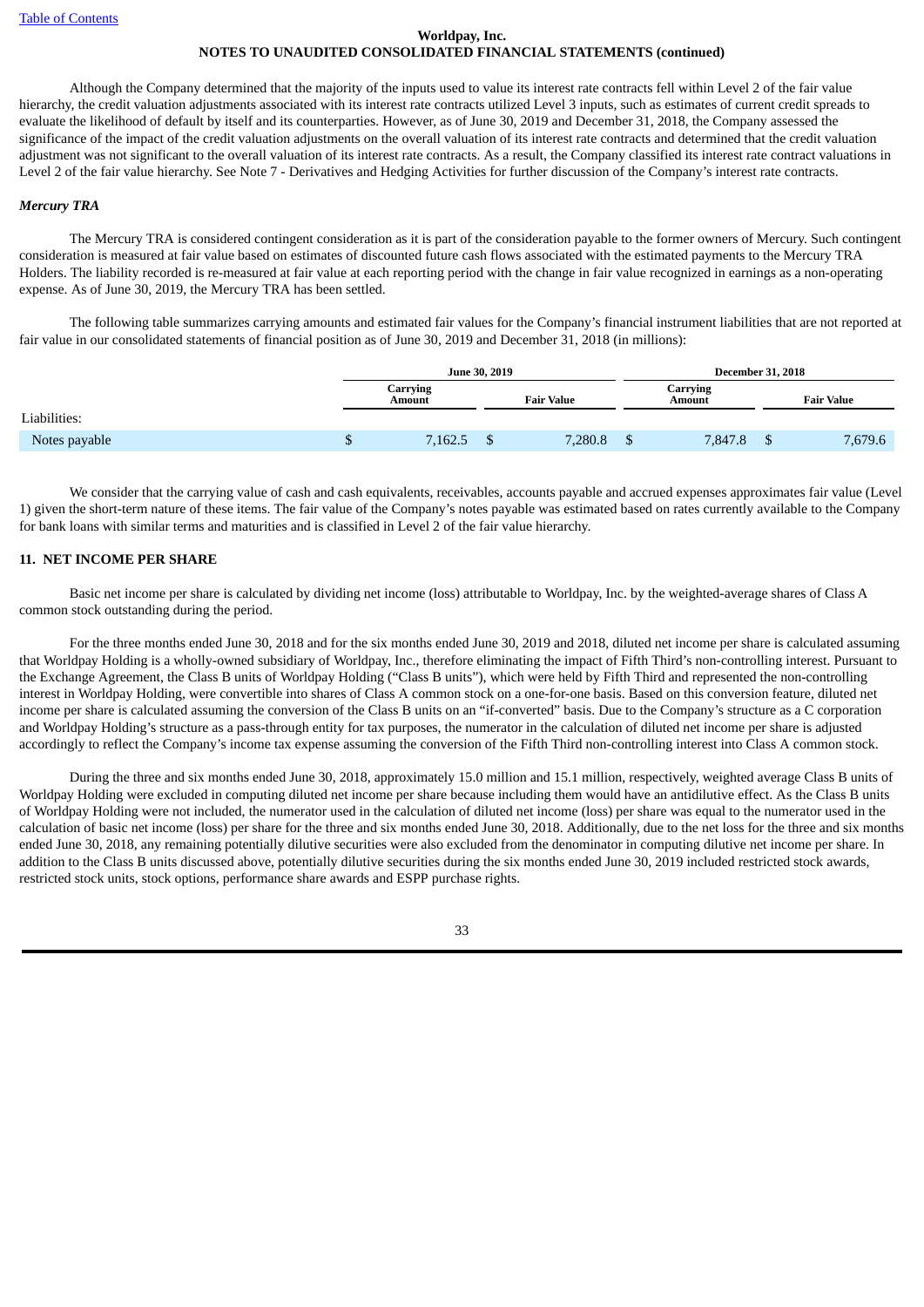Since there were no Class B units outstanding for the three months ended June 30, 2019, the methodology above is not applicable and diluted earnings per share is computed by dividing net income attributable to Worldpay, Inc. by the weighted-average shares outstanding during the period and the impact of securities that have a diluted effect on earnings per share. Potentially dilutive securities during the three months ended June 30, 2019 included restricted stock awards, restricted stock units, stock options, performance share awards and ESPP purchase rights.

As of June 30, 2018, there were approximately 10.3 million Class B units outstanding.

The shares of Class B common stock did not share in the earnings or losses of the Company and therefore were not participating securities. Accordingly, basic and diluted net income per share of Class B common stock have not been presented.

The following table sets forth the computation of basic and diluted net income (loss) per share (in millions, except share data):

|                                                                                     |    | <b>Three Months Ended June 30.</b> |     |             |    | <b>Six Months Ended June 30,</b> |    |             |  |
|-------------------------------------------------------------------------------------|----|------------------------------------|-----|-------------|----|----------------------------------|----|-------------|--|
|                                                                                     |    | 2019                               |     | 2018        |    | 2019                             |    | 2018        |  |
| <b>Basic:</b>                                                                       |    |                                    |     |             |    |                                  |    |             |  |
| Net income (loss) attributable to Worldpay, Inc.                                    | \$ | 143.3                              | \$  | (2.9)       | \$ | 179.7                            | S  | (100.5)     |  |
| Shares used in computing basic net income (loss) per share:                         |    |                                    |     |             |    |                                  |    |             |  |
| Weighted-average Class A common shares                                              |    | 311,029,474                        |     | 296,204,304 |    | 306,562,681                      |    | 284,868,484 |  |
| Basic net income (loss) per share                                                   |    | 0.46                               | \$. | (0.01)      | -S | 0.59                             | -S | (0.35)      |  |
| Diluted:                                                                            |    |                                    |     |             |    |                                  |    |             |  |
| Consolidated (loss) before applicable income taxes                                  | \$ |                                    | \$. |             |    | 200.8                            | \$ |             |  |
| Taxes                                                                               |    |                                    |     |             |    | 19.9                             |    |             |  |
| Net income (loss) attributable to Worldpay, Inc.                                    | \$ | 143.3                              | \$. | (2.9)       | \$ | 180.9                            | S. | (100.5)     |  |
| Shares used in computing diluted net income (loss) per share:                       |    |                                    |     |             |    |                                  |    |             |  |
| Weighted-average Class A common shares                                              |    | 311,029,474                        |     | 296,204,304 |    | 306,562,681                      |    | 284,868,484 |  |
| Weighted-average Class B units of Worldpay Holding                                  |    |                                    |     |             |    | 4,328,971                        |    |             |  |
| Stock options                                                                       |    | 1,243,851                          |     |             |    | 1,086,803                        |    |             |  |
| Restricted stock awards, restricted stock units and employee<br>stock purchase plan |    | 798,402                            |     |             |    | 843,753                          |    |             |  |
| Performance awards                                                                  |    | 12,091                             |     |             |    | 11,979                           |    |             |  |
|                                                                                     |    |                                    |     |             |    |                                  |    |             |  |
| Diluted weighted-average shares outstanding                                         |    | 313,083,818                        |     | 296,204,304 |    | 312,834,187                      |    | 284,868,484 |  |
| Diluted net income (loss) per share                                                 | S  | 0.46                               |     | (0.01)      | \$ | 0.58                             |    | (0.35)      |  |

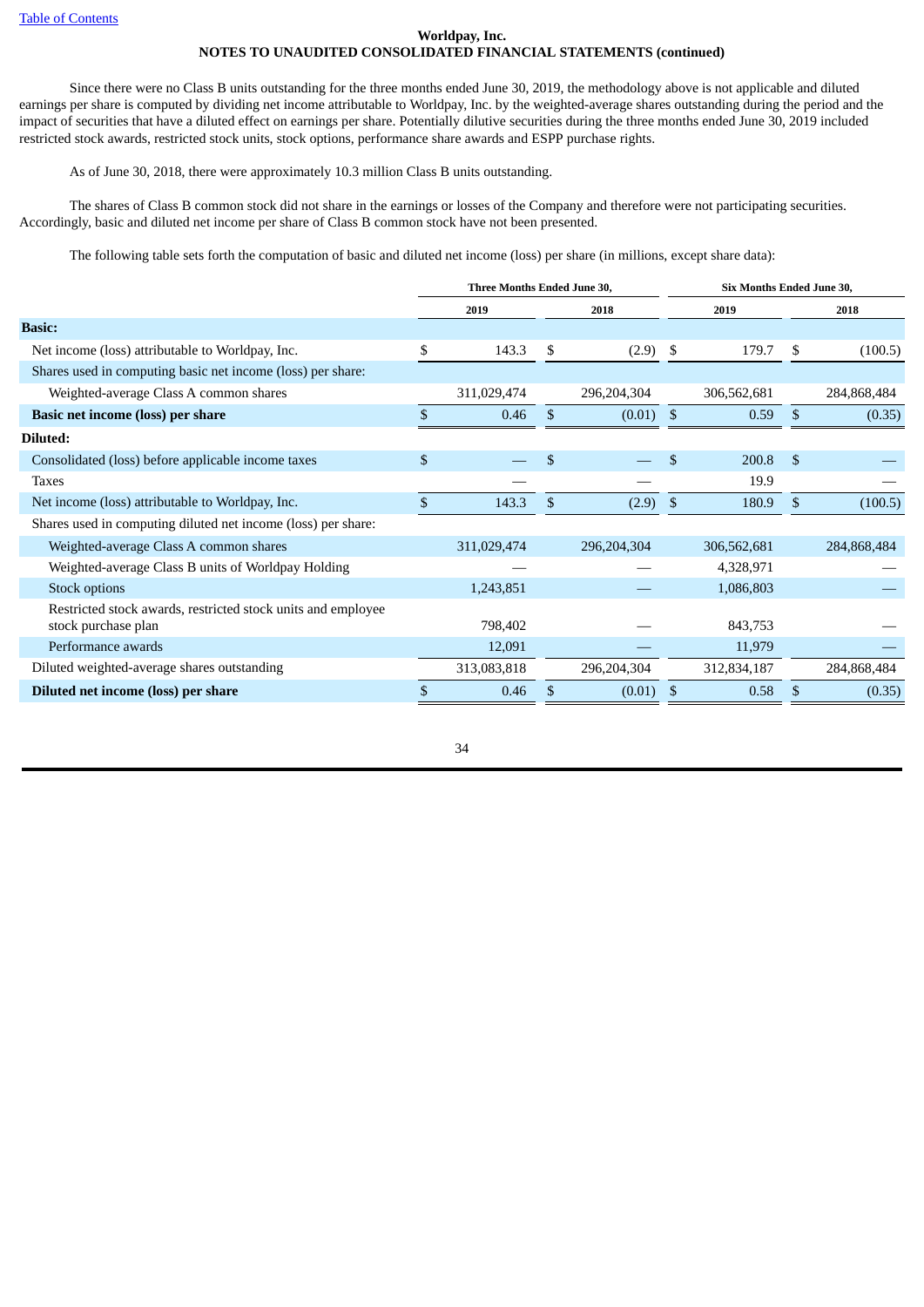# **12. ACCUMULATED OTHER COMPREHENSIVE INCOME (LOSS)**

The activity of the components of accumulated other comprehensive income (loss) ("AOCI") related to hedging and other activities for the three and six months ended June 30, 2019 and 2018 is presented below (in millions):

|                                                                                    |                                                   | <b>Total Other Comprehensive Income (Loss)</b> |                                  |    |                                 |              |                               |                |                                                      |                                          |                                          |                                      |                                      |
|------------------------------------------------------------------------------------|---------------------------------------------------|------------------------------------------------|----------------------------------|----|---------------------------------|--------------|-------------------------------|----------------|------------------------------------------------------|------------------------------------------|------------------------------------------|--------------------------------------|--------------------------------------|
|                                                                                    | <b>AOCI</b><br><b>Beginning</b><br><b>Balance</b> |                                                | Pretax<br><b>Activity</b>        |    | <b>Tax Effect</b>               |              | <b>Net</b><br><b>Activity</b> |                | <b>Attributable to non-</b><br>controlling interests | <b>Attributable to</b><br>Worldpay, Inc. |                                          | <b>AOCI Ending</b><br><b>Balance</b> |                                      |
| Three Months Ended June 30, 2019                                                   |                                                   |                                                |                                  |    |                                 |              |                               |                |                                                      |                                          |                                          |                                      |                                      |
| Net change in fair value of cash flow hedges<br>recorded in accumulated OCI        | \$<br>(25.0)                                      | \$                                             | (14.4)                           | \$ | 3.6                             | $\mathbb{S}$ | $(10.8)$ \$                   |                |                                                      | $\mathbf{s}$                             | (10.8)                                   | \$                                   | (35.8)                               |
| Net realized loss on cash flow hedges reclassified<br>into earnings <sup>(1)</sup> | 14.2                                              |                                                | (1.6)                            |    | 0.4                             |              | (1.2)                         |                |                                                      |                                          | (1.2)                                    |                                      | 13.0                                 |
| Translation adjustments on net investment hedge<br>recorded in $AOCI(2)$           | 49.8                                              |                                                | 9.4                              |    | (2.2)                           |              | 7.2                           |                |                                                      |                                          | 7.2                                      |                                      | 57.0                                 |
| Foreign currency translation adjustments <sup>(3)</sup>                            | (607.9)                                           |                                                | (231.7)                          |    | $\hspace{0.1mm}-\hspace{0.1mm}$ |              | (231.7)                       |                |                                                      |                                          | (231.7)                                  |                                      | (839.6)                              |
| Net change                                                                         | \$<br>(568.9)                                     | \$                                             | (238.3)                          | \$ | 1.8                             | \$           | $(236.5)$ \$                  |                |                                                      | \$                                       | (236.5)                                  | \$                                   | (805.4)                              |
| Three Months Ended June 30, 2018                                                   |                                                   |                                                |                                  |    |                                 |              |                               |                |                                                      |                                          |                                          |                                      |                                      |
| Net change in fair value of cash flow hedges<br>recorded in accumulated OCI        | \$<br>(9.4)                                       | -\$                                            | 3.2                              | \$ | $(0.7)$ \$                      |              | 2.5                           | - \$           | (0.1)                                                | $^{\circ}$                               | 2.4                                      | \$                                   | (7.0)                                |
| Net realized loss on cash flow hedges reclassified<br>into earnings $(1)$          | 17.2                                              |                                                | (0.2)                            |    |                                 |              | (0.2)                         |                |                                                      |                                          | (0.2)                                    |                                      | 17.0                                 |
| Translation adjustments on net investment hedge<br>recorded in $AOCI(2)$           | (5.1)                                             |                                                | 47.4                             |    | (11.1)                          |              | 36.3                          |                | (2.3)                                                |                                          | 34.0                                     |                                      | 28.9                                 |
| Foreign currency translation adjustments <sup>(3)</sup>                            | 21.1                                              |                                                | (108.8)                          |    |                                 |              | (108.8)                       |                | 5.2                                                  |                                          | (103.6)                                  |                                      | (82.5)                               |
| Net change                                                                         | \$<br>23.8                                        | \$                                             | (58.4)                           | \$ | (11.8)                          | \$           | (70.2)                        | $\mathfrak{S}$ | 2.8                                                  | \$                                       | (67.4)                                   | \$                                   | (43.6)                               |
|                                                                                    |                                                   |                                                |                                  |    |                                 |              |                               |                | <b>Total Other Comprehensive Income (Loss)</b>       |                                          |                                          |                                      |                                      |
|                                                                                    | <b>AOCI</b><br><b>Beginning</b><br><b>Balance</b> |                                                | <b>Pretax</b><br><b>Activity</b> |    | <b>Tax Effect</b>               |              | <b>Net</b><br><b>Activity</b> |                | <b>Attributable to non-</b><br>controlling interests |                                          | <b>Attributable to</b><br>Worldpay, Inc. |                                      | <b>AOCI</b> Ending<br><b>Balance</b> |
| Six Months Ended June 30, 2019                                                     |                                                   |                                                |                                  |    |                                 |              |                               |                |                                                      |                                          |                                          |                                      |                                      |
| Net change in fair value of cash flow hedges                                       |                                                   |                                                |                                  |    |                                 |              |                               |                |                                                      |                                          |                                          |                                      |                                      |

| Net change in fair value of cash flow hedges<br>recorded in accumulated OCI | \$<br>(18.0) | (23.8) | S. | 5.8   | <sup>S</sup> | $(18.0)$ \$ | 0.2   | - \$ | $(17.8)$ \$ |              | (35.8)  |
|-----------------------------------------------------------------------------|--------------|--------|----|-------|--------------|-------------|-------|------|-------------|--------------|---------|
| Net realized loss on cash flow hedges reclassified<br>into earnings $(1)$   | 15.9         | (3.8)  |    | 0.9   |              | (2.9)       |       |      | (2.9)       |              | 13.0    |
| Translation adjustments on net investment hedge<br>recorded in $AOCI(2)$    | 52.2         | 5.9    |    | (1.5) |              | 4.4         | 0.4   |      | 4.8         |              | 57.0    |
| Foreign currency translation adjustments $(3)$                              | (781.3)      | (49.7) |    | ---   |              | (49.7)      | (8.6) |      | (58.3)      |              | (839.6) |
| Net change                                                                  | (731.2)      | (71.4) | -S | 5.2   | -S           | $(66.2)$ \$ | (8.0) | - \$ | (74.2)      | $\mathsf{S}$ | (805.4) |
| Six Months Ended June 30, 2018                                              |              |        |    |       |              |             |       |      |             |              |         |
| Net change in fair value of cash flow hedges                                |              |        |    |       |              |             |       |      |             |              |         |

| recorded in accumulated OCI                                                 | (13.8) | 9.5    | (2.2)  |        | (0.5) | 6.8    | (7.0)  |
|-----------------------------------------------------------------------------|--------|--------|--------|--------|-------|--------|--------|
| Net realized loss on cash flow hedges reclassified<br>into earnings $(1)$   | 16.7   | 0.4    | (0.1)  | 0.3    |       | 0.3    | 17.0   |
| Translation adjustments on net investment hedge<br>recorded in $AOCI^{(2)}$ | __     | 39.9   | (9.1)  | 30.8   | (1.9) | 28.9   | 28.9   |
| Foreign currency translation adjustments $(3)$                              |        | (86.6) |        | (86.6) | 4.1   | (82.5) | (82.5) |
| Net change                                                                  | 2.9    | (36.8) | (11.4) | (48.2) |       | (46.5) | (43.6) |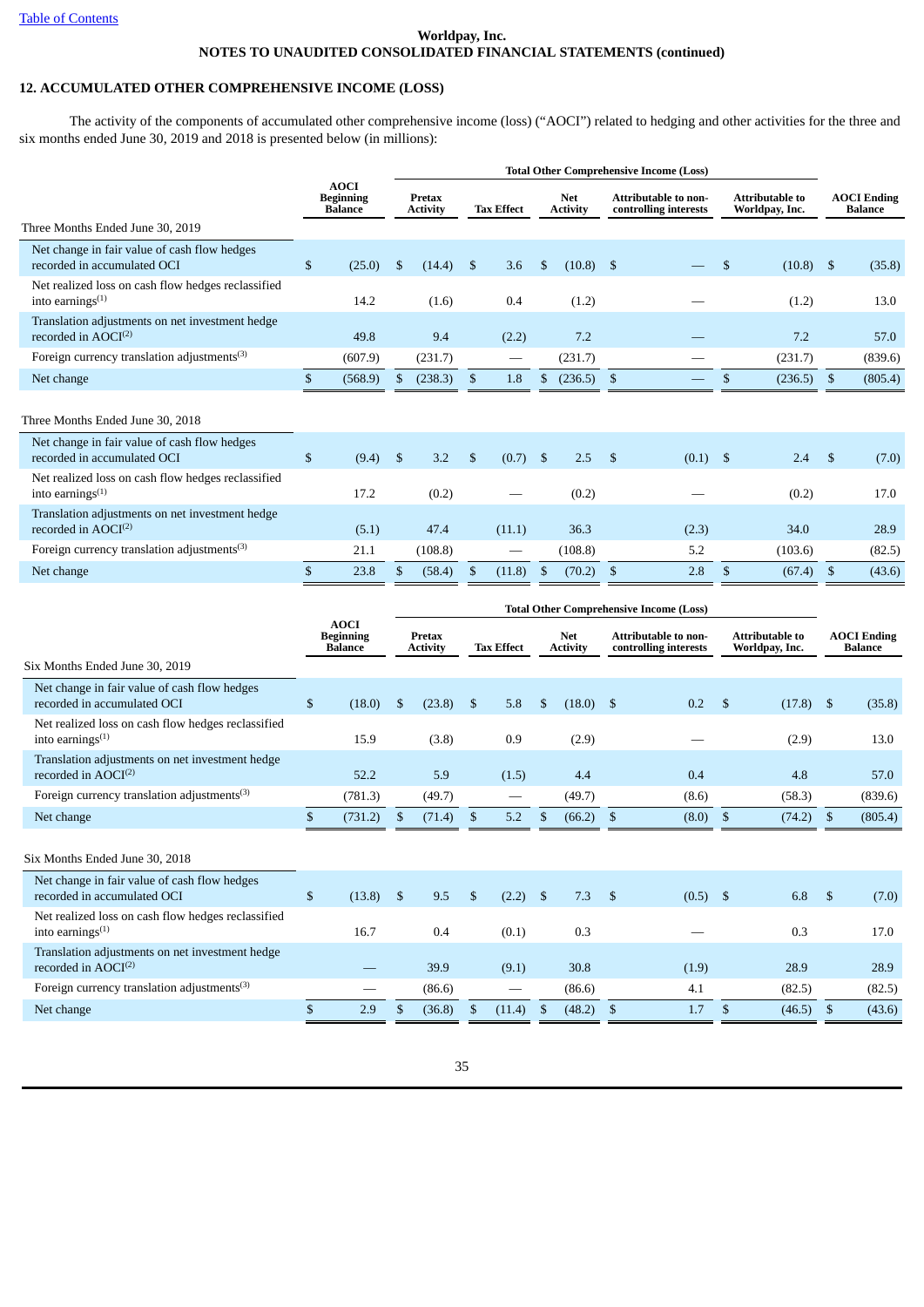(1) The reclassification adjustment on cash flow hedge derivatives affected the following lines in the accompanying consolidated statements of income:

| <b>OCI Component</b>                          | Affected line in the accompanying consolidated statements of income |
|-----------------------------------------------|---------------------------------------------------------------------|
| Pretax activity $(a)$                         | Interest expense-net                                                |
| Tax effect                                    | Income tax expense                                                  |
| OCI attributable to non-controlling interests | Net income attributable to non-controlling interests                |
|                                               |                                                                     |

(a) The three and six months ended June 30, 2019 and 2018, reflect amounts of losses reclassified from AOCI into earnings, representing the effective portion of the hedging relationships, and are recorded in interest expense-net.

- (2) See Note 7 Derivatives and Hedging Activities for more information on net investment hedge activity.
- (3) There is no tax impact on the foreign translation adjustments due to the Tax Reform impact on distributions, enacted in 2017.

## **13. SEGMENT INFORMATION**

The Company's segments are Technology Solutions, Merchant Solutions and Issuer Solutions, which are organized based on the Company's solution offerings. The Company's Chairman of the Board and Chief Executive Officer is the chief operating decision maker ("CODM"), who evaluates the performance and allocates resources based on the operating results of each segment. The Company's reportable segments are the same as the Company's operating segments and there is no aggregation of the Company's operating segments. Below is a summary of each segment:

- *• Technology Solutions* Technology Solutions provides merchant acquiring, payment processing and related services to a diverse set of merchants that primarily accept payments through eCommerce and integrated payment solutions.
- *• Merchant Solutions* Merchant Solutions provides merchant acquiring, payment processing and related services to a diverse set of merchants that primarily accept payments through an omni-channel solution including terminal based.
- *• Issuer Solutions* Issuer Solutions provides card issuer processing, payment network processing, fraud protection and card production to a diverse set of financial institutions, including regional banks, community banks, credit unions and regional PIN networks.

Segment operating results are presented below (in millions). The results reflect revenues and expenses directly related to each segment. The Company does not evaluate performance or allocate resources based on segment asset data, and therefore such information is not presented.

Segment profit reflects revenue less sales and marketing costs of the segment. The Company's CODM evaluates this metric in analyzing the results of operations for each segment.

|                     | Three Months Ended June 30, 2019      |  |                           |  |                                   |  |              |  |  |  |  |
|---------------------|---------------------------------------|--|---------------------------|--|-----------------------------------|--|--------------|--|--|--|--|
|                     | <b>Technology</b><br><b>Solutions</b> |  | <b>Merchant Solutions</b> |  | <b>Issuer</b><br><b>Solutions</b> |  | <b>Total</b> |  |  |  |  |
| Revenue             | 466.2                                 |  | 520.0                     |  | 86.8                              |  | 1,073.0      |  |  |  |  |
| Sales and marketing | 124.6                                 |  | 172.9                     |  | 6.5                               |  | 304.0        |  |  |  |  |
| Segment profit      | 341.6                                 |  | 347.1                     |  | 80.3                              |  | 769.0        |  |  |  |  |

|                     | Three Months Ended June 30, 2018      |  |                           |  |                            |  |         |  |  |  |  |
|---------------------|---------------------------------------|--|---------------------------|--|----------------------------|--|---------|--|--|--|--|
|                     | <b>Technology</b><br><b>Solutions</b> |  | <b>Merchant Solutions</b> |  | Issuer<br><b>Solutions</b> |  | Total   |  |  |  |  |
| Revenue             | 401.6                                 |  | 520.4                     |  | 84.8                       |  | 1,006.8 |  |  |  |  |
| Sales and marketing | 98.1                                  |  | 179.0                     |  | 6.3                        |  | 283.4   |  |  |  |  |
| Segment profit      | 303.5                                 |  | 341.4                     |  | 78.5                       |  | 723.4   |  |  |  |  |

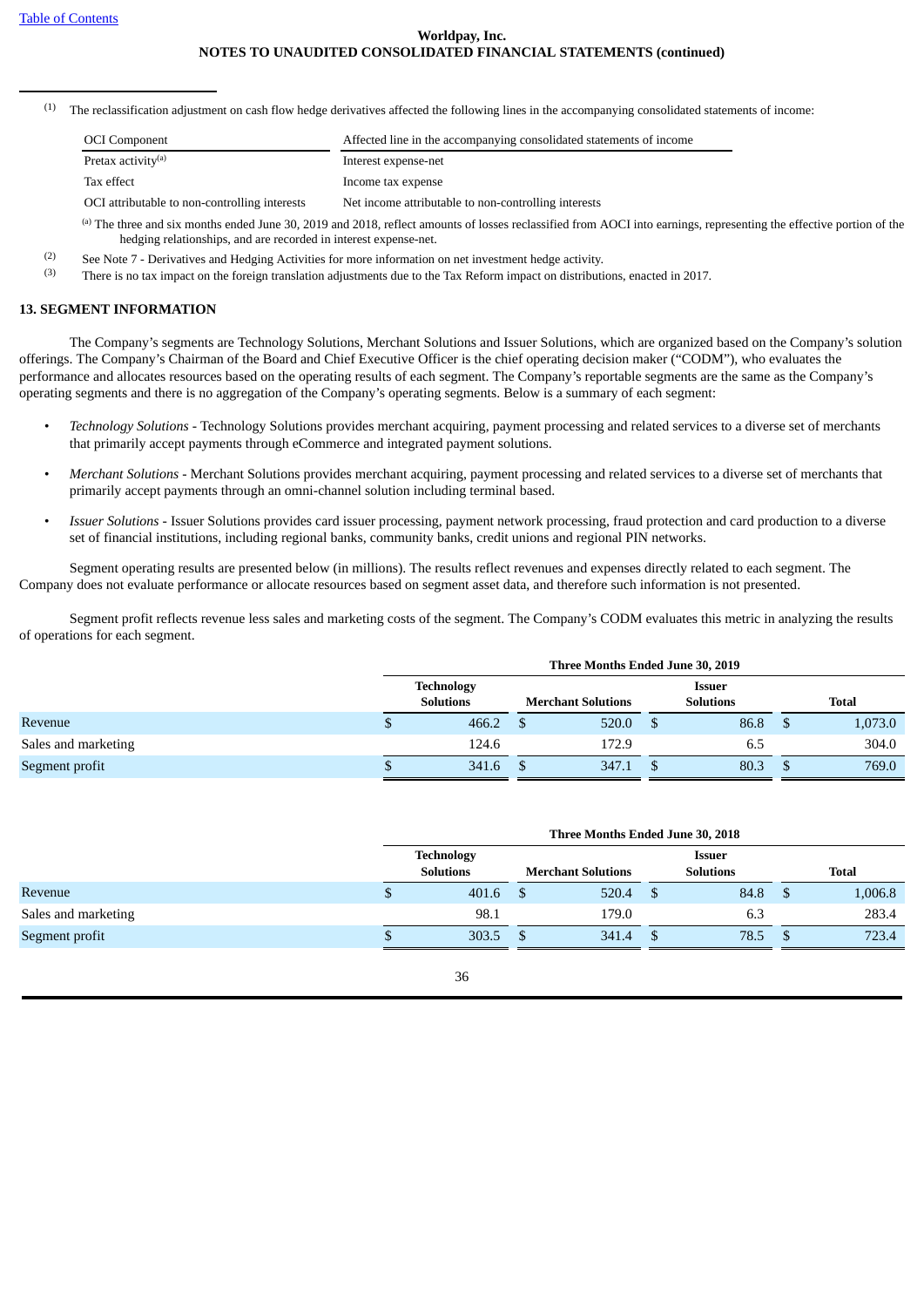|                     |                             |       | Six Months Ended June 30, 2019 |                                   |         |
|---------------------|-----------------------------|-------|--------------------------------|-----------------------------------|---------|
|                     | <b>Technology Solutions</b> |       | <b>Merchant Solutions</b>      | <b>Issuer</b><br><b>Solutions</b> | Total   |
| Revenue             |                             | 893.5 | 979.4                          | 170.1                             | 2,043.0 |
| Sales and marketing |                             | 243.0 | 338.9                          | 13.0                              | 594.9   |
| Segment profit      |                             | 650.5 | 640.5                          | 157.1                             | 1,448.1 |

|                     |                                       | Six Months Ended June 30, 2018 |                                   |              |
|---------------------|---------------------------------------|--------------------------------|-----------------------------------|--------------|
|                     | <b>Technology</b><br><b>Solutions</b> | <b>Merchant Solutions</b>      | <b>Issuer</b><br><b>Solutions</b> | <b>Total</b> |
| Revenue             | 738.0                                 | 952.6                          | 166.9                             | 1,857.5      |
| Sales and marketing | 194.0                                 | 342.8                          | 12.6                              | 549.4        |
| Segment profit      | 544.0                                 | 609.8                          | 154.3                             | 1,308.1      |

A reconciliation of total segment profit to the Company's income (loss) before applicable income taxes is as follows (in millions):

|                                              | Three Months Ended June 30, |      | Six Months Ended June 30, |   |         |              |         |
|----------------------------------------------|-----------------------------|------|---------------------------|---|---------|--------------|---------|
|                                              | 2019                        |      | 2018                      |   | 2019    |              | 2018    |
| Total segment profit                         | \$<br>769.0                 | - \$ | 723.4                     | S | 1,448.1 | $\mathsf{S}$ | 1,308.1 |
| Less: Other operating costs                  | (173.5)                     |      | (185.5)                   |   | (354.5) |              | (340.6) |
| Less: General and administrative             | (105.6)                     |      | (136.8)                   |   | (233.0) |              | (386.9) |
| Less: Depreciation and amortization          | (253.4)                     |      | (287.9)                   |   | (517.8) |              | (495.1) |
| Less: Interest expense—net                   | (69.2)                      |      | (79.9)                    |   | (141.3) |              | (155.1) |
| Less: Non-operating income (expense)         | (4.2)                       |      | (22.0)                    |   | (0.7)   |              | (30.6)  |
| Income (loss) before applicable income taxes | 163.1                       |      | 11.3                      |   | 200.8   |              | (100.2) |

## **14. SUBSEQUENT EVENT**

Subsequent events have been evaluated through July 30, 2019, the date upon which these financial statements were available for issuance.

\*\*\*\*\*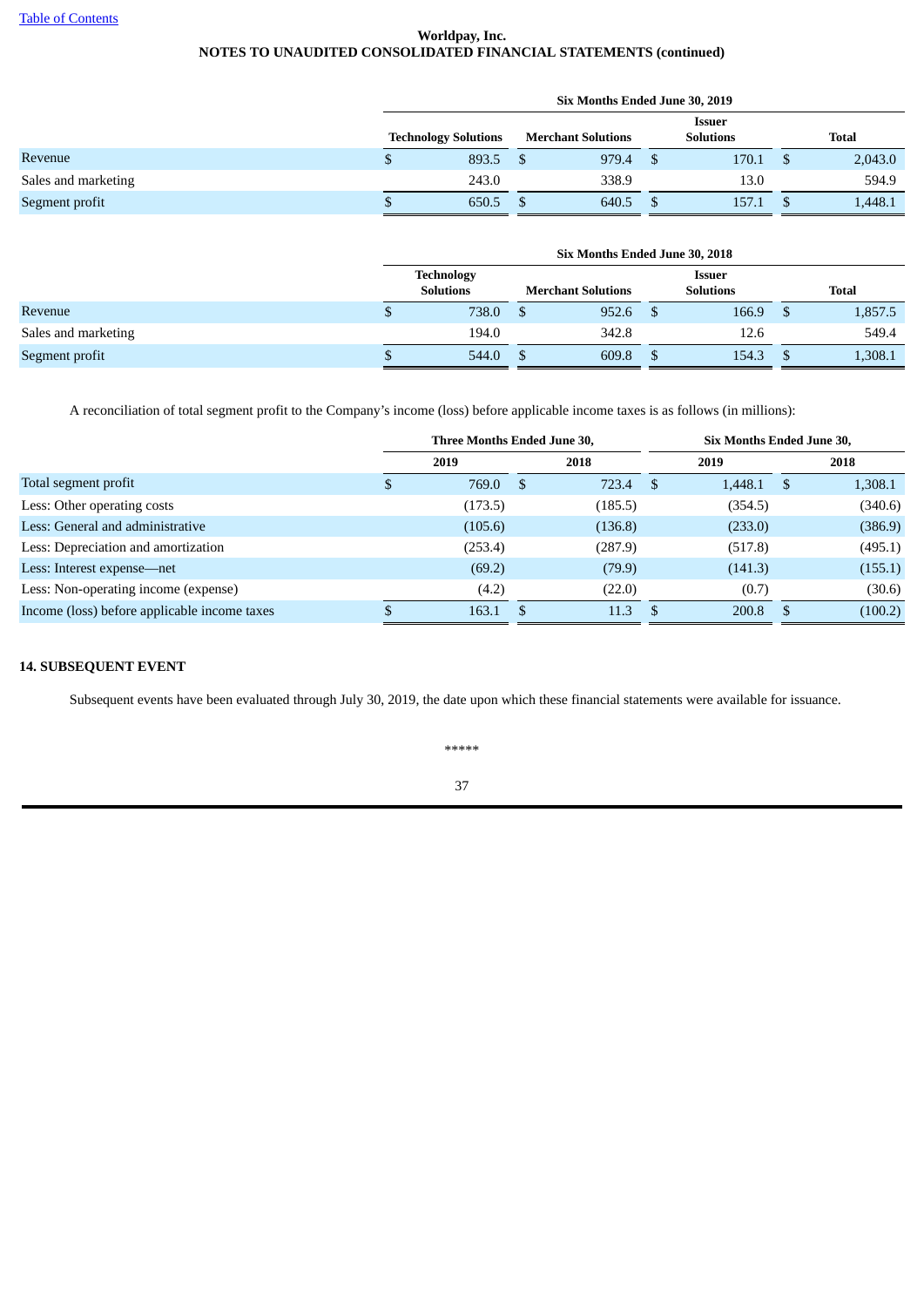## **Worldpay, Inc. MANAGEMENT'S DISCUSSION AND ANALYSIS**

### <span id="page-37-0"></span>**Item 2. Management's Discussion and Analysis of Financial Condition and Results of Operations**

This management's discussion and analysis provides a review of the results of operations, financial condition and liquidity and capital resources of Worldpay, Inc. ("Worldpay", "we", "us", "our" or the "company" refer to Worldpay, Inc. and its consolidated subsidiaries) and outlines the factors that affected recent results, as well as factors that may affect future results. Our actual results in the future may differ materially from those anticipated in these forward looking statements as a result of many factors, including those set forth under "Risk Factors"," Forward Looking Statements" and elsewhere in this report. The following discussion should be read in conjunction with our ungudited consolidated financial statements and related notes appearing elsewhere in this report, as well as management's discussion and analysis and consolidated financial statements for the year ended December 31, 2018 included in our *most recent Annual Report on Form 10-K.*

### <span id="page-37-1"></span>**Overview**

Worldpay, Inc. is a leading payments technology company. We process over 40 billion transactions annually, supporting more than 300 payment types across 146 countries and 126 currencies. According to the Nilson Report, we are the largest merchant acquirer globally by number of transactions, and the largest PIN debit acquirer by number of transactions in the United States.

We are a payments innovator, differentiated by our global reach, innovative technology and tailored solutions. Our leading competitive position and differentiated solutions have enabled us to achieve unique advantages in fast-growing and strategically-important segments of the payments market, including unrivaled capabilities in global eCommerce, a first-mover advantage in U.S. Integrated Payments, and Enterprise payments and data security solutions in business-to-business (B2B) payments.

Our solutions bring together advanced payments technologies at each stage of the transaction life cycle. We enable acceptance by integrating software and delivering omni-channel solutions that allow merchants to transact online, via mobile and in-store. Our innovative and proprietary suite of payments technology enables our clients to increase their revenue by improving authorization rates while simultaneously lowering transaction costs. We offer numerous dynamic funding options and enable real-time payouts at settlement. We use advanced data analytics and machine learning to continuously evolve our capabilities, and we offer additional value-added services, including prepaid services and gift card solutions, to help our clients operate and manage their businesses more profitably. We also provide security solutions, such as point-to-point encryption, tokenization, and fraud prevention services, at each stage of the transaction lifecycle, in order to help our clients protect their revenue.

Our global reach, innovative technology and tailored solutions create our client value proposition. Our global reach makes it easy for our clients to expand into new markets and to simplify the back-office operations. We employ the most advanced payments technologies to help our clients increase their revenue while minimizing costs. Our flexible and client-centered technology platforms enable our in-country vertical-specific and technical experts to develop tailored solutions that

solve our clients' most complex needs.

### **Merger with Fidelity National Information Services ("FIS")**

On March 18, 2019, Worldpay and Fidelity National Information Services, Inc. ("FIS") issued a joint press release announcing that Worldpay, FIS and Wrangler Merger Sub, Inc., a wholly-owned subsidiary of FIS ("Merger Sub"), entered into an agreement and plan of merger, dated March 17, 2019 (the "Merger Agreement"), pursuant to which, on the terms and subject to the conditions set forth therein, Merger Sub will merge with and into Worldpay (the "Merger"), with Worldpay being the surviving corporation in the Merger and continuing as a wholly-owned subsidiary of FIS.

At the effective time of the Merger ("Effective Time"), which occurred on July 31, 2019, each share of the Class A common stock of Worldpay, par value \$0.00001 per share ("Worldpay Class A Common Stock"), issued and outstanding immediately prior to the Effective Time, except for certain shares of Worldpay Class A Common Stock identified in the Merger Agreement, was converted into 0.9287 shares (the "Exchange Ratio") of common stock, par value \$0.01 per share, of FIS ("FIS Common Stock" and, such shares, the "Share Consideration") and \$11.00 in cash (the "Cash Consideration" and, together with the Share Consideration, the "Merger Consideration"). The shares of FIS Common Stock in the Merger are listed on The New York Stock Exchange ("NYSE"). FIS shareholders own approximately 53 percent and Worldpay shareholders own approximately 47 percent of the combined company.

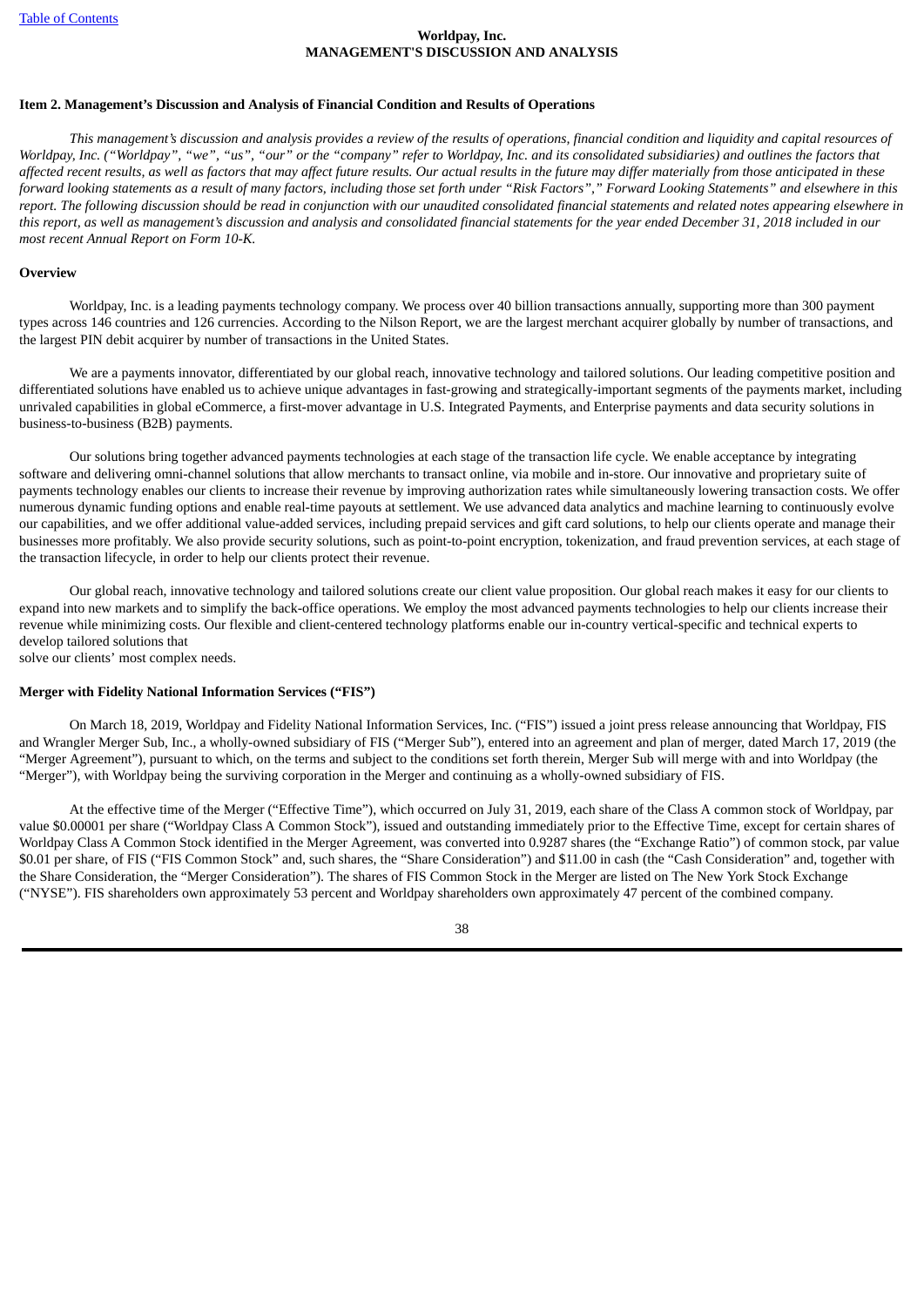## **Executive Overview**

Revenue for the three months ended June 30, 2019 increased 7% to \$1,073.0 million from \$1,006.8 million in 2018. Revenue for the six months ended June 30, 2019 increased 10% to \$2,043.0 million from \$1,857.5 million in 2018.

Income from operations for the three months ended June 30, 2019 increased to \$236.5 million from \$113.2 million in 2018. Income from operations for the six months ended June 30, 2019 increased to \$342.8 million from \$85.5 million in 2018.

Net income for the three months ended June 30, 2019 was \$144.5 million compared to a loss of \$1.5 million in 2018. Net income attributable to Worldpay, Inc. for the three months ended June 30, 2019 was \$143.3 million compared to a loss of \$2.9 million in 2018. Net income for the six months ended June 30, 2019 was \$182.6 million compared to a loss of \$99.8 million in 2018. Net income attributable to Worldpay, Inc. for the six months ended June 30, 2019 was \$179.7 million compared to a loss of \$100.5 million in 2018. See the "Results of Operations" section of this Management's Discussion and Analysis for a discussion of our financial results.

## **Recent Acquisitions**

On January 16, 2018, we completed the acquisition of Worldpay Group Limited, formerly Worldpay Group plc, a public limited company ("Legacy Worldpay") by acquiring 100% of the issued and outstanding shares. The acquisition created a leading global integrated payment technology and international eCommerce payment provider and will enable us to take advantage of strategic and innovative opportunities to provide differentiated and diversified solutions to address clients' needs.

Please see Note 4 - Business Combinations in "Item 1 - Notes to Unaudited Consolidated Financial Statements" for more information about the acquisition.

## **Our Segments, Revenue and Expenses**

## *Technology Solutions*

Technology Solutions provides merchant acquiring, payment processing and related services to a diverse set of merchants that primarily accept payments through eCommerce and integrated payment solutions.

### *Merchant Solutions*

Merchant Solutions provides merchant acquiring, payment processing and related services to a diverse set of merchants that primarily accept payments through an omni-channel solution including terminal based.

### *Issuer Solutions*

Issuer Solutions provides card issuer processing, payment network processing, fraud protection and card production to a diverse set of financial institutions, including regional banks, community banks, credit unions and regional PIN networks.

### *Revenue*

We provide a wide range of electronic payment and related products and services, both online and by mobile, to accept, validate and settle payments in 126 currencies across 146 countries, using any one of over 300 payment methods. Our customers also use our payments technology to maximize the rate at which payments are approved, manage the risk of fraud, and optimize their costs of operating globally.

We generate revenue primarily by providing payment processing as well as related products and services. The segment discussion above provides a description of our revenues by segment.

#### *Expenses*

Set forth below is a brief description of the components of our expenses: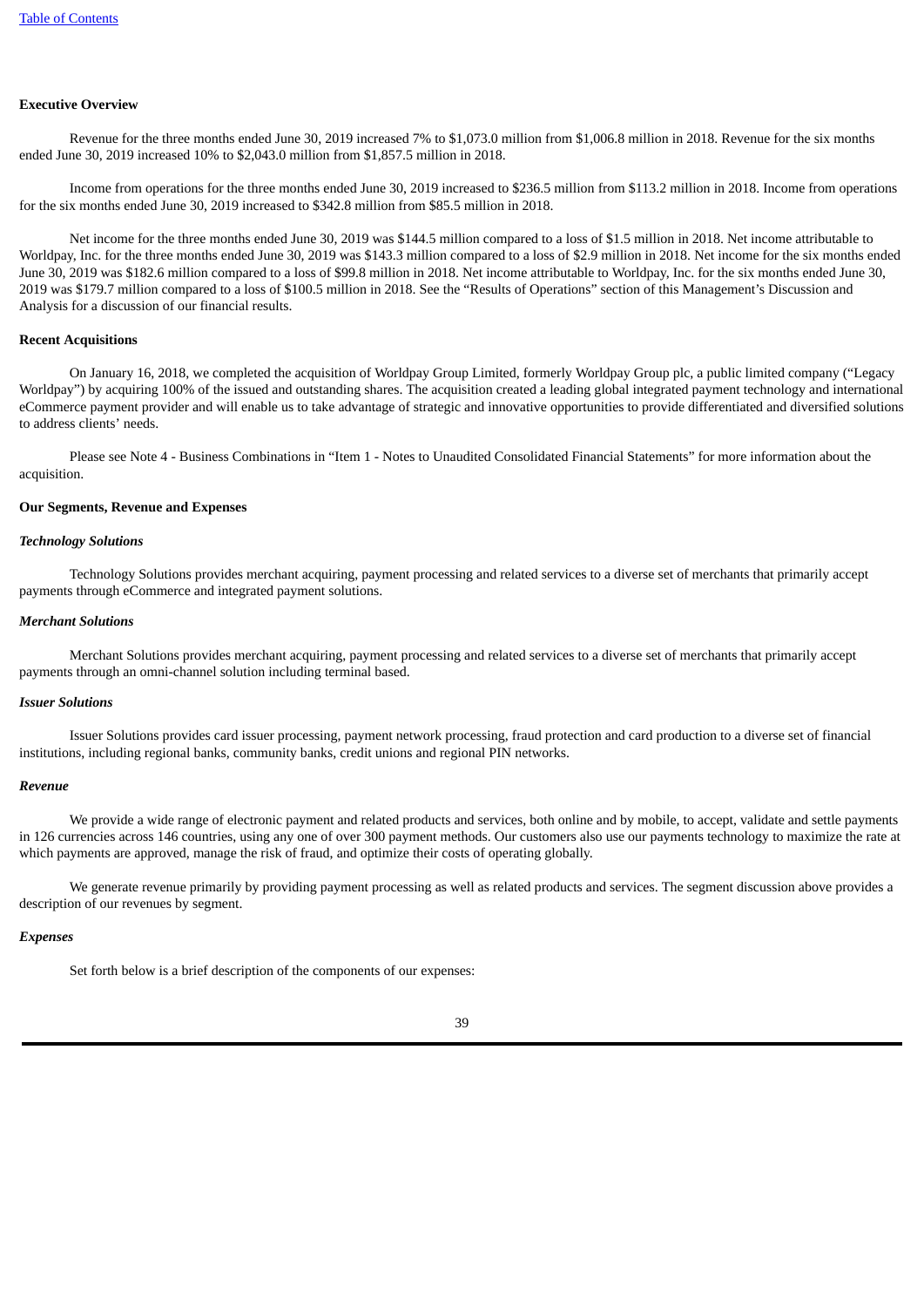- *• Sales and marketing* expense primarily consists of compensation, commissions and benefits paid to sales personnel, sales management and other sales and marketing personnel, amortization of capitalized commission fees, residual payments made to multiple referral partners and advertising and promotional costs.
- *• Other operating costs* primarily consist of compensation and benefits paid to operational and IT personnel, costs associated with operating our technology platform and data centers, information technology costs for processing transactions, product development costs, software fees, maintenance costs, occupancy costs and consulting costs.
- *• General and administrative* expenses primarily consist of compensation and benefits paid to executive management and administrative employees, including finance, human resources, product, legal and risk management, share-based compensation costs, office equipment, occupancy costs and consulting costs. The six months ended June 30, 2018 includes a significant amount of transition, acquisition and integration costs related to the Legacy Worldpay acquisition.
- *• Depreciation and amortization* expense consists of our depreciation expense related to investments in property, equipment and software as well as our amortization of intangible assets.
- *• Interest expense—net* consists primarily of interest on borrowings less interest income earned on our cash and cash equivalents.
- *• Income tax expense (benefit)* represents foreign, federal, state and local taxes based on income/loss.
- *• Non-operating income (expense)* primarily consists of other income and expense items outside of the Company's operating activities.

### *Non-Controlling Interest*

Since Fifth Third had non-controlling interests in Worldpay Holding through March 2019, our results of operations include net income attributable to non-controlling interests. As a result of the March 2019 Fifth Third Stock Sale discussed in Note 1 - Basis of Presentation and Summary of Significant Accounting Policies in "Item 1 - Notes to Unaudited Consolidated Financial Statements," Fifth Third no longer has non-controlling interests in Worldpay Holding. Net income attributable to non-controlling interests continues to include the non-controlling interest related to a joint venture with a bank partner. See Note 8 - Controlling and Non-Controlling Interests in "Item 1 - Notes to Unaudited Consolidated Financial Statements" for more information.

### **Factors and Trends Impacting Our Business and Results of Operations**

The majority of our revenues are generated by services priced as a percentage of transaction value, a specified fee per transaction, a fixed fee, or a combination. We also generate revenue based on products and specific value-added services that may or may not be related to the volume or number of transactions. These revenues depend upon a number of factors such as demand for and price of our products or services, the technological competitiveness of our offerings, our reputation for providing timely and reliable products and services, competition within our industry and general economic conditions.

### **Adjusted Net Income**

We use adjusted net income for financial and operational decision making as a means to evaluate period-to-period comparisons of our performance and results of operations. The adjusted net income is also incorporated into performance metrics underlying certain share-based payments and our annual incentive plan. We hold management accountable to the adjusted net income measure as it represents the earnings of the business resulting from the ongoing investments required to run the business. In addition, we believe the adjusted net income measure provides useful information to investors because it allows investors to understand a key measure we evaluate internally in making operating and strategic decisions, preparing our annual plan and evaluating our overall business performance as well as assists them with comparing business performance across companies.

In calculating the adjusted net income, we do not adjust revenue for non-GAAP items, but we do make certain non-GAAP adjustments to our other operating costs, general and administrative, depreciation and amortization and non-operating income (expense) line items, as well as certain tax adjustments, to adjust our GAAP operating results for the items discussed below. This non-GAAP measure should be considered together with GAAP operating results.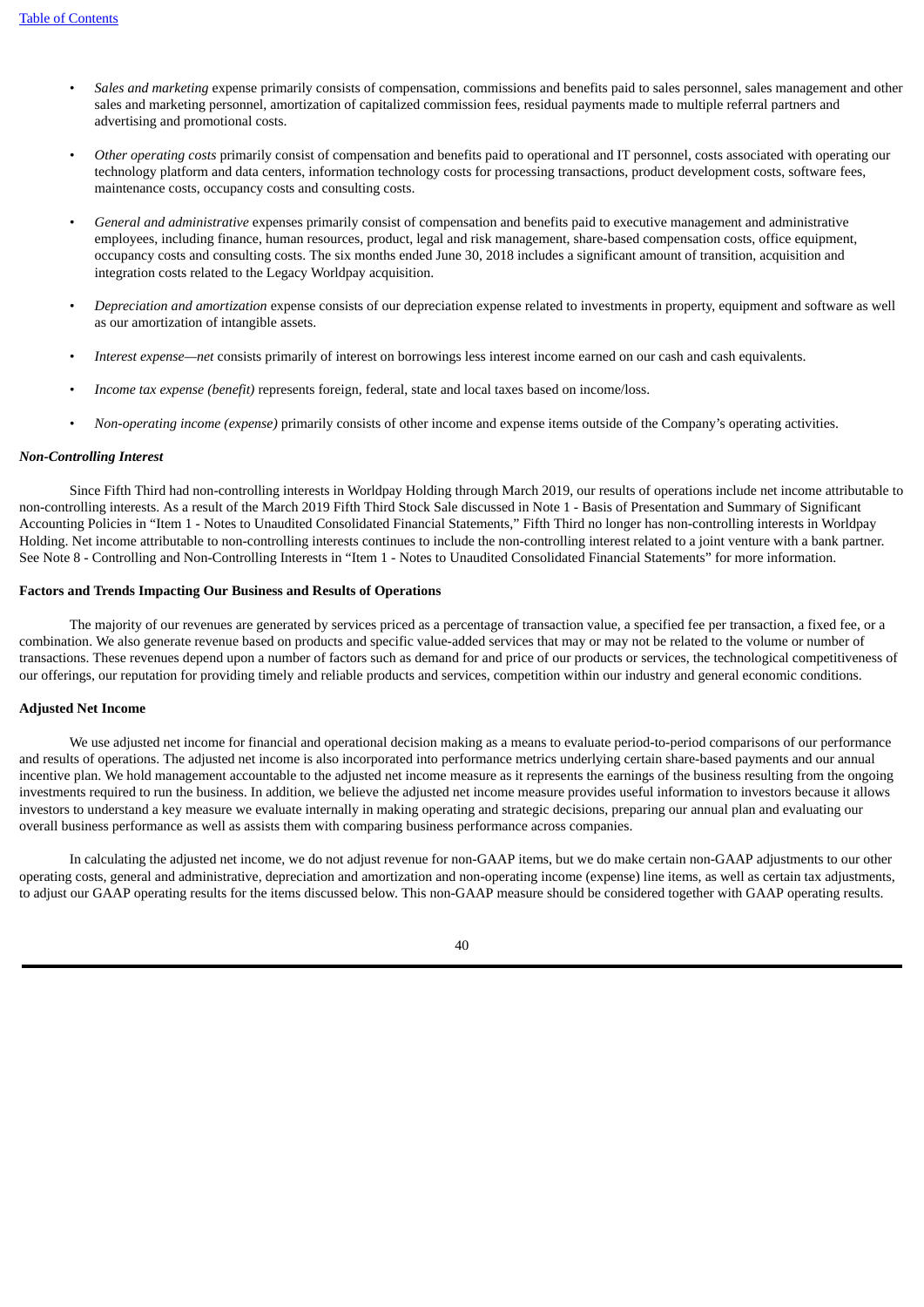### *Non-GAAP Adjustments*

### *Transition, Acquisition and Integration Costs*

In connection with our acquisitions, we incur costs associated with the acquisitions and related integration activities, consisting primarily of consulting fees for advisory, conversion and integration services and related personnel costs. Also included in these expenses are costs related to employee termination benefits and other transition activities. These transition, acquisition and integration costs are included in other operating costs and general and administrative expenses.

#### *Share-Based Compensation*

We have granted share-based awards to certain employees and members of our board of directors and intend to continue to grant additional sharebased awards in the future. Share-based compensation is included in general and administrative expense.

### *Intangible Amortization and Depreciation Expense*

These expenses represent amortization of intangible assets acquired through business combinations and customer portfolio and related asset acquisitions as well as depreciation of acquired software.

### *Non-operating Income (Expense)*

Non-operating income (expense) primarily consists of other income and expense items outside of the Company's operating activities.

#### *Tax Adjustments*

#### *Income Tax Expense Adjustments*

Income tax expense is adjusted to reflect a projected effective tax rate of 20.1% for the three and six months ended June 30, 2019 and 19.8% for three and six months ended June 30, 2018, including the tax effect of adjustments described above. The effective tax rate is expected to remain at 20.1% for the remainder of 2019.

### *Other Tax Adjustments*

In addition to the adjustment described above, income tax expense is also adjusted for the cash tax benefits resulting from certain tax attributes, primarily the amortization of tax intangible assets resulting from or acquired with our acquisitions, the tax basis step up associated with our separation from Fifth Third and the purchase or exchange of units of Worldpay Holding, net of payment obligations under tax receivable agreements ("TRAs"). The estimate of the cash tax benefits is based on the consistent and highly predictable realization of the underlying tax attributes.

The following table provides a schedule of the tax adjustments discussed above which are reflected in the adjusted net income table below (in millions):

|                                        |      | Three Months Ended June 30, |               | Six Months Ended June 30, 2019 |      |
|----------------------------------------|------|-----------------------------|---------------|--------------------------------|------|
|                                        | 2019 |                             | 2018          | 2019                           | 2018 |
| <b>TRA Tax Benefits</b> <sup>(1)</sup> |      | 2.1                         | $2.2^{\circ}$ | 3.5                            | 4.4  |
| Acquired Tax Benefits <sup>(2)</sup>   |      | 23.8                        | 22.4          | 47.5                           | 44.8 |
| Adjusted Tax Benefits <sup>(3)</sup>   |      | 25.9                        | 24.6          | 51.0                           | 49.2 |

 $(1)$  Represents the 15% benefit that we retain for the shared tax benefits related to the TRAs.

(2) Represents the tax benefits wholly owned by us, acquired through acquisition or termination of TRAs in which we retain 100% of the benefit.<br>(3) Poppesents the pst cash tax benefit retained by us from the use of the ta

Represents the net cash tax benefit retained by us from the use of the tax attributes, as reflected in the Tax Adjustments.

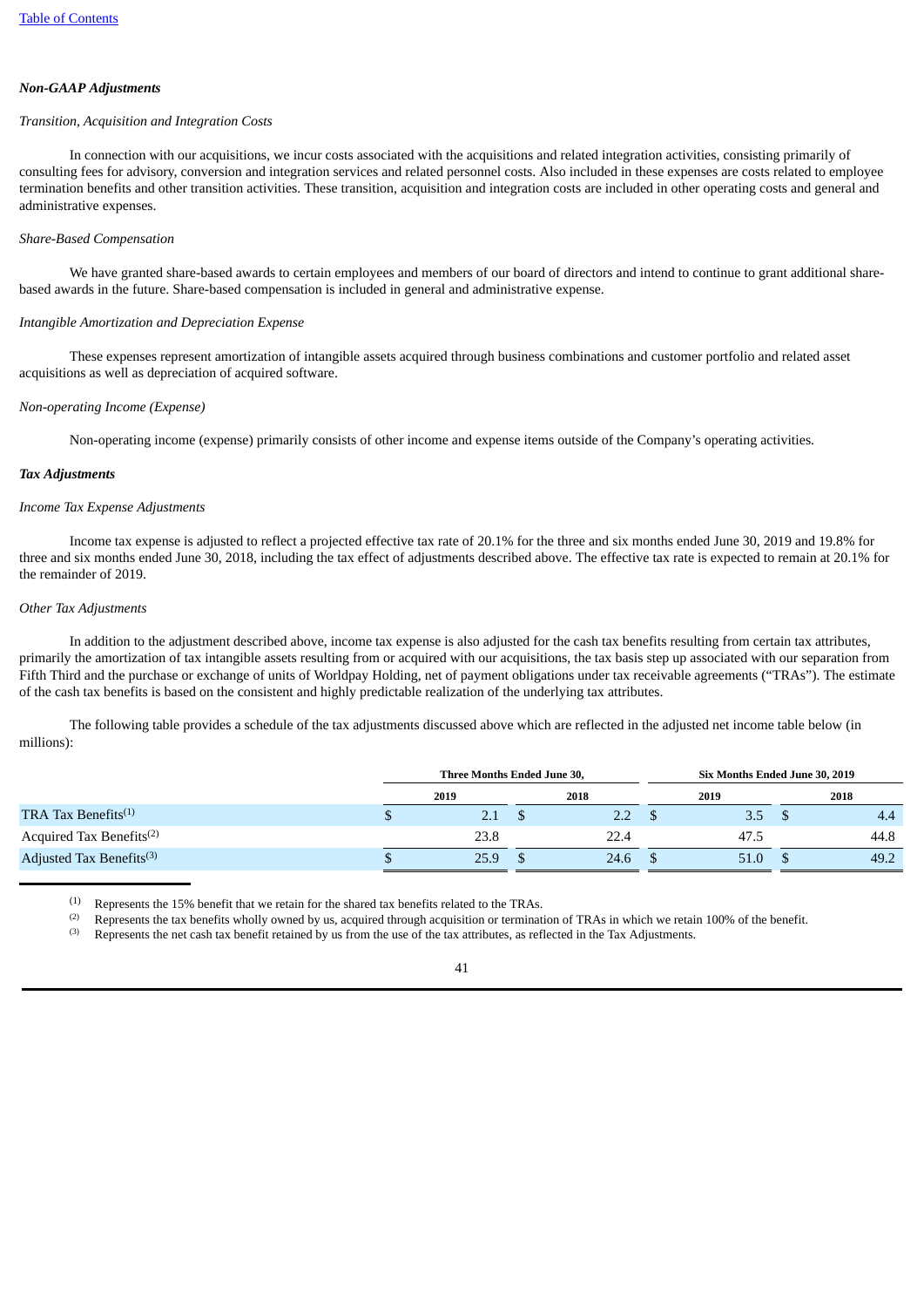The table below provides a reconciliation of GAAP income (loss) before applicable income taxes to the adjusted net income for the three and six months ended June 30, 2019 and 2018 (in millions):

|                                                  | Three Months Ended June 30. |       |     |       |    |       |      | Six Months Ended June 30, |  |
|--------------------------------------------------|-----------------------------|-------|-----|-------|----|-------|------|---------------------------|--|
|                                                  |                             | 2019  |     | 2018  |    | 2019  |      | 2018                      |  |
| Income (loss) before applicable income taxes     | $\mathfrak{s}$              | 163.1 | \$. | 11.3  | \$ | 200.8 | - \$ | (100.2)                   |  |
| Non-GAAP Adjustments:                            |                             |       |     |       |    |       |      |                           |  |
| Transition, acquisition and integration costs    |                             | 46.2  |     | 52.8  |    | 88.6  |      | 230.2                     |  |
| Share-based compensation                         |                             | 24.6  |     | 39.0  |    | 57.6  |      | 56.2                      |  |
| Intangible amortization and depreciation expense |                             | 215.1 |     | 252.7 |    | 441.3 |      | 425.5                     |  |
| Non-operating (income) expenses                  |                             | 4.2   |     | 22.0  |    | 0.7   |      | 30.6                      |  |
| Non-GAAP adjusted income before applicable taxes |                             | 453.2 |     | 377.8 |    | 789.0 |      | 642.3                     |  |
| Less: Adjustments                                |                             |       |     |       |    |       |      |                           |  |
| Adjusted tax expense                             |                             | 65.1  |     | 50.3  |    | 107.5 |      | 77.8                      |  |
| JV non-controlling interest                      |                             | 1.0   |     | 0.4   |    | 1.4   |      | 0.7                       |  |
| <b>Adjusted Net Income</b>                       |                             | 387.1 |     | 327.1 |    | 680.1 |      | 563.8                     |  |

## **Results of Operations**

The following tables set forth our statements of income in dollars and as a percentage of revenue for the periods presented (in millions):

|                               | 2019    |    | 2018    |      | \$ Change | % Change |
|-------------------------------|---------|----|---------|------|-----------|----------|
| Revenue                       | 1,073.0 | -S | 1,006.8 | - \$ | 66.2      | $7\%$    |
| Sales and marketing           | 304.0   |    | 283.4   |      | 20.6      | 7%       |
| Other operating costs         | 173.5   |    | 185.5   |      | (12.0)    | $(6)\%$  |
| General and administrative    | 105.6   |    | 136.8   |      | (31.2)    | (23)%    |
| Depreciation and amortization | 253.4   |    | 287.9   |      | (34.5)    | (12)%    |
| Income from operations        | 236.5   |    | 113.2   |      | 123.3     | 109 %    |

| <b>As a Percentage of Revenue</b> |        | Three Months Ended June 30, |
|-----------------------------------|--------|-----------------------------|
|                                   | 2019   | 2018                        |
| Revenue                           | 100.0% | 100.0%                      |
| Sales and marketing               | 28.3%  | 28.2%                       |
| Other operating costs             | 16.2%  | 18.4%                       |
| General and administrative        | 9.8%   | 13.6%                       |
| Depreciation and amortization     | 23.6%  | 28.6%                       |
| Income from operations            | 22.1%  | 11.2%                       |

| 2019    | 2018 |         | \$ Change                 |         | % Change |  |
|---------|------|---------|---------------------------|---------|----------|--|
| 2,043.0 | - 85 | 1,857.5 |                           | 185.5   | 10 %     |  |
| 594.9   |      | 549.4   |                           | 45.5    | 8 %      |  |
| 354.5   |      | 340.6   |                           | 13.9    | $4\%$    |  |
| 233.0   |      | 386.9   |                           | (153.9) | (40)%    |  |
| 517.8   |      | 495.1   |                           | 22.7    | $5\%$    |  |
| 342.8   |      | 85.5    |                           | 257.3   | 301 %    |  |
|         |      |         | Six Months Ended June 30, | - S     |          |  |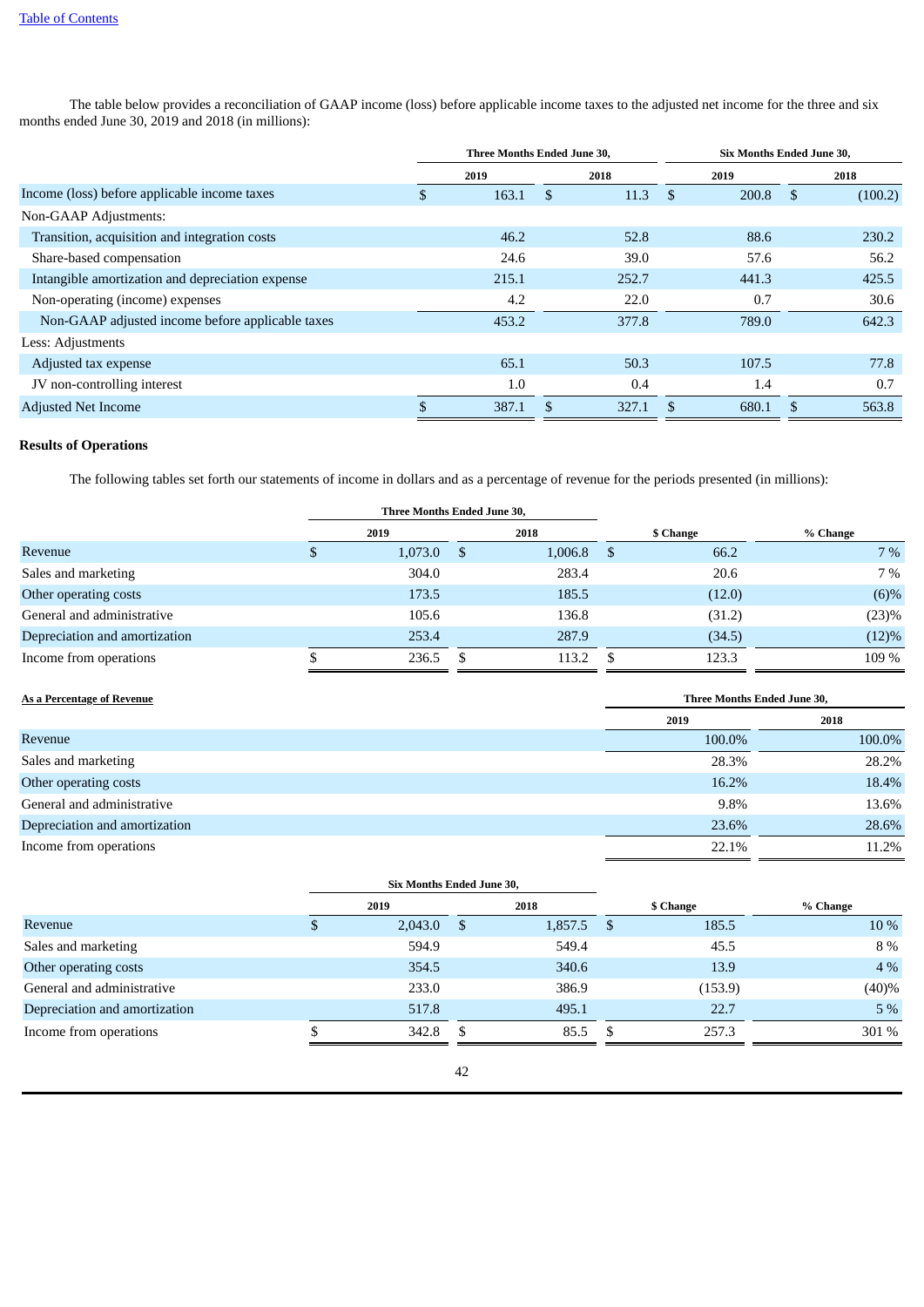#### Table of [Contents](#page-1-0)

| As a Percentage of Revenue<br>Revenue<br>Sales and marketing<br>General and administrative | Six Months Ended June 30, |        |  |  |  |
|--------------------------------------------------------------------------------------------|---------------------------|--------|--|--|--|
|                                                                                            | 2019                      | 2018   |  |  |  |
|                                                                                            | 100.0%                    | 100.0% |  |  |  |
|                                                                                            | 29.1%                     | 29.6%  |  |  |  |
| Other operating costs                                                                      | 17.4%                     | 18.3%  |  |  |  |
|                                                                                            | 11.4%                     | 20.8%  |  |  |  |
| Depreciation and amortization                                                              | 25.3%                     | 26.7%  |  |  |  |
| Income from operations                                                                     | 16.8%                     | 4.6%   |  |  |  |

## Three Months Ended June 30, 2019 Compared to Three Months Ended June 30, 2018 and Six Months Ended June 30, 2019 Compared to Six Months *Ended June 30, 2018*

The Revenue, Sales and Marketing, Other Operating Costs and General and Administrative disclosures below exclude Legacy Worldpay results prior to the January 16, 2018 acquisition date for the six months ended June 30, 2018.

#### *Revenue*

Revenue increased 7% to \$1,073.0 million for the three months ended June 30, 2019 from \$1,006.8 million for the three months ended June 30, 2018. Strong growth in our Technology Solutions segment contributed to the increase.

Revenue increased 10% to \$2,043.0 million for the six months ended June 30, 2019 from \$1,857.5 million for the six months ended June 30, 2018. The prior year period excludes \$63.8 million of Legacy Worldpay generated revenue prior to our acquisition. Additionally, strong growth in our Technology Solutions segment contributed to the increase.

### *Sales and Marketing*

Sales and marketing expense increased 7% to \$304.0 million for the three months ended June 30, 2019 from \$283.4 million for the three months ended June 30, 2018. Higher residual payments to referral partners as a result of increased revenue in our Technology Solutions segment contributed to the increase.

Sales and marketing expense increased 8% to \$594.9 million for the six months ended June 30, 2019 from \$549.4 million for the six months ended June 30, 2018. The prior year period excludes \$12.9 million of Legacy Worldpay sales and marketing expense prior to our acquisition. Higher residual payments to referral partners as a result of increased revenue in both our Technology Solutions and Merchant Solutions segments contributed to the increase.

### *Other Operating Costs*

Other operating costs decreased 6% to \$173.5 million for the three months ended June 30, 2019 from \$185.5 million for the three months ended June 30, 2018. When excluding transition, acquisition and integration costs, other operating costs decreased to \$147.5 million for the three months ended June 30, 2019 from \$158.5 million for the three months ended June 30, 2018. The decrease in other operating costs is primarily attributable to corporate overhead efficiencies.

Other operating costs increased 4% to \$354.5 million for the six months ended June 30, 2019 from \$340.6 million for the six months ended June 30, 2018. The prior year period excludes \$12.3 million of Legacy Worldpay other operating costs prior to our acquisition. When excluding transition, acquisition and integration costs, other operating costs increased to \$308.0 million for the six months ended June 30, 2019 from \$303.4 million for the six months ended June 30, 2018. The prior year period excludes \$12.1 million of Legacy Worldpay other operating costs prior to our acquisition when excluding transition, acquisition and integration costs. When including the 2018 period prior to our acquisition, the decrease in other operating costs is primarily attributable to corporate overhead efficiencies.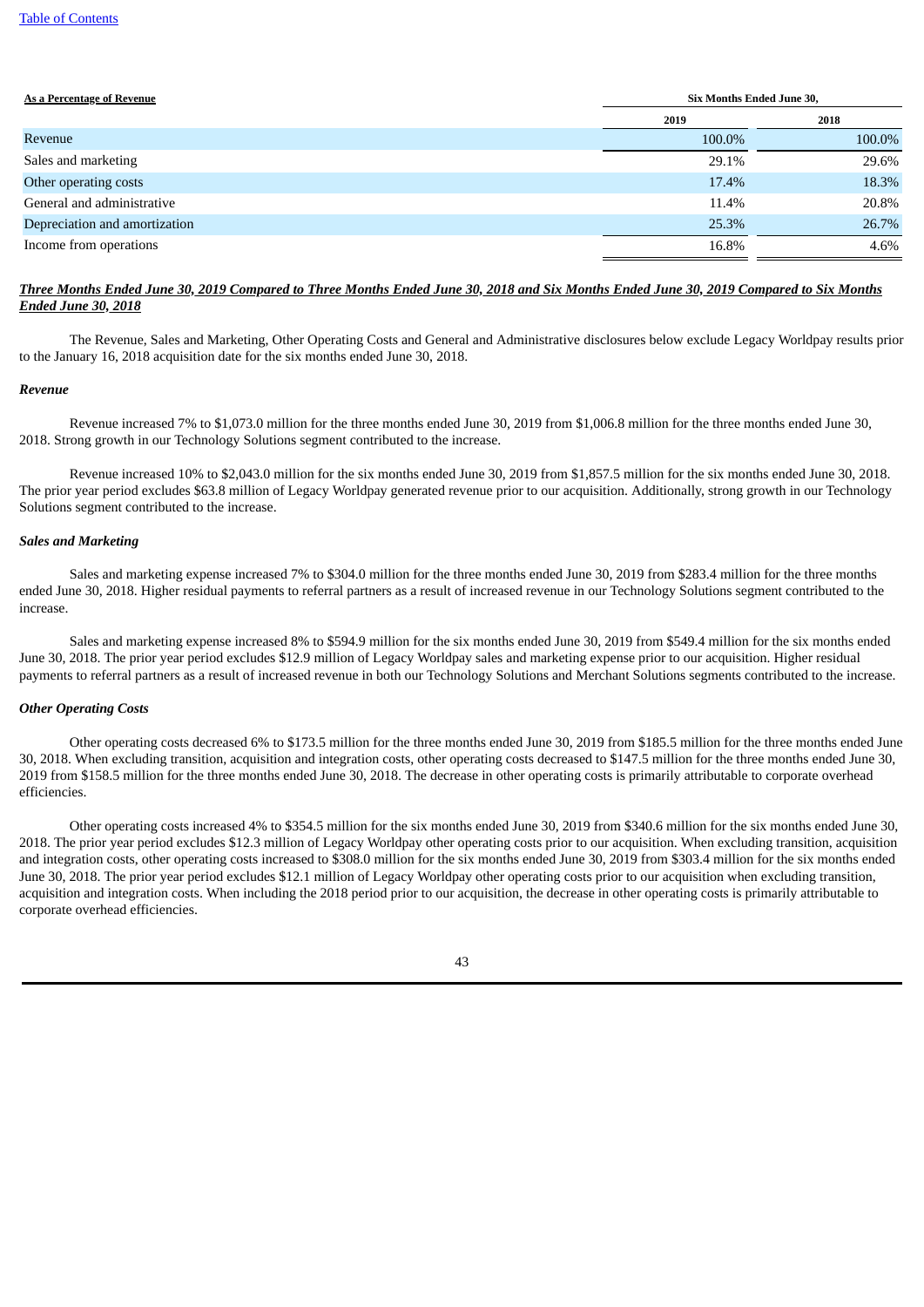## *General and Administrative*

General and administrative expenses decreased 23% to \$105.6 million for the three months ended June 30, 2019 from \$136.8 million for the three months ended June 30, 2018. When excluding transition, acquisition and integration costs, as well as share-based compensation expense, general and administrative expenses decreased to \$60.8 million for the three months ended June 30, 2019 from \$72.0 million for the three months ended June 30, 2018. The decrease in general and administrative expenses when excluding transition, acquisition and integration costs as well as share-based compensation expense is primarily attributable to corporate overhead efficiencies.

General and administrative expenses decreased 40% to \$233.0 million for the six months ended June 30, 2019 from \$386.9 million for the six months ended June 30, 2018. The prior year period excludes \$66.2 million of Legacy Worldpay general and administrative expense prior to our acquisition. When excluding transition, acquisition and integration costs, as well as share-based compensation expense, general and administrative expenses decreased to \$133.3 million for the six months ended June 30, 2019 from \$137.7 million for the six months ended June 30, 2018. The prior year period excludes \$10.0 million of Legacy Worldpay general and administrative expenses prior to our acquisition when excluding transition, acquisition and integration costs as well as share-based compensation expense. When including the 2018 period prior to our acquisition, the decrease in general and administrative expenses when excluding transition, acquisition and integration costs as well as share-based compensation expense is primarily attributable to corporate overhead efficiencies.

## *Depreciation and Amortization*

Depreciation expense associated with our property, equipment and software decreased to \$66.7 million for the three months ended June 30, 2019 from \$70.7 million for the three months ended June 30, 2018.

Depreciation expense associated with our property, equipment and software increased to \$133.7 million for the six months ended June 30, 2019 from \$128.1 million for the six months ended June 30, 2018. The prior year period excludes \$4.9 million of Legacy Worldpay depreciation expense prior to our acquisition.

Amortization expense associated with intangible assets, which consist primarily of customer relationship intangible assets, decreased to \$186.7 million for the three months ended June 30, 2019 from \$217.2 million for the three months ended June 30, 2018. The decrease is primarily attributable to accelerated amortization methods and unfavorable foreign currency.

Amortization expense associated with intangible assets, which consist primarily of customer relationship intangible assets, increased to \$384.1 million for the six months ended June 30, 2019 from \$367.0 million for the six months ended June 30, 2018. The prior year period excludes \$2.3 million of Legacy Worldpay amortization expense prior to our acquisition.

### *Income from Operations*

Income from operations increased to \$236.5 million for the three months ended June 30, 2019 from \$113.2 million for the three months ended June 30, 2018.

Income from operations increased to \$342.8 million for the six months ended June 30, 2019 from \$85.5 million for the six months ended June 30, 2018.

### *Interest Expense—Net*

Interest expense—net decreased to \$69.2 million for the three months ended June 30, 2019 from \$79.9 million for the three months ended June 30, 2018. The decrease in interest expense-net is primarily related to additional debt paydowns, partially offset by higher interest rates.

Interest expense—net decreased to \$141.3 million for the six months ended June 30, 2019 from \$155.1 million for the six months ended June 30, 2018. The prior year period excludes \$2.8 million of Legacy Worldpay interest expense-net prior to our acquisition. The decrease in interest expense-net is primarily related to additional debt paydowns and increased interest income, partially offset by higher interest rates.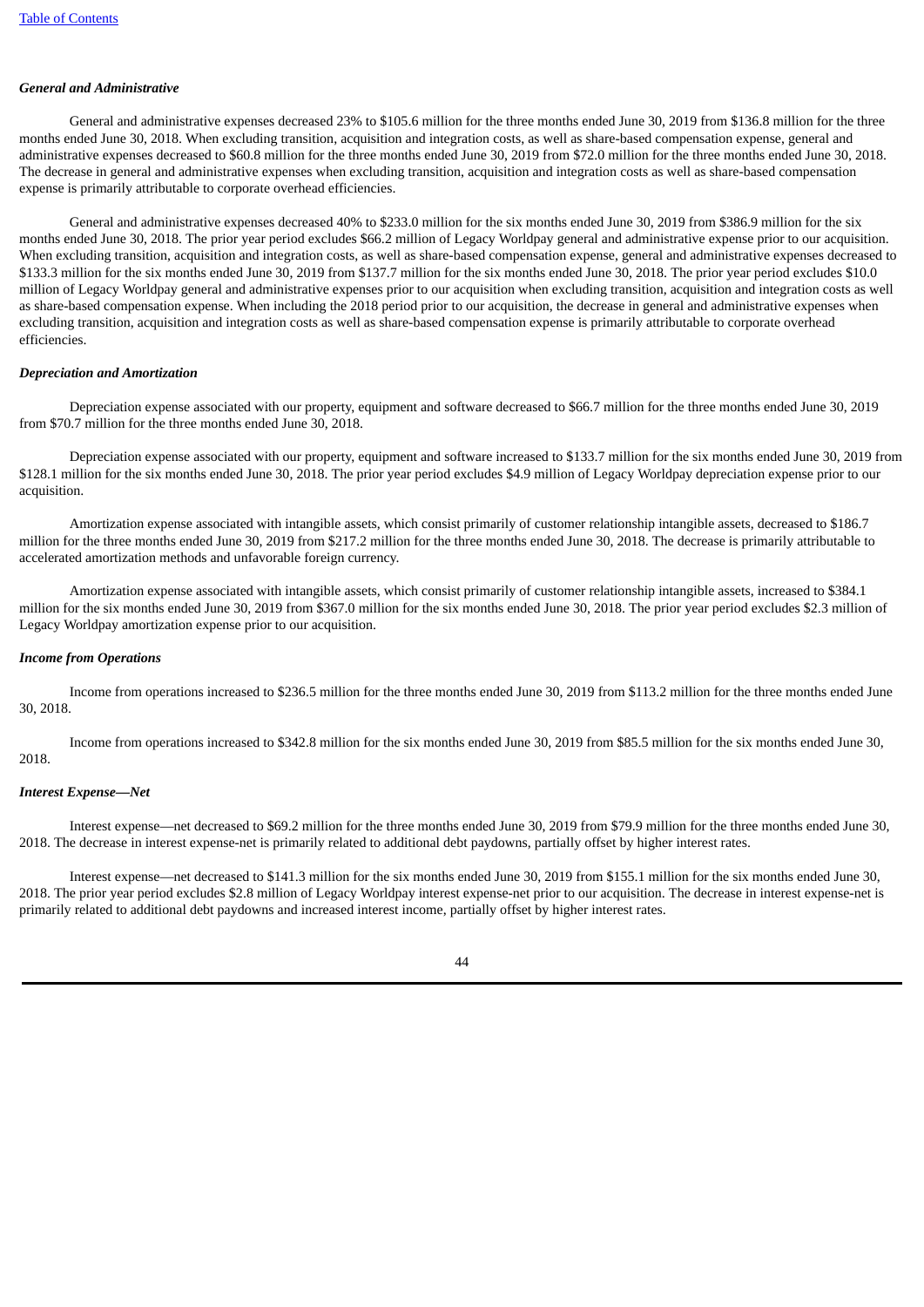## *Non-Operating Income (Expense)*

Non-operating expense was \$4.2 million for the three months ended June 30, 2019, primarily consisting of foreign currency losses and the change in the fair value of the Mercury TRA.

Non-operating expense was \$0.7 million for the six months ended June 30, 2019, primarily consisting of losses associated with the write-off of deferred financing fees in connection with the early paydown of debt in January 2019 and the change in fair value of the Mercury TRA.

Non-operating expense was \$22.0 million for the three months ended June 30, 2018, primarily consisting of expenses relating to the repricing of our debt in June 2018 and the change in the fair value of the Mercury TRA.

Non-operating expense was \$30.6 million, for the six months ended June 30, 2018, primarily consisting of expenses relating to our financing arrangements entered into in connection with the Legacy Worldpay acquisition, repricing of our debt in June 2018 and the change in fair value of the Mercury TRA, partially offset by a gain on the settlement of a deal contingent forward entered into in connection with our acquisition of Legacy Worldpay.

### *Income Tax Expense (Benefit)*

Income tax expense for the three months ended June 30, 2019 was \$18.6 million compared to \$12.8 million for the three months ended June 30, 2018, reflecting global effective rates of 11.4% and 113.3%, respectively. Income tax expense for the six months ended June 30, 2019 was \$18.2 million compared to income tax benefits of \$0.4 million for the six months ended June 30, 2018, reflecting global effective rates of 9.1% and (0.4%), respectively. Our global effective tax rates for the three months and six months ended June 30, 2019 reflect an \$8.4 million benefit to deferred taxes relating to changes in state tax laws as well as the impact of our non-controlling interests not being taxed at the statutory U.S. corporate tax rates. Our global effective tax rates for the three months and six months ended June 30, 2018 reflect a \$9.6 million charge to deferred taxes relating to changes in state tax laws as well as the impact of our non-controlling interests not being taxed at the statutory U.S. corporate tax rates.

## *Segment Results*

The following tables provide a summary of the components of segment profit for our three segments for the three and six months ended June 30, 2019 and 2018 (in millions):

The disclosures below exclude Legacy Worldpay results prior to the January 16, 2018 acquisition date for the six months ended June 30, 2018.

### **Technology Solutions**

|                     | Three Months Ended June 30, |       |  |       |  |           |          |
|---------------------|-----------------------------|-------|--|-------|--|-----------|----------|
|                     | 2019                        |       |  | 2018  |  | \$ Change | % Change |
| Revenue             |                             | 466.2 |  | 401.6 |  | 64.6      | 16%      |
| Sales and marketing |                             | 124.6 |  | 98.1  |  | 26.5      | 27%      |
| Segment profit      |                             | 341.6 |  | 303.5 |  | 38.1      | 13%      |

|                     | <b>Six Months Ended June 30,</b> |       |  |       |  |           |          |
|---------------------|----------------------------------|-------|--|-------|--|-----------|----------|
|                     | 2019                             |       |  | 2018  |  | \$ Change | % Change |
| Revenue             |                                  | 893.5 |  | 738.0 |  | 155.5     | 21%      |
| Sales and marketing |                                  | 243.0 |  | 194.0 |  | 49.0      | 25%      |
| Segment profit      |                                  | 650.5 |  | 544.0 |  | 106.5     | 20%      |

*Revenue*

Revenue in this segment increased 16% to \$466.2 million for the three months ended June 30, 2019 from \$401.6 million for the three months ended June 30, 2018. Strong transactional growth contributed to the increase in revenue.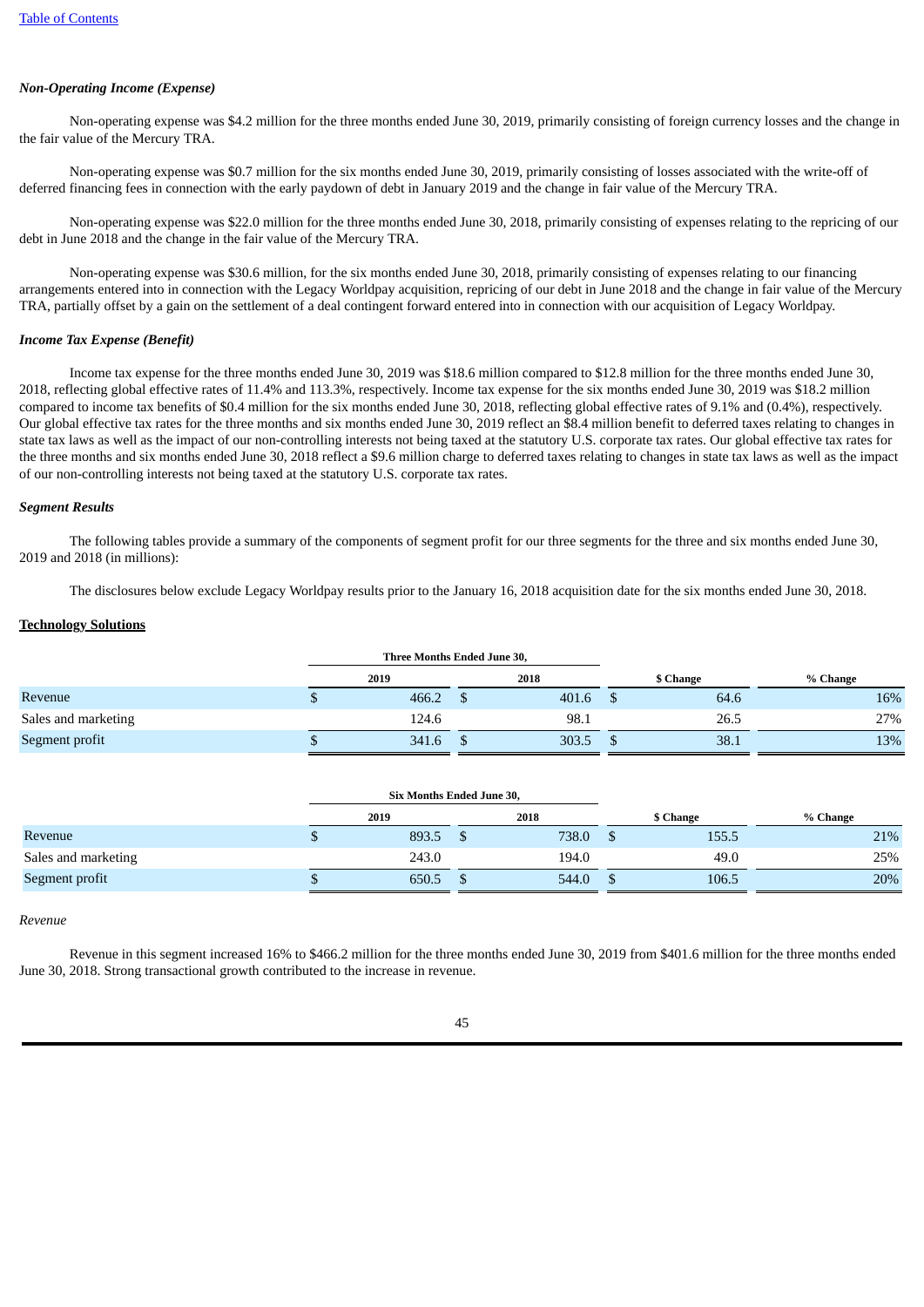Revenue in this segment increased 21% to \$893.5 million for the six months ended June 30, 2019 from \$738.0 million for the six months ended June 30, 2018. The prior year period excludes \$29.7 million of Legacy Worldpay generated revenue prior to our acquisition. Strong transactional growth contributed to the increase in revenue.

### *Sales and Marketing*

Sales and marketing expense increased 27% to \$124.6 million for the three months ended June 30, 2019 from \$98.1 million for the three months ended June 30, 2018. Higher residual payments to referral partners as a result of increased revenue contributed to the increase.

Sales and marketing expense increased 25% to \$243.0 million for the six months ended June 30, 2019 from \$194.0 million for the six months ended June 30, 2018. The prior year period excludes \$3.2 million of Legacy Worldpay sales and marketing expense prior to our acquisition. Higher residual payments to referral partners as a result of increased revenue contributed to the increase.

### **Merchant Solutions**

|                     | Three Months Ended June 30, |       |      |       |  |           |          |
|---------------------|-----------------------------|-------|------|-------|--|-----------|----------|
|                     | 2019                        |       | 2018 |       |  | \$ Change | % Change |
| Revenue             |                             | 520.0 |      | 520.4 |  | (0.4)     | $-$ %    |
| Sales and marketing |                             | 172.9 |      | 179.0 |  | (6.1,     | (3)%     |
| Segment profit      |                             | 347.1 |      | 341.4 |  | 5.7       | $2\%$    |

|                     | <b>Six Months Ended June 30,</b> |       |  |       |  |           |          |
|---------------------|----------------------------------|-------|--|-------|--|-----------|----------|
|                     | 2019                             |       |  | 2018  |  | \$ Change | % Change |
| Revenue             |                                  | 979.4 |  | 952.6 |  | 26.8      | $3\%$    |
| Sales and marketing |                                  | 338.9 |  | 342.8 |  | (3.9)     | (1)%     |
| Segment profit      |                                  | 640.5 |  | 609.8 |  | 30.7      | 5 %      |

#### *Revenue*

Revenue in this segment was \$520.0 million for the three months ended June 30, 2019 compared to \$520.4 million for the three months ended June 30, 2018. The decrease in revenue is primarily attributable to unfavorable foreign currency, partially offset by strong transactional growth.

Revenue in this segment increased 3% to \$979.4 million for the six months ended June 30, 2019 from \$952.6 million for the six months ended June 30, 2018. The prior year period excludes \$33.9 million of Legacy Worldpay generated revenue prior to our acquisition. When including the 2018 period prior to our acquisition, the decrease in revenue is primarily attributable to unfavorable foreign currency, partially offset by strong transactional growth.

### *Sales and Marketing*

Sales and marketing expense decreased 3% to \$172.9 million for the three months ended June 30, 2019 from \$179.0 million for the three months ended June 30, 2018. The decrease in sales and marketing expense is primarily attributable to sales efficiencies, partially offset by higher residual payments to referral partners.

Sales and marketing expense decreased 1% to \$338.9 million for the six months ended June 30, 2019 from \$342.8 million for the six months ended June 30, 2018. The prior year period excludes \$9.7 million of Legacy Worldpay sales and marketing expense prior to our acquisition. When including the 2018 period prior to our acquisition, the decrease in sales and marketing expense is primarily attributable to sales efficiencies, partially offset by higher residual payments to referral partners.

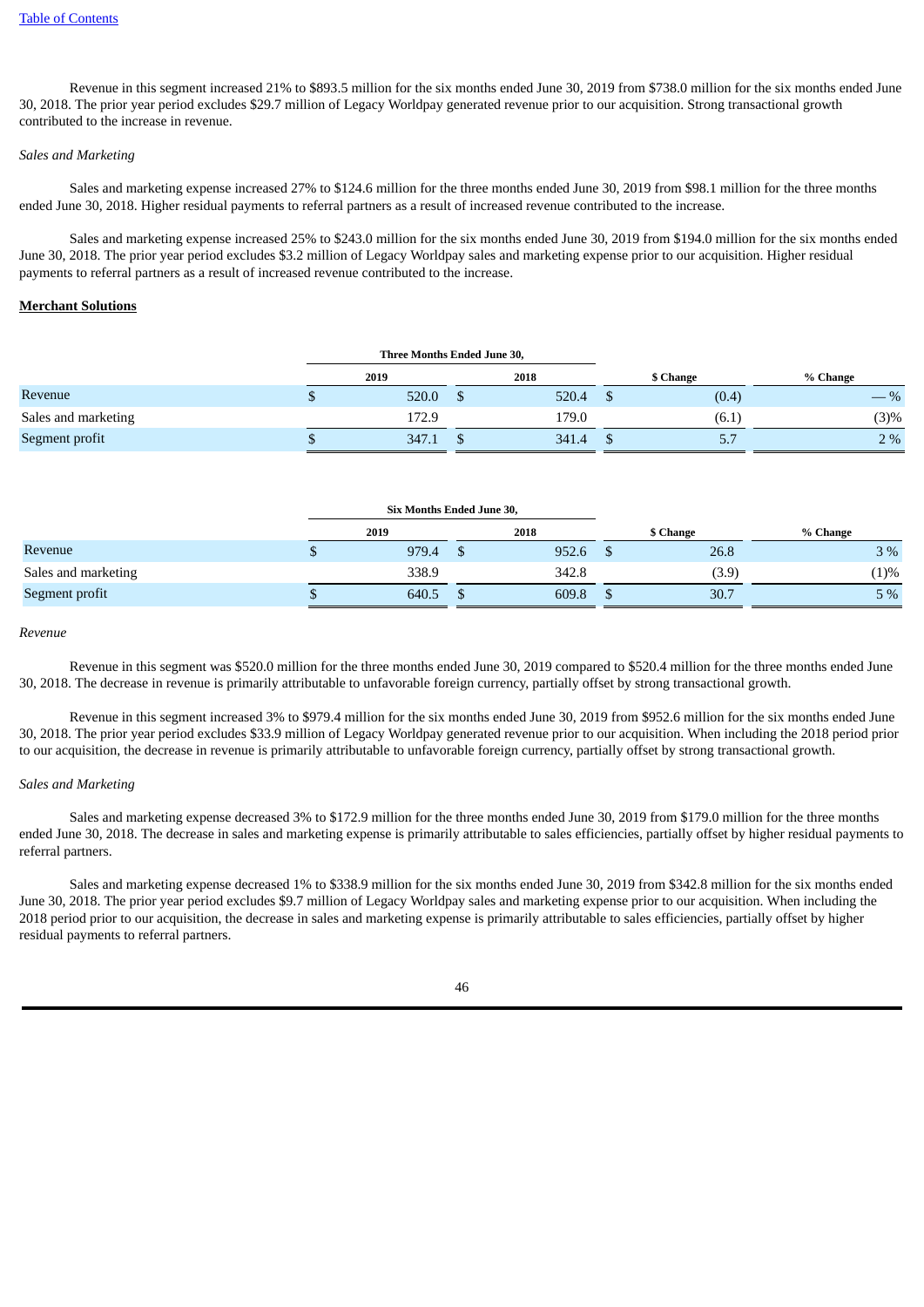## **Issuer Solutions**

|                     | Three Months Ended June 30, |      |  |      |  |           |          |
|---------------------|-----------------------------|------|--|------|--|-----------|----------|
|                     |                             | 2019 |  | 2018 |  | \$ Change | % Change |
| Revenue             | Ψ                           | 86.8 |  | 84.8 |  | 2.0       | 2%       |
| Sales and marketing |                             | 6.5  |  | ხ.პ  |  | 0.2       | 3%       |
| Segment profit      | Φ                           | 80.3 |  | 78.5 |  | 1.8       | 2%       |

|                     | Six Months Ended June 30, |       |            |          |
|---------------------|---------------------------|-------|------------|----------|
|                     | 2019                      | 2018  | \$ Change  | % Change |
| Revenue             | 170.1                     | 166.9 | ר ב<br>ے.د | 2%       |
| Sales and marketing | 13.0                      | 12.6  | 0.4        | 3%       |
| Segment profit      | 157.1                     | 154.3 | 2.8        | 2%       |

#### *Revenue*

Revenue in this segment increased 2% to \$86.8 million for the three months ended June 30, 2019 from \$84.8 million for the three months ended June 30, 2018.

Revenue in this segment increased 2% to \$170.1 million for the six months ended June 30, 2019 from \$166.9 million for the six months ended June 30, 2018.

#### *Sales and Marketing*

Sales and marketing expense increased 3% to \$6.5 million for the three months ended June 30, 2019 from \$6.3 million for the three months ended June 30, 2018.

Sales and marketing expense increased 3% to \$13.0 million for the six months ended June 30, 2019 from \$12.6 million for the six months ended June 30, 2018.

### **Liquidity and Capital Resources**

Our liquidity is funded primarily through cash provided by operations, debt and a line of credit, which is generally sufficient to fund our operations, planned capital expenditures, tax distributions made to our non-controlling interest holders, required payments under our TRA agreements, debt service and acquisitions. As of June 30, 2019, our principal sources of liquidity consisted of \$288.6 million of cash and cash equivalents and \$1.25 billion of availability under the revolving portion of our senior secured credit facilities. Our total indebtedness, including finance leases, was \$7.2 billion as of June 30, 2019.

We do not intend to pay cash dividends on our Class A common stock in the foreseeable future. Worldpay, Inc. is a holding company that does not conduct any business operations of its own. As a result, Worldpay, Inc.'s ability to pay cash dividends on its common stock, if any, is dependent upon cash dividends and distributions and other transfers from Worldpay Holding. The amounts available to Worldpay, Inc. to pay cash dividends are subject to the covenants and distribution restrictions in its subsidiaries' loan agreements.

In addition to principal needs for liquidity discussed above, our strategy includes investing in and leveraging our integrated business model and technology platform, broadening and deepening our distribution channels, entry into new geographic markets and development of additional payment processing services. Our near-term priorities for capital allocation include debt reduction, investing in our operations to support organic growth, and share repurchases. Long-term priorities remain unchanged and include investing for growth through strategic acquisitions and returning excess capital to shareholders.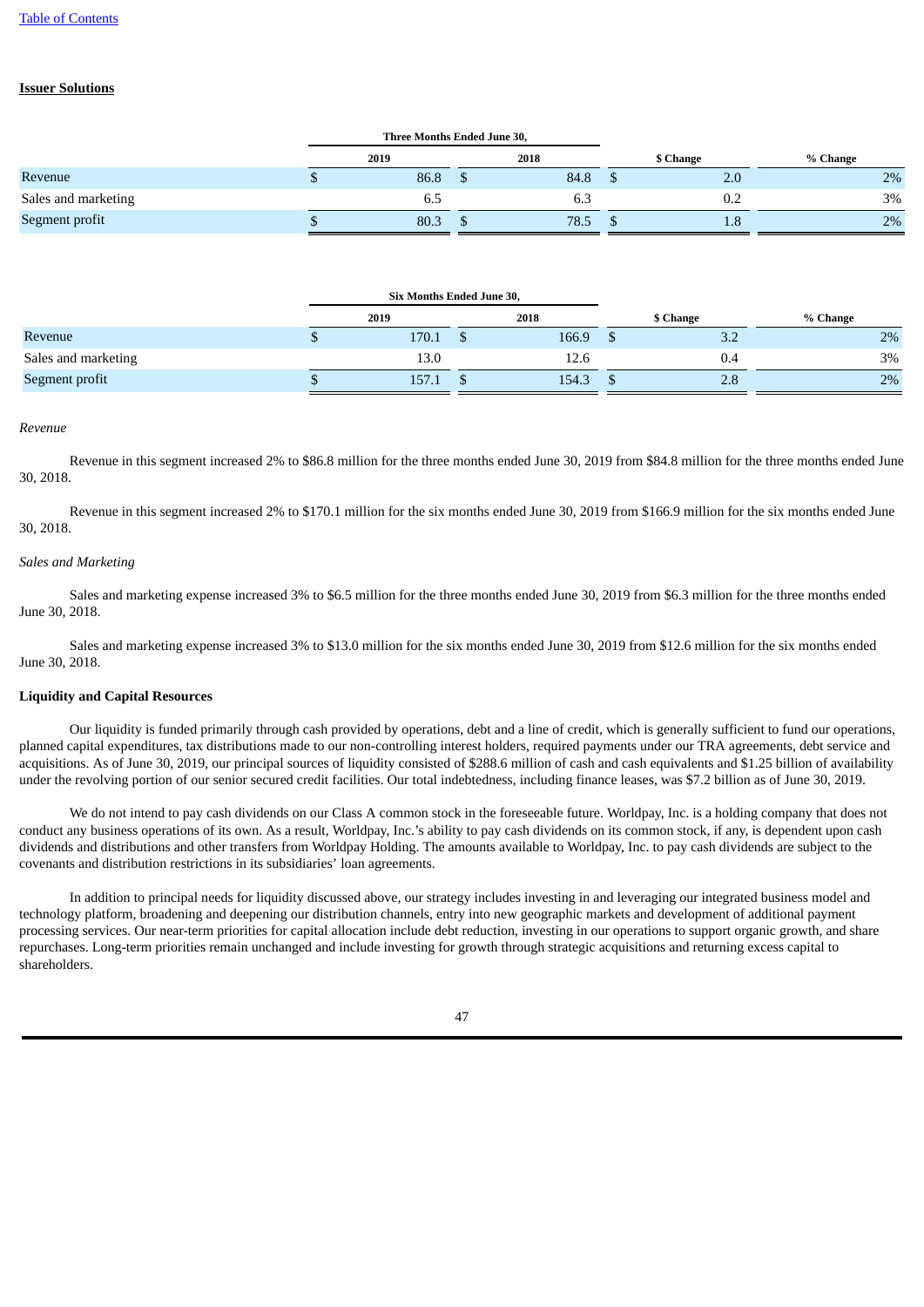We anticipate that to the extent that we require additional liquidity, it will be funded through the incurrence of other indebtedness, equity financings or a combination thereof. We cannot assure you that we will be able to obtain this additional liquidity on reasonable terms, or at all. Additionally, our liquidity and our ability to meet our obligations and fund our capital requirements are also dependent on our future financial performance, which is subject to general economic, financial and other factors that are beyond our control. Accordingly, we cannot assure you that our business will generate sufficient cash flow from operations or that future borrowings will be available under our credit facilities or otherwise to meet our liquidity needs. If we decide to pursue one or more significant acquisitions, we may incur additional debt or sell additional equity to finance such acquisitions.

However, as a result of the Merger Agreement with FIS, we are precluded from paying dividends, share repurchases, debt issuances and equity financings.

#### *Cash Flows*

The following table presents a summary of cash flows from operating, investing and financing activities for the six months ended June 30, 2019 and 2018 (in millions).

|                                                     |      | Six Months Ended June 30. |         |
|-----------------------------------------------------|------|---------------------------|---------|
|                                                     | 2019 |                           | 2018    |
| Net cash provided by operating activities           |      | 935.5                     | 378.8   |
| Net cash (used in) provided by investing activities |      | (179.1)                   | 1,315.0 |
| Net cash provided by (used in) financing activities |      | (769.8)                   | (98.4)  |

### *Cash Flow from Operating Activities*

Net cash provided by operating activities was \$935.5 million for the six months ended June 30, 2019 as compared to \$378.8 million for the six months ended June 30, 2018. The increase reflects net income compared to a net loss in the prior period and an adjustment to add back increased depreciation and amortization expense and increased net cash inflow due to changes in working capital.

### *Cash Flow from Investing Activities*

Net cash used in investing activities was \$179.1 million for the six months ended June 30, 2019 as compared to \$1,315.0 million of cash provided by investing activities for the six months ended June 30, 2018. The prior period includes cash acquired relating to the acquisition of Legacy Worldpay in January 2018.

### *Cash Flow from Financing Activities*

Net cash used in financing activities was \$769.8 million for the six months ended June 30, 2019 as compared to net cash used in financing activities of \$98.4 million for the six months ended June 30, 2018. Cash used in financing activities during the six months ended June 30, 2019 consisted primarily of the repayment of debt and finance leases and settlements and payments relating to tax receivable agreements. Cash used in financing activities for the six months ended June 30, 2018 consisted primarily of the repayment of debt and finance leases, settlement and payments relating to tax receivable agreements and payment of debt issuance costs, offset by incremental borrowings.

### *Credit Facilities*

At June 30, 2019, we have \$7.2 billion of outstanding debt with no outstanding borrowings under our revolving credit facility. See additional discussion in Note 6 - Long-Term Debt in "Item 1 - Notes to Unaudited Consolidated Financial Statements."

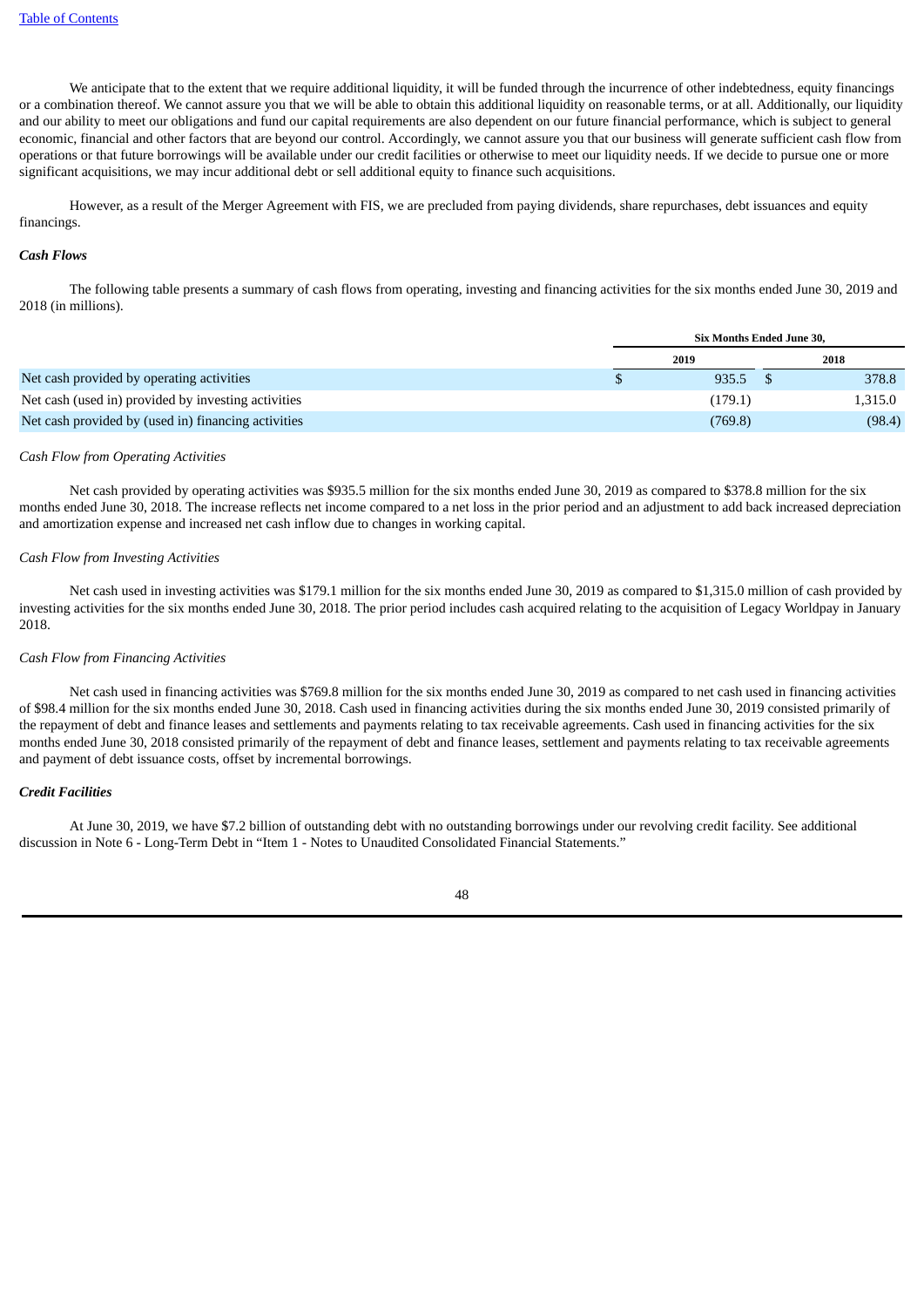We are required to maintain a leverage ratio no greater than established thresholds (based upon the ratio of total funded debt to consolidated EBITDA, as defined in the loan agreement) and a minimum interest coverage ratio (based upon the ratio of consolidated EBITDA to interest expense), which are tested quarterly based on the last four fiscal quarters. The required financial ratios become more restrictive over time, with the specific ratios required by period set forth in the table below:

| Period                                  | Leverage<br>Ratio<br>(must not exceed) | <b>Interest Coverage</b><br>Ratio<br>(must exceed) |
|-----------------------------------------|----------------------------------------|----------------------------------------------------|
| December 31, 2018 to September 30, 2019 | 5.75 to 1.00                           | 4.00 to 1.00                                       |
| December 31, 2019 to September 30, 2020 | 5.00 to $1.00$                         | 4.00 to 1.00                                       |
| December 31, 2020 and thereafter        | 4.25 to 1.00                           | 4.00 to 1.00                                       |

As of June 30, 2019, we were in compliance with these covenants with a leverage ratio of 3.54 to 1.00 and an interest coverage ratio of 7.07 to 1.00.

### *Interest Rate Swaps, Caps and Net Investment Hedges*

As of June 30, 2019, we have interest rate swap and interest rate cap agreements that were designated as cash flow hedges of interest rate risk. The currently effective interest rate swaps and caps hedge \$2.7 billion of our approximately \$5.5 billion of variable rate debt outstanding as of June 30, 2019. The Company also has designated a portion of its Euro denominated debt and 100% of its GBP denominated debt as net investment hedges. See Note 7 - Derivatives and Hedging Activities in "Item 1 - Notes to Unaudited Consolidated Financial Statements" for more information about the interest rate swaps, caps and net investment hedges.

### *Tax Receivable Agreements*

As of June 30, 2019, we are party to TRAs in which we have agreed to make payments of 85% of the federal, state, local and foreign income tax benefits realized by us as a result of certain tax deductions.

As discussed in Note 1 - Basis of Presentation and Summary of Significant Accounting Policies in Item 1 - Notes to Unaudited Consolidated Financial Statements," Fifth Third exchanged its remaining 10.3 million Class B units of Worldpay Holding for shares of Worldpay, Inc. Class A common stock in March 2019.

As a result of the March 2019 Fifth Third exchange of units of Worldpay Holding, we recorded an estimated additional liability under the Fifth Third TRA of \$327.9 million and an estimated additional deferred tax asset of \$502.8 million associated with the increase in the tax basis. We recorded an estimated corresponding increase to paid-in-capital of \$174.9 million for the difference in the TRA liability and the related deferred tax asset.

### As of June 30, 2019, the Mercury TRA has been settled.

For more information on the TRAs, see Note 8 - Tax Receivable Agreements in the Notes to Consolidated Financial Statements of the Company's 2018 Form 10-K filed on February 26, 2019.

### **Contractual Obligations**

There have been no significant changes to contractual obligations and commitments compared to those disclosed in our Annual Report on Form 10- K as of December 31, 2018 filed with the SEC on February 26, 2019.

### **Critical Accounting Policies and Estimates**

Our discussion and analysis of our financial condition and results of operations are based upon our audited consolidated financial statements in our 2018 Form 10-K, which have been prepared in accordance with GAAP. The preparation of these financial statements requires us to make estimates and judgments that affect the reported amounts of assets, liabilities, revenues and expenses. On an ongoing basis, we evaluate our critical estimates giving consideration to a combination of factors, including historical experience, current conditions and on various other assumptions that are believed to be reasonable under the circumstances. Actual results may differ from these estimates under different assumptions or conditions.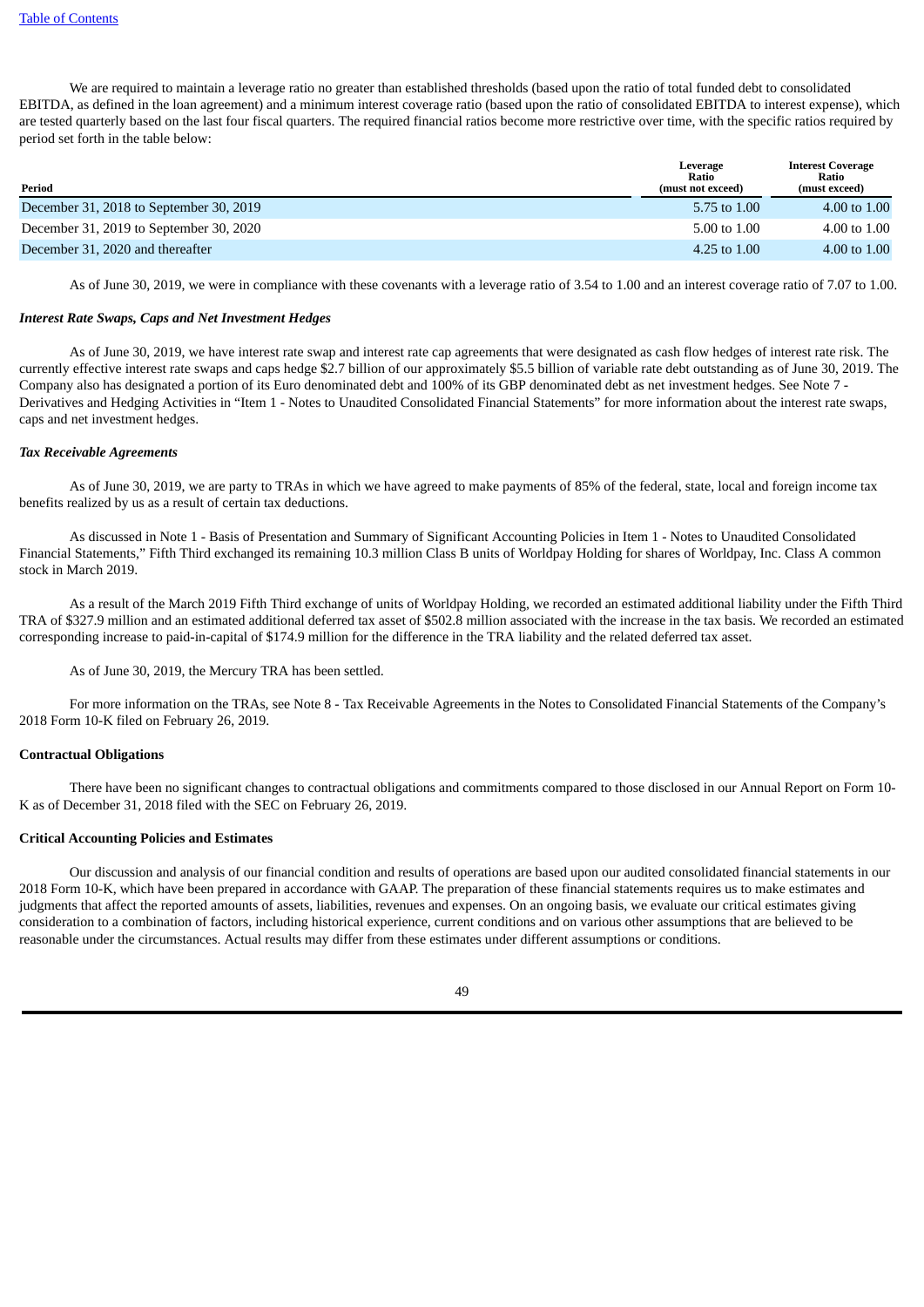Except for the adoption of Accounting Standards Update ("ASU") 2016-02, *Leases* (Topic 842) and ASU 2017-12, *Derivatives and Hedging* (Topic 815) on January 1, 2019 as discussed in Note 3 - Leases and Note 7 - Derivatives and Hedging Activities in "Item 1 - Notes to Unaudited Consolidated Financial Statements," we have not adopted any new critical accounting policies, have not changed any critical accounting policies and have not changed the application of any critical accounting policies from the year ended December 31, 2018. Our critical accounting policies and estimates are described fully within Management's Discussion and Analysis of Financial Condition and Results of Operations included within our Annual Report on Form 10-K filed with the Securities and Exchange Commission on February 26, 2019.

### **Off-Balance Sheet Arrangements**

We have no off-balance sheet arrangements.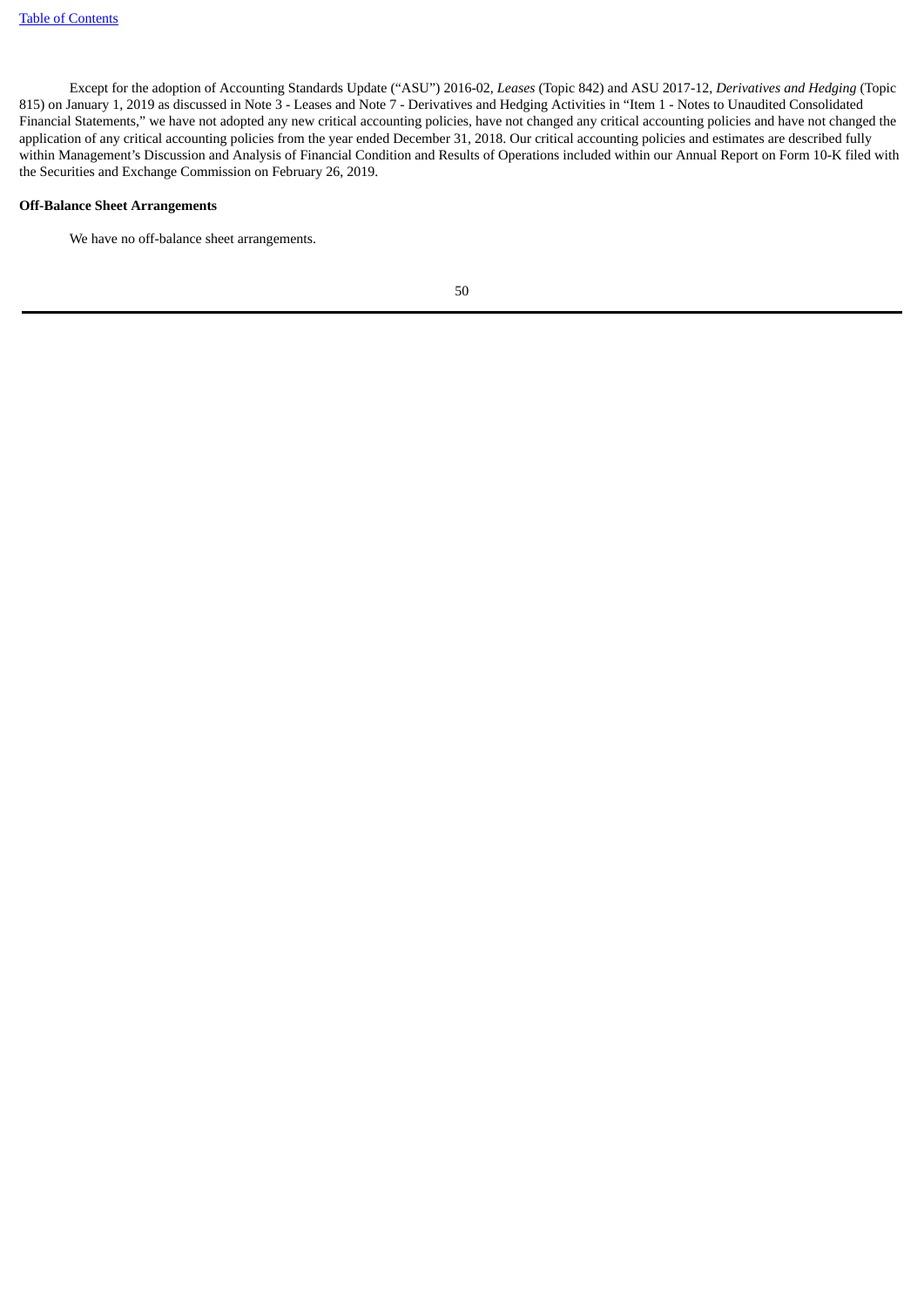### <span id="page-50-0"></span>**Item 3. Quantitative and Qualitative Disclosure about Market Risk**

### *Interest Rate Risk*

We are exposed to interest rate risk in connection with our senior secured credit facilities, which are subject to variable interest rates. As discussed in Note 7 - Derivatives and Hedging Activities in "Item 1 - Notes to Unaudited Consolidated Financial Statements," we hedge a portion of our exposure to interest rate fluctuations through the utilization of interest rate swaps and caps in order to mitigate the risk of this exposure.

Based on the amount outstanding under our senior secured credit facilities at June 30, 2019, a one percentage point change in variable interest rates, after the effect of our interest rate swaps and caps effective at June 30, 2019, would cause an increase or decrease in interest expense of \$28.0 million on an annual basis.

### *Foreign Currency Risk*

We are subject to foreign currency risk as a result of our investments in foreign entities and revenues and expenses generated in currencies other than the U.S. dollar. As discussed in Note 7 - Derivatives and Hedging Activities in "Item 1 - Notes to Unaudited Consolidated Financial Statements," we currently have net investment hedges in place to mitigate foreign currency risk. For the three months ended June 30, 2019 and 2018, currency rate fluctuations calculated by converting revenues and expenses for the three months ended June 30, 2019 and 2018 in local currency, using the March 31, 2019 and March 31, 2018 as the prior period rates, had an immaterial effect on our revenues and operating income. For the six months ended June 30, 2019 and 2018, currency rate fluctuations calculated by converting revenues and expenses for the six months ended June 30, 2019 and 2018 in local currency, using the March 31, 2019 and March 31, 2018 as the prior period rates, had an immaterial effect on our revenues and operating income.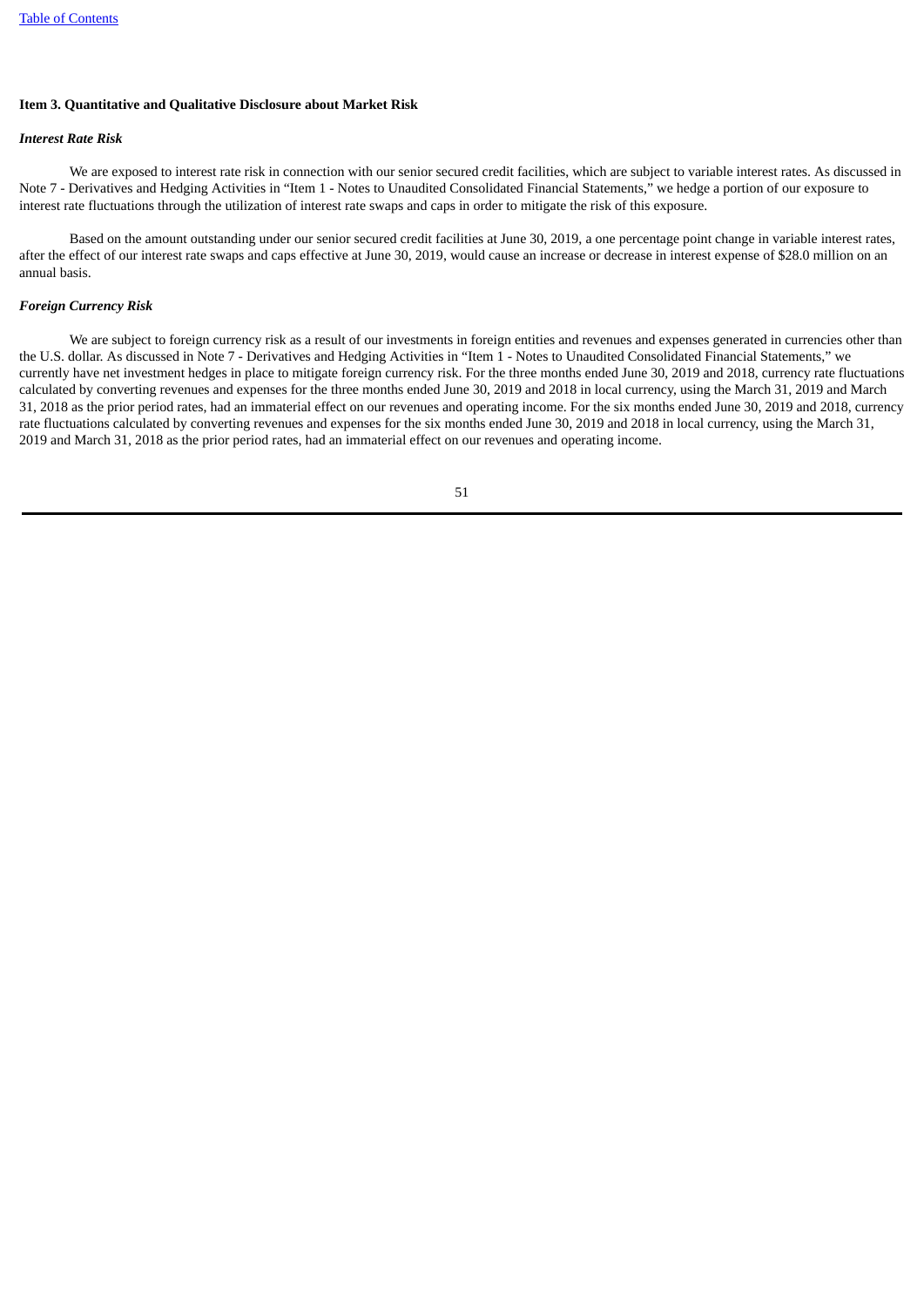### <span id="page-51-0"></span>**Item 4. Controls and Procedures**

### **Evaluation of Disclosure Controls and Procedures**

Our management, with the participation of our Chief Executive Officer and Chief Financial Officer, evaluated the effectiveness of our disclosure controls and procedures as of June 30, 2019. The term "disclosure controls and procedures," as defined in Rules 13a-15(e) and 15d-15(e) under the Securities Exchange Act of 1934, means controls and other procedures of a company that are designed to ensure that information required to be disclosed by a company in the reports that it files or submits under the Securities Exchange Act of 1934 is recorded, processed, summarized and reported within the time periods specified in the SEC's rules and forms. Disclosure controls and procedures include, without limitation, controls and procedures designed to ensure that information required to be disclosed by a company in the reports it files or submits under the Securities Exchange Act of 1934 is accumulated and communicated to the company's management, including its principal executive and principal financial officers, as appropriate to allow timely decisions regarding required disclosure. Management recognizes that any controls and procedures, no matter how well designed and operated, can provide only reasonable assurance of achieving their objectives. Based on the evaluation of our disclosure controls and procedures as of June 30, 2019, our Chief Executive Officer and Chief Financial Officer concluded that, as of such date, our disclosure controls and procedures were effective.

### **Changes in Internal Control over Financial Reporting**

As a result of the closing of the Legacy Worldpay acquisition, we have incorporated internal controls over significant processes specific to the acquisition that we believe are appropriate and necessary in consideration of the level of related integration. As the post-closing integration continues, we will continue to review the internal controls and processes of Legacy Worldpay and may take further steps to integrate such controls and processes with those of the Company. Except as noted above, there were no changes in our internal control over financial reporting that occurred during the three months ended June 30, 2019 that have materially affected, or are reasonably likely to materially affect, our internal control over financial reporting.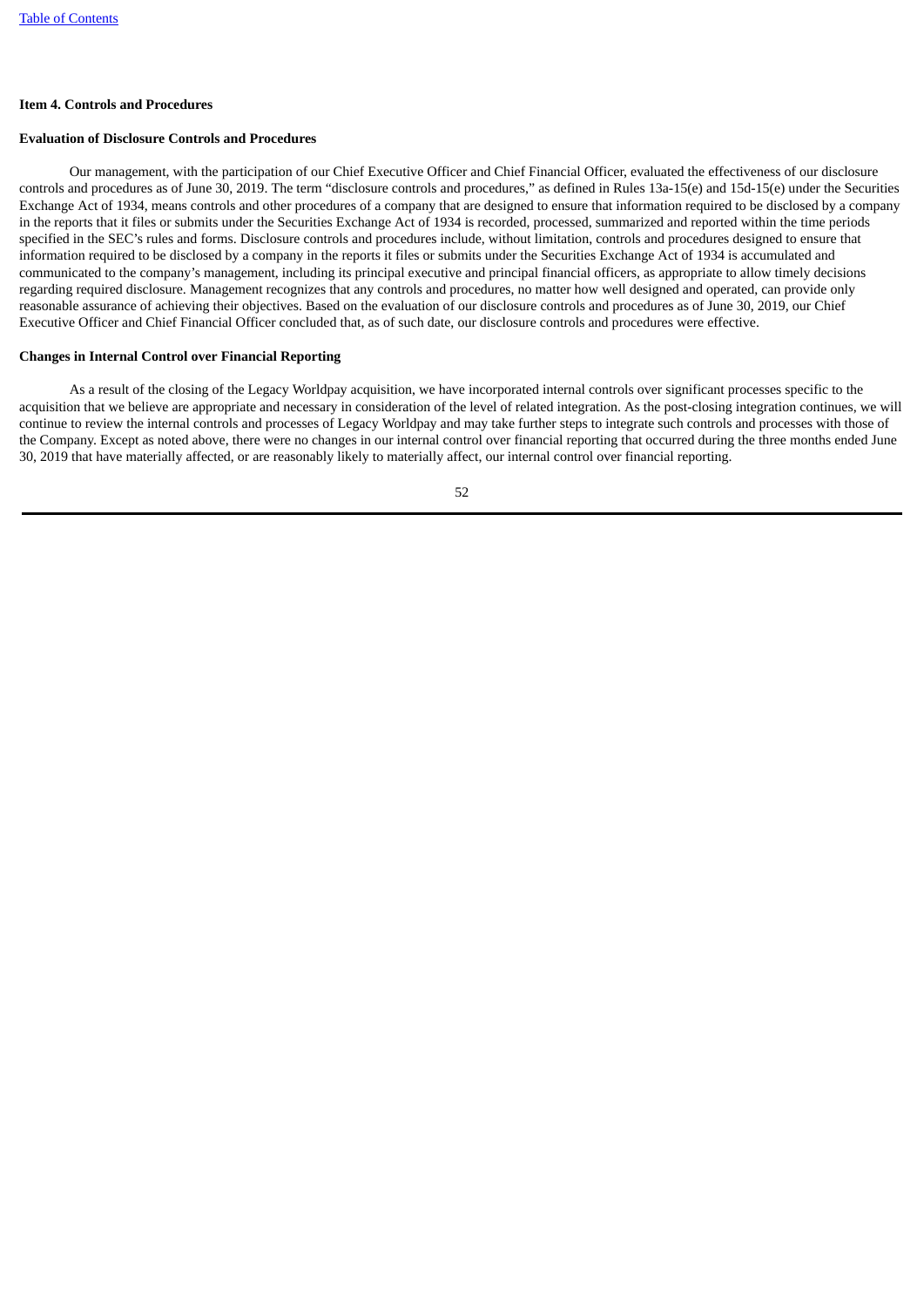## <span id="page-52-1"></span><span id="page-52-0"></span>**PART II - OTHER INFORMATION**

## **Item 1. Legal Proceedings**

From time to time, we are involved in various litigation matters arising in the ordinary course of our business. While it is impossible to ascertain the ultimate resolution or range of financial liability with respect to these contingent matters, management believes none of these matters, either individually or in the aggregate, would have a material adverse effect on us.

## <span id="page-52-2"></span>**Item 1A. Risk Factors**

You should carefully consider the risks described under "Risk Factors" in our Annual Report on Form 10-K for the year ended December 31, 2018. These risks could materially affect our business, results of operations or financial condition, cause the trading price of our common stock to decline materially or cause our actual results to differ materially from those expected or those expressed in any forward looking statements made by or on behalf of Worldpay. These risks are not exclusive, and additional risks to which we are subject include, but are not limited to, the risks of our businesses described elsewhere in this Quarterly Report on Form 10-Q. There have been no material changes from the risk factors disclosed in (i) Part I, Item 1A "Risk Factors" in our Annual Report on Form 10-K for the year ended December 31, 2018.

## <span id="page-52-3"></span>**Item 2. Unregistered Sales of Equity Securities and Use of Proceeds**

The following table sets forth information regarding shares of Class A common stock repurchased by us during the three months ended June 30, 2019:

| Period                          | <b>Total Number of Shares</b><br>Purchased (1)(2) | Average Price Paid per<br>Share | <b>Total Shares Purchased as</b><br><b>Part of Publicly Announced</b><br>Plans or Programs <sup>(2)</sup> | <b>Approximate Dollar Value</b><br>of Shares that May Yet Be<br><b>Purchased Under the Plans</b><br>or Programs (in millions) (2) |
|---------------------------------|---------------------------------------------------|---------------------------------|-----------------------------------------------------------------------------------------------------------|-----------------------------------------------------------------------------------------------------------------------------------|
| April 1, 2019 to April 30, 2019 | 6.062                                             | 111.84                          |                                                                                                           | 593.2                                                                                                                             |
| May 1, 2019 to May 31, 2019     |                                                   |                                 | $\overline{\phantom{a}}$                                                                                  | 593.2                                                                                                                             |
| June 1, 2019 to June 30, 2019   | 374                                               | 121.64                          |                                                                                                           | 593.2                                                                                                                             |

(1) Includes shares of Class A common stock surrendered to us to satisfy tax withholding obligations in connection with the vesting of restricted stock awards.<br>(2) In Eebruary 2019, our board of directors authorized a prog In February 2019, our board of directors authorized a program to repurchase up to \$500 million of our Class A common stock. Purchases under the repurchase program are allowed from time to time in the open market, in privately negotiated transactions, or otherwise. The manner, timing, and amount of any purchases are determined by management based on an evaluation of market conditions, stock price, and other factors. The share repurchase program has no expiration date and we may discontinue purchases at any time that management determines additional purchases are not warranted. However, per the FIS Merger Agreement, we are precluded from share repurchases.

## <span id="page-52-4"></span>**Item 5. Other Information**

None.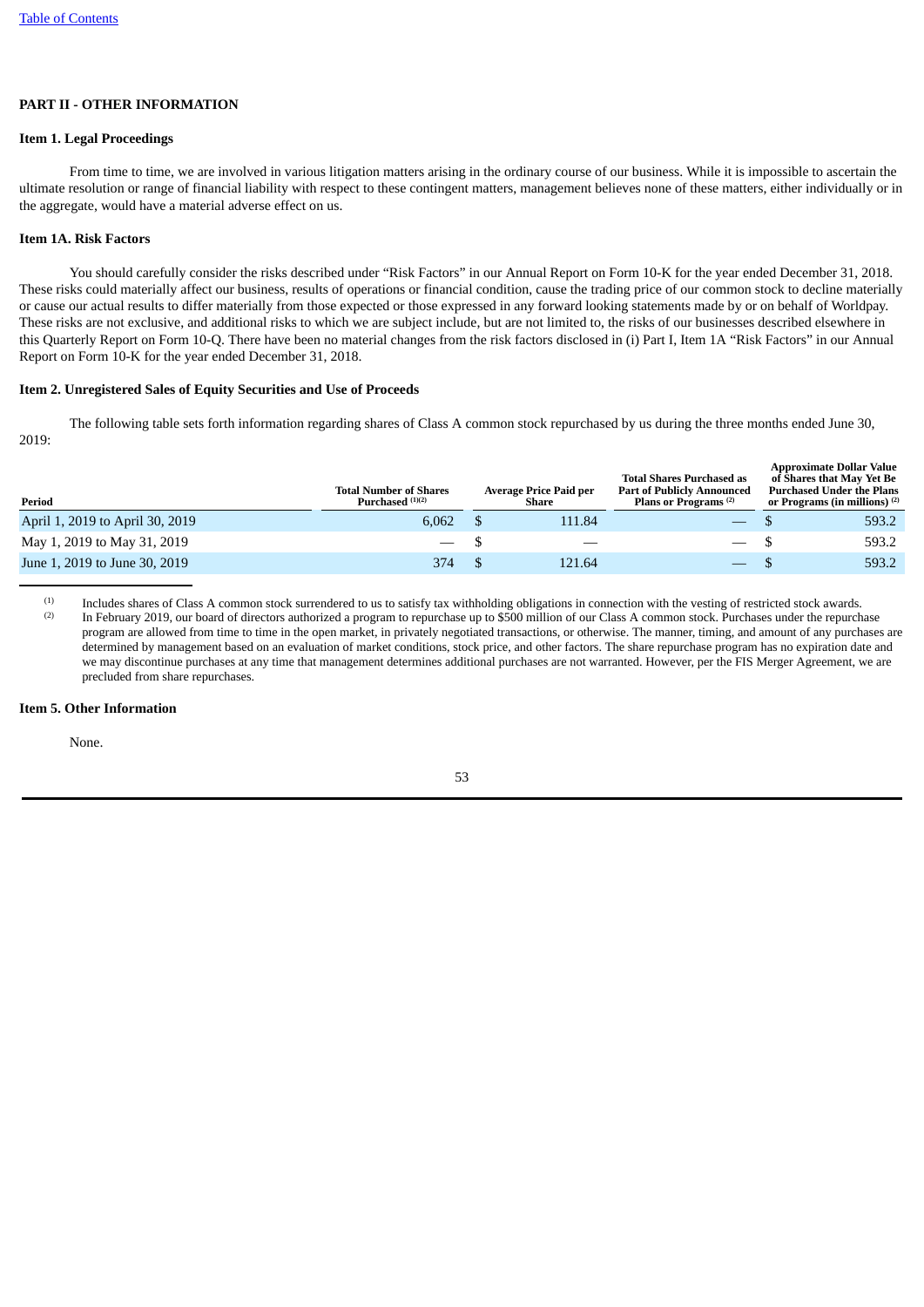## <span id="page-53-0"></span>**Item 6. Exhibits**

See the Exhibit Index of this Quarterly Report on Form 10-Q, which is incorporated herein by reference.

# **EXHIBIT INDEX**

| Exhibit       |                                                                                                                                                                                        | <b>Incorporated by Reference</b> |          |                |                    |
|---------------|----------------------------------------------------------------------------------------------------------------------------------------------------------------------------------------|----------------------------------|----------|----------------|--------------------|
| <b>Number</b> | <b>Exhibit Description</b>                                                                                                                                                             | Form                             | File No. | <b>Exhibit</b> | <b>Filing Date</b> |
| 31.1          | Certification of Chief Executive Officer pursuant to Exchange Act Rules 13a-<br>$14(a)$ and $15d-14(a)$ , as adopted pursuant to Section 302 of the Sarbanes-Oxley<br>Act of 2002.     |                                  |          |                |                    |
| 31.2          | Certification of Chief Financial Officer pursuant to Exchange Act Rules 13a-<br>$14(a)$ and $15d-14(a)$ , as adopted pursuant to Section 302 of the Sarbanes-Oxley<br>Act of 2002.     |                                  |          |                |                    |
| 32            | Certifications of Chief Executive Officer and Chief Financial Officer pursuant to<br>18 U.S.C. Section 1350, as adopted pursuant to Section 906 of the Sarbanes-<br>Oxley Act of 2002. |                                  |          |                |                    |
| 101.INS       | The instance document does not appear in the interactive data file because its<br>XBRL tags are embedded within the Inline XBRL document.                                              |                                  |          |                |                    |
| 101.SCH       | XBRL Taxonomy Extension Schema Document                                                                                                                                                |                                  |          |                |                    |
| 101.CAL       | XBRL Taxonomy Extension Calculation Linkbase Document                                                                                                                                  |                                  |          |                |                    |
| 101.DEF       | XBRL Taxonomy Extension Definition Linkbase Document                                                                                                                                   |                                  |          |                |                    |
| 101.LAB       | XBRL Taxonomy Extension Label Linkbase Document                                                                                                                                        |                                  |          |                |                    |
| 101.PRE       | XBRL Taxonomy Extension Presentation Linkbase Document                                                                                                                                 |                                  |          |                |                    |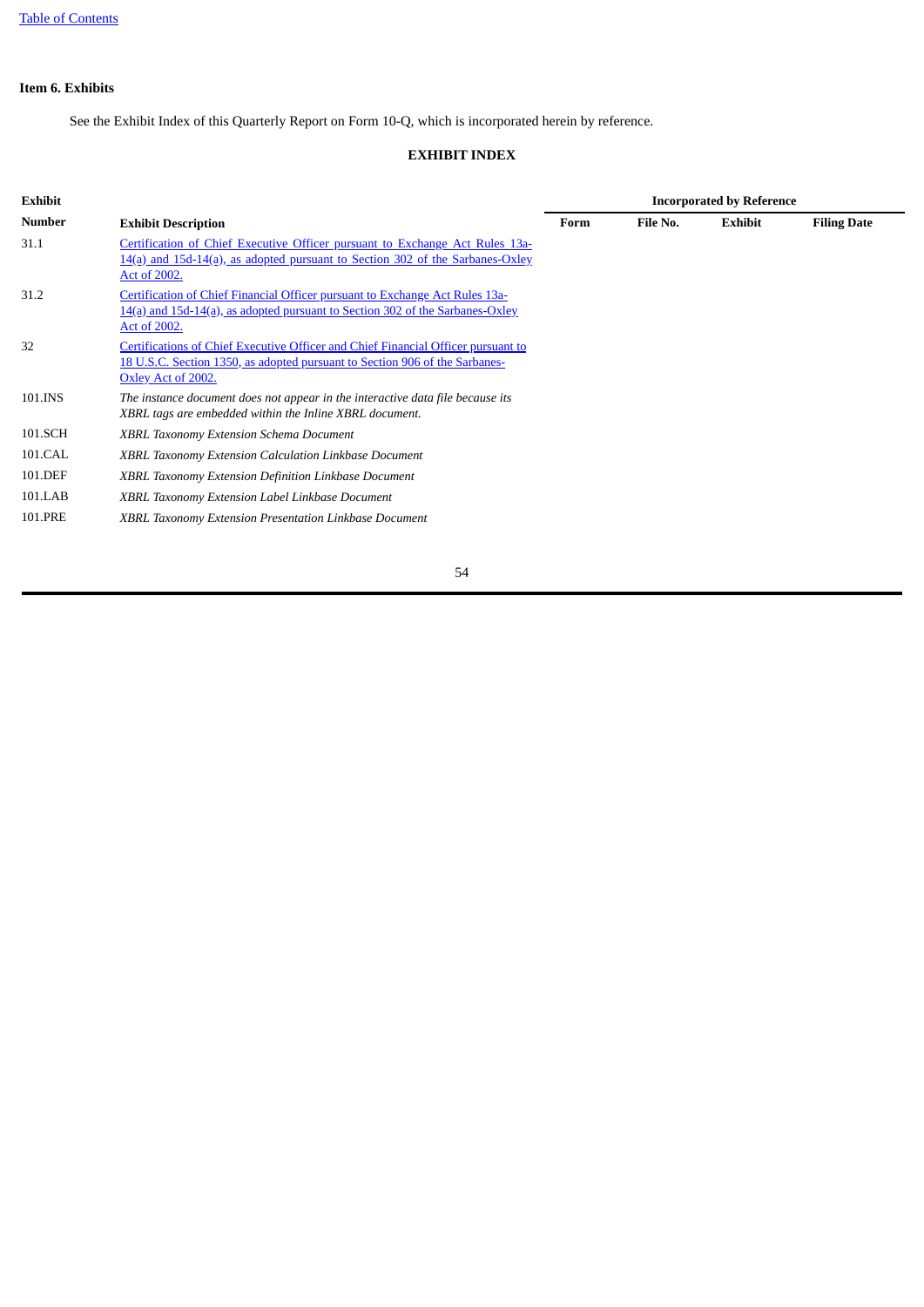## **SIGNATURES**

Pursuant to the requirements of Section 13 or 15(d) of the Securities Exchange Act of 1934, the registrant has duly caused this report to be signed on its behalf by the undersigned, thereunto duly authorized.

|        |                |     | WORLDPAY, INC.                                                                                                |
|--------|----------------|-----|---------------------------------------------------------------------------------------------------------------|
| Dated: | August 6, 2019 | By: | /s/ CHARLES D. DRUCKER<br>Name: Charles D. Drucker<br>Title: Executive Chairman and Chief Executive Officer   |
| Dated: | August 6, 2019 | By: | /s/ STEPHANIE L. FERRIS<br>Name: Stephanie L. Ferris<br>Title: Chief Financial Officer                        |
| Dated: | August 6, 2019 | By: | /s/ CHRISTOPHER THOMPSON<br>Name: Christopher Thompson<br>Title: SVP, Controller and Chief Accounting Officer |
|        |                |     | 55                                                                                                            |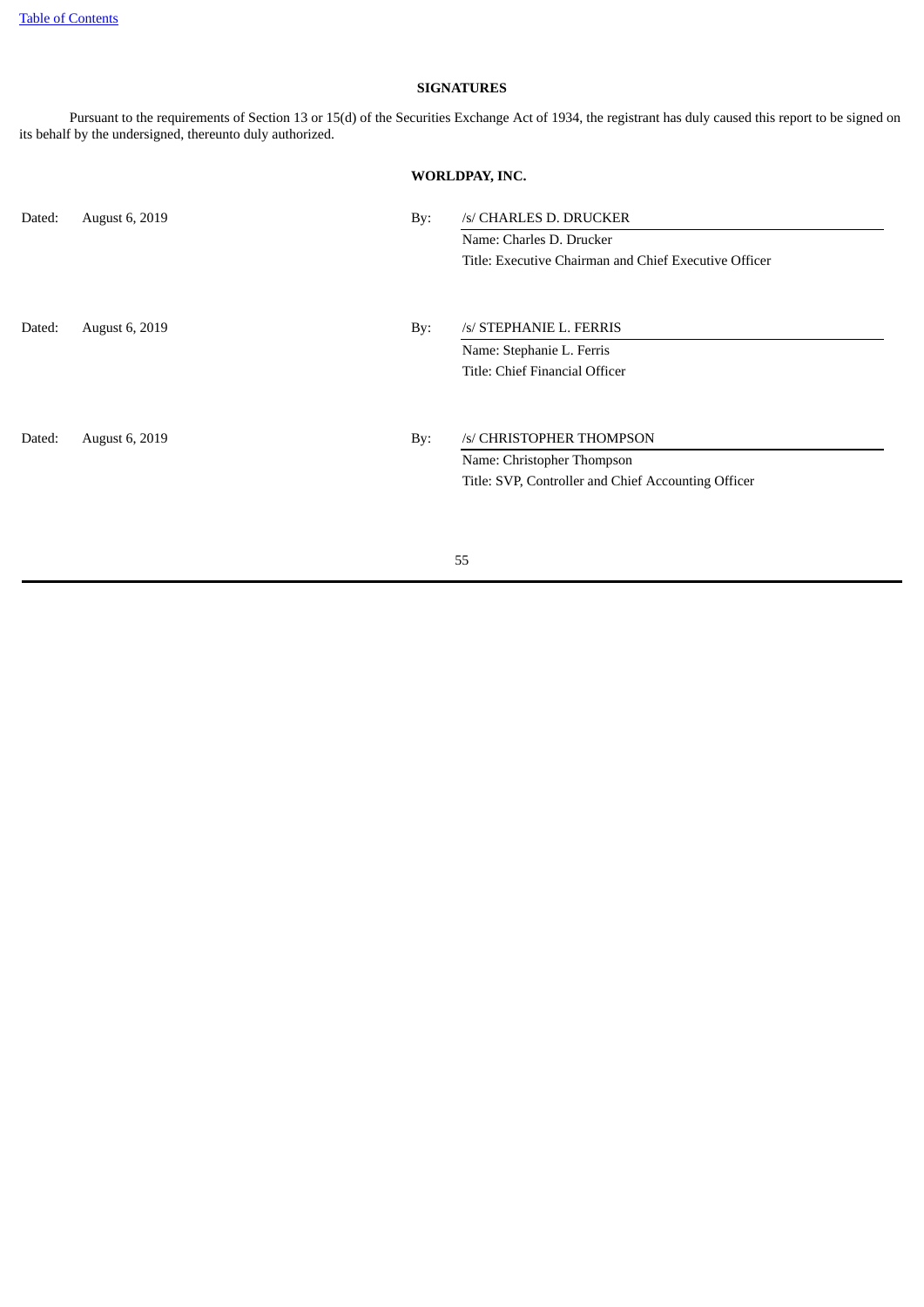## **CERTIFICATION OF PRINCIPAL EXECUTIVE OFFICER PURSUANT TO SECTION 302 OF THE SARBANES-OXLEY ACT OF 2002**

<span id="page-55-0"></span>I, Charles D. Drucker, certify that:

- 1. I have reviewed this quarterly report on Form 10-Q of Worldpay, Inc.;
- 2. Based on my knowledge, this report does not contain any untrue statement of a material fact or omit to state a material fact necessary to make the statements made, in light of the circumstances under which such statements were made, not misleading with respect to the period covered by this report;
- 3. Based on my knowledge, the financial statements, and other financial information included in this report, fairly present in all material respects the financial condition, results of operations and cash flows of the registrant as of, and for, the periods presented in this report;
- 4. The registrant's other certifying officer(s) and I are responsible for establishing and maintaining disclosure controls and procedures (as defined in Exchange Act Rules 13a-15(e) and 15d-15(e)) and internal control over financial reporting (as defined in Exchange Act Rules 13a-15(f) and 15d-15(f)) for the registrant and have:
	- (a) Designed such disclosure controls and procedures, or caused such disclosure controls and procedures to be designed under our supervision, to ensure that material information relating to the registrant, including its consolidated subsidiaries, is made known to us by others within those entities, particularly during the period in which this report is being prepared;
	- (b) Designed such internal control over financial reporting, or caused such internal control over financial reporting to be designed under our supervision, to provide reasonable assurance regarding the reliability of financial reporting and the preparation of financial statements for external purposes in accordance with generally accepted accounting principles;
	- (c) Evaluated the effectiveness of the registrant's disclosure controls and procedures and presented in this report our conclusions about the effectiveness of the disclosure controls and procedures, as of the end of the period covered by this report based on such evaluation; and
	- (d) Disclosed in this report any change in the registrant's internal control over financial reporting that occurred during the registrant's most recent fiscal quarter (the registrant's fourth fiscal quarter in the case of an annual report) that has materially affected, or is reasonably likely to materially affect, the registrant's internal control over financial reporting; and
- 5. The registrant's other certifying officer(s) and I have disclosed, based on our most recent evaluation of internal control over financial reporting, to the registrant's auditors and the audit committee of the registrant's board of directors (or persons performing the equivalent functions):
	- (a) All significant deficiencies and material weaknesses in the design or operation of internal control over financial reporting which are reasonably likely to adversely affect the registrant's ability to record, process, summarize and report financial information; and
	- (b) Any fraud, whether or not material, that involves management or other employees who have a significant role in the registrant's internal control over financial reporting.

August 6, 2019 / /s/ CHARLES D. DRUCKER

Charles D. Drucker Executive Chairman and Chief Executive Officer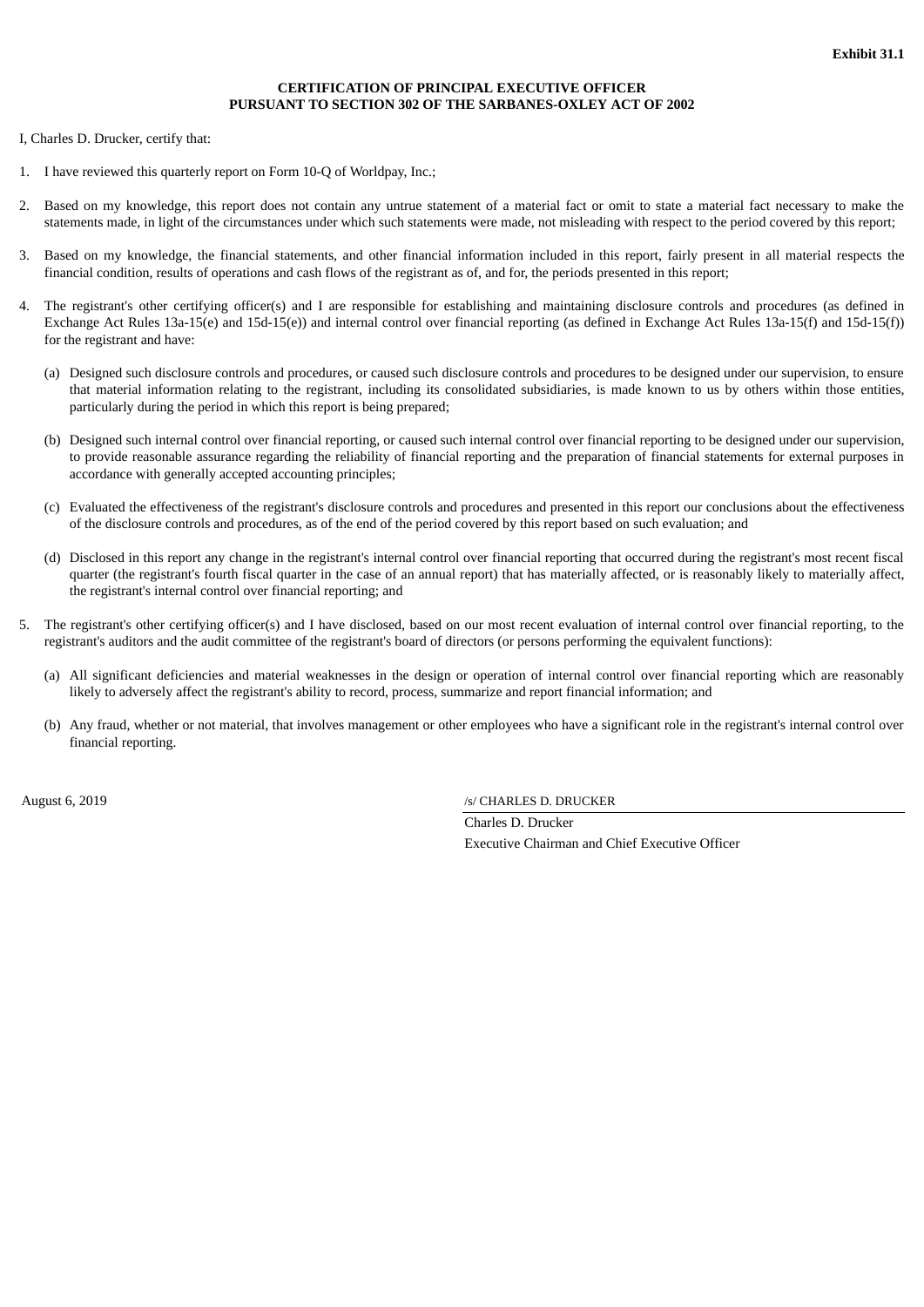## **CERTIFICATION OF PRINCIPAL FINANCIAL OFFICER PURSUANT TO SECTION 302 OF THE SARBANES-OXLEY ACT OF 2002**

<span id="page-56-0"></span>I, Stephanie L. Ferris, certify that:

- 1. I have reviewed this quarterly report on Form 10-Q of Worldpay, Inc.;
- 2. Based on my knowledge, this report does not contain any untrue statement of a material fact or omit to state a material fact necessary to make the statements made, in light of the circumstances under which such statements were made, not misleading with respect to the period covered by this report;
- 3. Based on my knowledge, the financial statements, and other financial information included in this report, fairly present in all material respects the financial condition, results of operations and cash flows of the registrant as of, and for, the periods presented in this report;
- 4. The registrant's other certifying officer(s) and I are responsible for establishing and maintaining disclosure controls and procedures (as defined in Exchange Act Rules 13a-15(e) and 15d-15(e)) and internal control over financial reporting (as defined in Exchange Act Rules 13a-15(f) and 15d-15(f)) for the registrant and have:
	- (a) Designed such disclosure controls and procedures, or caused such disclosure controls and procedures to be designed under our supervision, to ensure that material information relating to the registrant, including its consolidated subsidiaries, is made known to us by others within those entities, particularly during the period in which this report is being prepared;
	- (b) Designed such internal control over financial reporting, or caused such internal control over financial reporting to be designed under our supervision, to provide reasonable assurance regarding the reliability of financial reporting and the preparation of financial statements for external purposes in accordance with generally accepted accounting principles;
	- (c) Evaluated the effectiveness of the registrant's disclosure controls and procedures and presented in this report our conclusions about the effectiveness of the disclosure controls and procedures, as of the end of the period covered by this report based on such evaluation; and
	- (d) Disclosed in this report any change in the registrant's internal control over financial reporting that occurred during the registrant's most recent fiscal quarter (the registrant's fourth fiscal quarter in the case of an annual report) that has materially affected, or is reasonably likely to materially affect, the registrant's internal control over financial reporting; and
- 5. The registrant's other certifying officer(s) and I have disclosed, based on our most recent evaluation of internal control over financial reporting, to the registrant's auditors and the audit committee of the registrant's board of directors (or persons performing the equivalent functions):
	- (a) All significant deficiencies and material weaknesses in the design or operation of internal control over financial reporting which are reasonably likely to adversely affect the registrant's ability to record, process, summarize and report financial information; and
	- (b) Any fraud, whether or not material, that involves management or other employees who have a significant role in the registrant's internal control over financial reporting.

August 6, 2019 / /s/ STEPHANIE L. FERRIS

Stephanie L. Ferris Chief Financial Officer